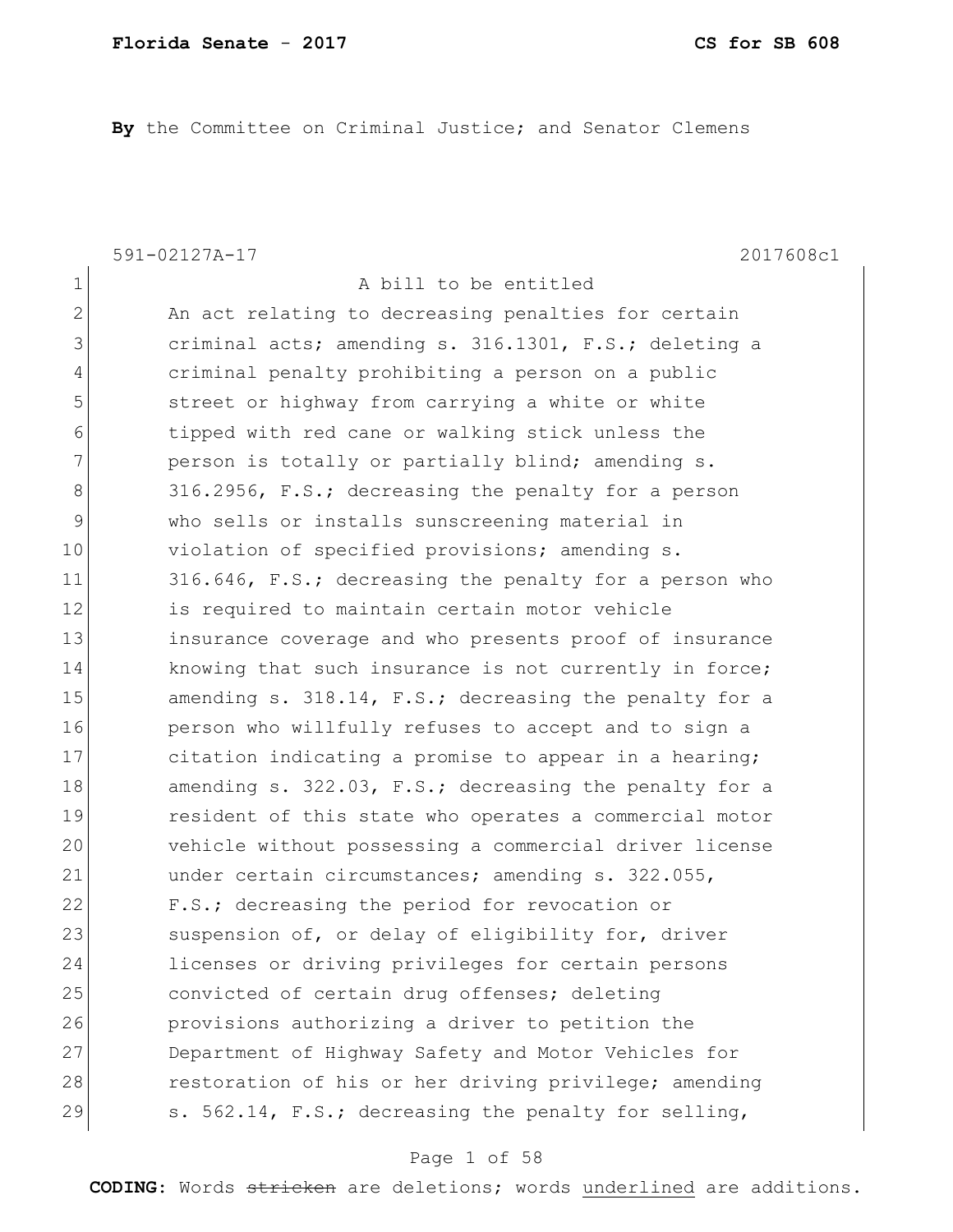|    | 2017608c1<br>591-02127A-17                             |
|----|--------------------------------------------------------|
| 30 | consuming, serving, or allowing to be served in a      |
| 31 | place having a license between midnight and 7 a.m. the |
| 32 | next day; amending s. 562.50, F.S.; decreasing the     |
| 33 | penalty for selling, giving away, disposing of,        |
| 34 | exchanging, or bartering certain beverages or articles |
| 35 | with a habitual drunkard after receiving notice from a |
| 36 | family member about such person's condition; amending  |
| 37 | s. 812.014, F.S.; increasing the minimum monetary      |
| 38 | value of stolen property for the crime of grand theft  |
| 39 | of the third degree; increasing the maximum monetary   |
| 40 | value for grand theft of the third degree involving    |
| 41 | theft of property from a dwelling or its unenclosed    |
| 42 | curtilage; increasing the maximum value for petit      |
| 43 | theft of the first degree; revising the list of        |
| 44 | offenses that make up grand theft of the third degree; |
| 45 | deleting a criminal penalty for petit theft by an      |
| 46 | offender who has two or more prior theft convictions;  |
| 47 | amending s. 832.05, F.S.; revising threshold amounts   |
| 48 | for offenses involving giving worthless checks,        |
| 49 | drafts, and debit card orders; amending s. 832.062,    |
| 50 | F.S.; revising the threshold amount for offenses       |
| 51 | involving payments to the Department of Revenue;       |
| 52 | amending s. 921.0022, F.S.; conforming provisions to   |
| 53 | changes made by the act; conforming cross-references;  |
| 54 | reenacting ss. 318.18(3)(f) and 318.21(4), F.S.,       |
| 55 | relating to amounts of penalties and disposition of    |
| 56 | civil penalties by county courts, respectively, to     |
| 57 | incorporate the amendment made to s. 316.1301, F.S.,   |
| 58 | in references thereto; reenacting s. 320.02(5)(a),     |

### Page 2 of 58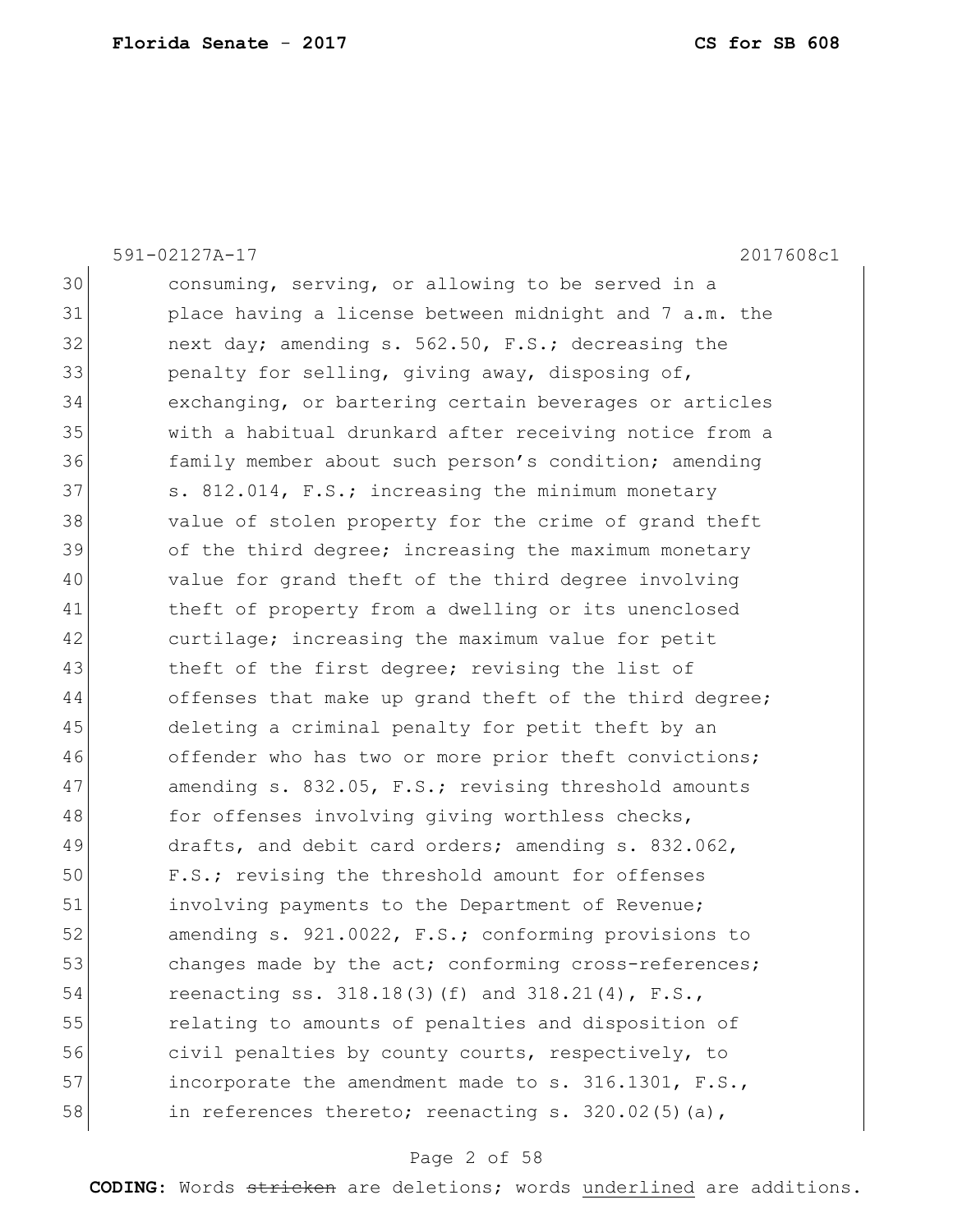|    | 591-02127A-17<br>2017608c1                                         |
|----|--------------------------------------------------------------------|
| 59 | relating to proof of insurance coverage, to                        |
| 60 | incorporate the amendment made to s. 316.646, F.S., in             |
| 61 | a reference thereto; reenacting ss. 95.18(10),                     |
| 62 | $373.6055(3)(c)$ , 400.9935(3), 409.910(17)(g),                    |
| 63 | $489.126(4)$ , 538.23(2), 550.6305(10), 634.319(2),                |
| 64 | $634.421(2)$ , $636.238(3)$ , $642.038(2)$ , $705.102(4)$ ,        |
| 65 | $812.015(2)$ , $812.0155(1)$ and $(2)$ , $812.14(4)$ , $(7)$ , and |
| 66 | $(8)$ , and $893.138(3)$ , F.S., relating to adverse               |
| 67 | possession without color of title, criminal history                |
| 68 | checks for certain employees, clinic responsibilities,             |
| 69 | investigating suspected criminal violations or                     |
| 70 | fraudulent activity related to theft, moneys received              |
| 71 | by contractors, violations and penalties, theft and                |
| 72 | penal sanctions for theft, reporting and accounting                |
| 73 | for funds, penalties for specified violations,                     |
| 74 | reporting lost or abandoned property, second or                    |
| 75 | subsequent conviction for petit theft, suspension of               |
| 76 | driver license following an adjudication of quilt for              |
| 77 | theft, theft of utility services, and local                        |
| 78 | administrative action to abate a stolen-property-                  |
| 79 | related public nuisance, respectively, to incorporate              |
| 80 | the amendment made to s. $812.014$ , F.S., in references           |
| 81 | thereto; providing an effective date.                              |
| 82 |                                                                    |
| 83 | Be It Enacted by the Legislature of the State of Florida:          |
| 84 |                                                                    |
| 85 | Section 1. Present subsection (1) of section 316.1301,             |
| 86 | Florida Statutes, is amended to read:                              |
| 87 | 316.1301 Traffic requlations to assist blind persons.-             |
|    | Page 3 of 58                                                       |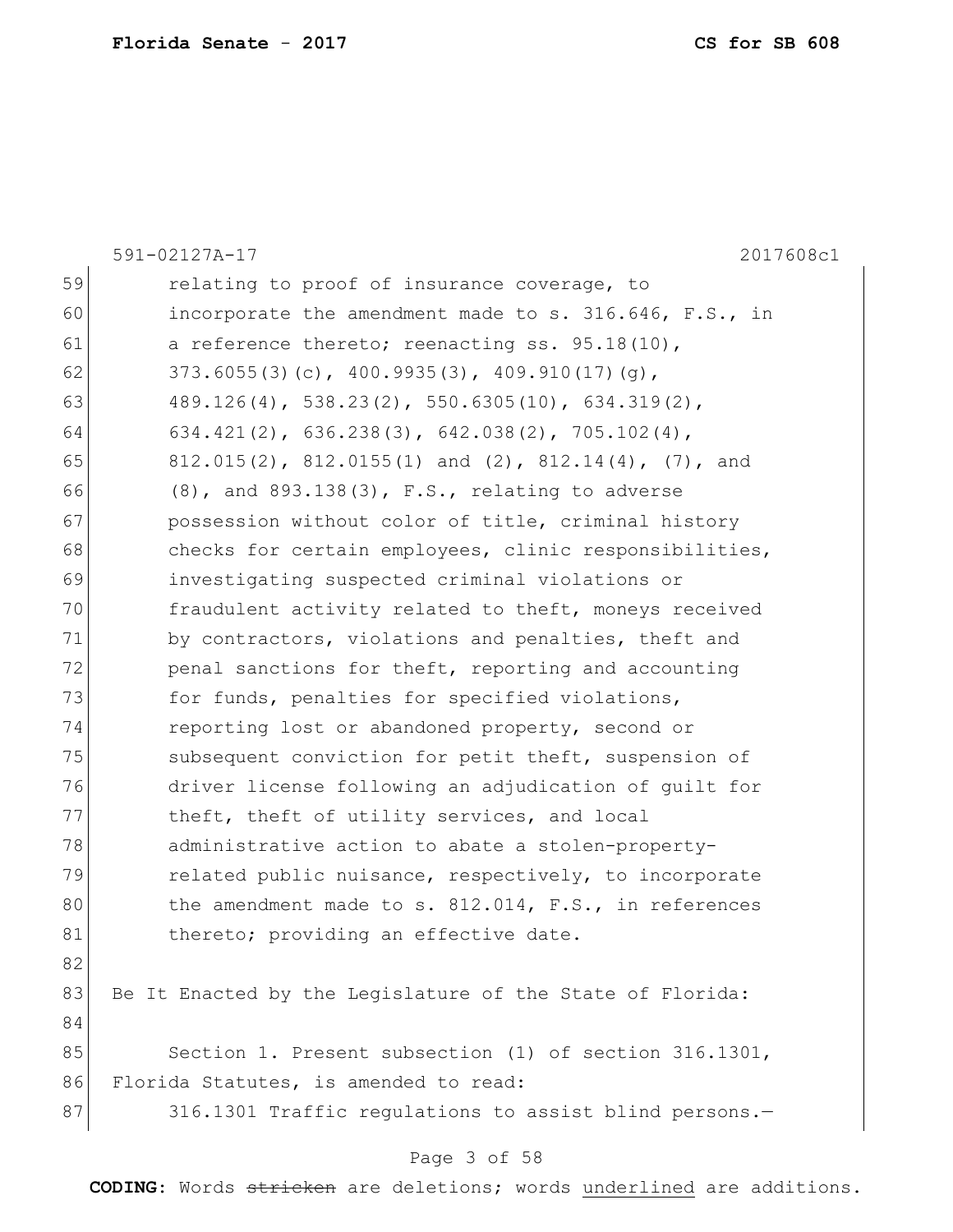|     | 591-02127A-17<br>2017608c1                                       |  |  |  |
|-----|------------------------------------------------------------------|--|--|--|
| 88  | (1) It is unlawful for any person, unless totally or             |  |  |  |
| 89  | partially blind or otherwise incapacitated, while on any public  |  |  |  |
| 90  | street or highway, to carry in a raised or extended position a   |  |  |  |
| 91  | cane or walking stick which is white in color or white tipped    |  |  |  |
| 92  | with red. A person who is convicted of a violation of this       |  |  |  |
| 93  | subsection is quilty of a misdemeanor of the second degree,      |  |  |  |
| 94  | punishable as provided in s. 775.082 or s. 775.083.              |  |  |  |
| 95  | Section 2. Subsection (3) of section 316.2956, Florida           |  |  |  |
| 96  | Statutes, is amended to read:                                    |  |  |  |
| 97  | 316.2956 Violation of provisions relating to windshields,        |  |  |  |
| 98  | windows, and sunscreening material; penalties.-                  |  |  |  |
| 99  | (3) Any person who sells or installs sunscreening material       |  |  |  |
| 100 | in violation of any provision of ss. 316.2951-316.2955 commits a |  |  |  |
| 101 | noncriminal violation is quilty of a misdemeanor of the second   |  |  |  |
| 102 | degree, punishable as provided in s. 775.082 or s. 775.083.      |  |  |  |
| 103 | Section 3. Subsection (1) of section 316.646, Florida            |  |  |  |
| 104 | Statutes, is republished, and subsection (4) of that section is  |  |  |  |
| 105 | amended, to read:                                                |  |  |  |
| 106 | 316.646 Security required; proof of security and display         |  |  |  |
| 107 | thereof. $-$                                                     |  |  |  |
| 108 | (1) Any person required by s. 324.022 to maintain property       |  |  |  |
| 109 | damage liability security, required by s. 324.023 to maintain    |  |  |  |
| 110 | liability security for bodily injury or death, or required by s. |  |  |  |
| 111 | 627.733 to maintain personal injury protection security on a     |  |  |  |
| 112 | motor vehicle shall have in his or her immediate possession at   |  |  |  |
| 113 | all times while operating such motor vehicle proper proof of     |  |  |  |
| 114 | maintenance of the required security.                            |  |  |  |
| 115 | (a) Such proof shall be in a uniform paper or electronic         |  |  |  |
| 116 | format, as prescribed by the department, a valid insurance       |  |  |  |

# Page 4 of 58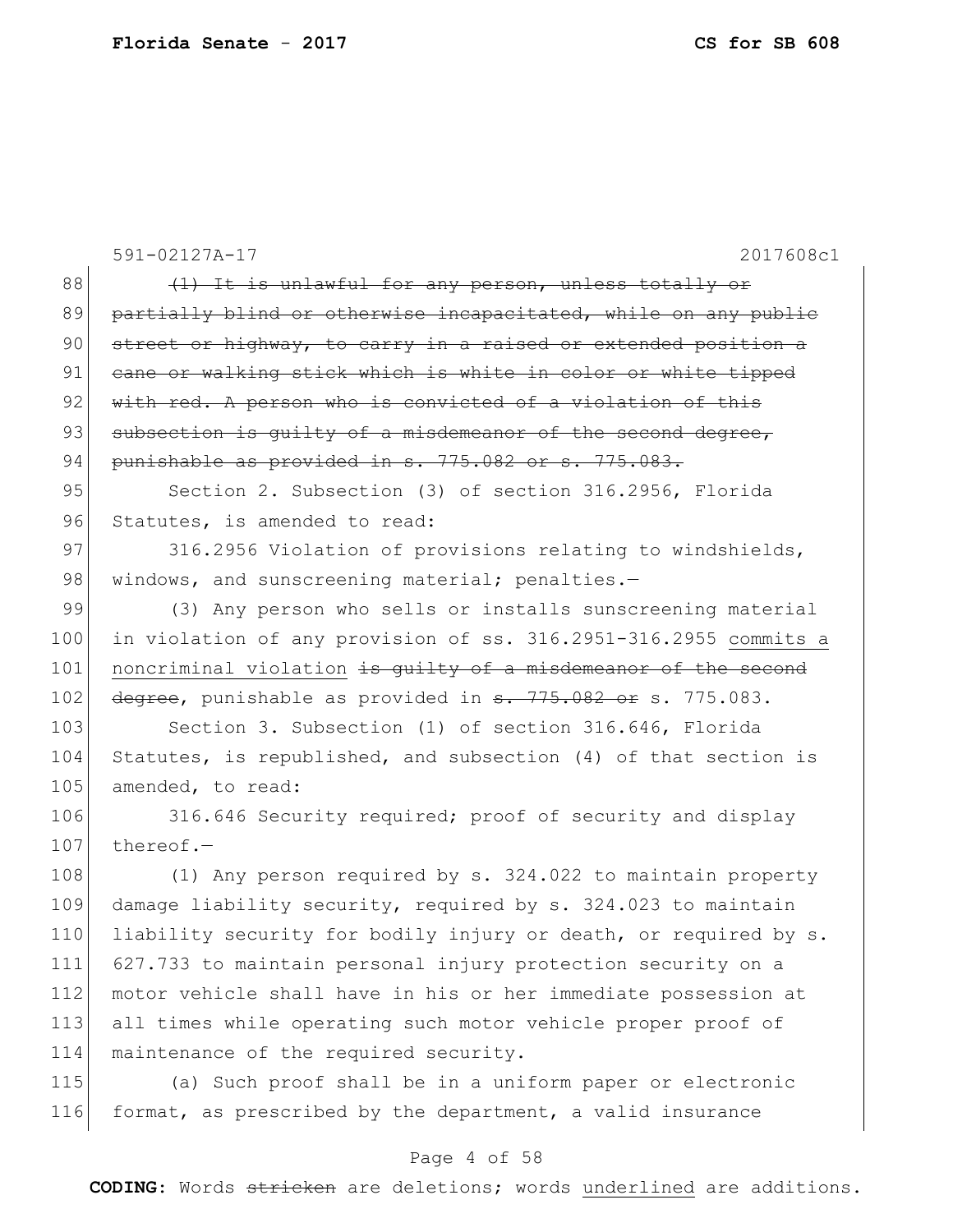|     | 591-02127A-17<br>2017608c1                                             |  |  |  |  |
|-----|------------------------------------------------------------------------|--|--|--|--|
| 117 | policy, an insurance policy binder, a certificate of insurance,        |  |  |  |  |
| 118 | or such other proof as may be prescribed by the department.            |  |  |  |  |
| 119 | (b) 1. The act of presenting to a law enforcement officer an           |  |  |  |  |
| 120 | electronic device displaying proof of insurance in an electronic       |  |  |  |  |
| 121 | format does not constitute consent for the officer to access any       |  |  |  |  |
| 122 | information on the device other than the displayed proof of            |  |  |  |  |
| 123 | insurance.                                                             |  |  |  |  |
| 124 | 2. The person who presents the device to the officer                   |  |  |  |  |
| 125 | assumes the liability for any resulting damage to the device.          |  |  |  |  |
| 126 | (4) Any person presenting proof of insurance as required in            |  |  |  |  |
| 127 | subsection (1) who knows that the insurance as represented by          |  |  |  |  |
| 128 | such proof of insurance is not currently in force commits a            |  |  |  |  |
| 129 | noncriminal violation is guilty of a misdemeanor of the first          |  |  |  |  |
| 130 | degree, punishable as provided in <del>s. 775.082 or</del> s. 775.083. |  |  |  |  |
| 131 | Section 4. Subsection (2) of section 318.14, Florida                   |  |  |  |  |
| 132 | Statutes, is republished, and subsection (3) of that section is        |  |  |  |  |
| 133 | amended, to read:                                                      |  |  |  |  |
| 134 | 318.14 Noncriminal traffic infractions; exception;                     |  |  |  |  |
| 135 | procedures.-                                                           |  |  |  |  |
| 136 | (2) Except as provided in ss. $316.1001(2)$ and $316.0083$ , any       |  |  |  |  |
| 137 | person cited for a violation requiring a mandatory hearing             |  |  |  |  |
| 138 | listed in s. 318.19 or any other criminal traffic violation            |  |  |  |  |
| 139 | listed in chapter 316 must sign and accept a citation indicating       |  |  |  |  |
| 140 | a promise to appear. The officer may indicate on the traffic           |  |  |  |  |
| 141 | citation the time and location of the scheduled hearing and must       |  |  |  |  |
| 142 | indicate the applicable civil penalty established in s. 318.18.        |  |  |  |  |
| 143 | For all other infractions under this section, except for               |  |  |  |  |
| 144 | infractions under s. 316.1001, the officer must certify by             |  |  |  |  |
| 145 | electronic, electronic facsimile, or written signature that the        |  |  |  |  |

### Page 5 of 58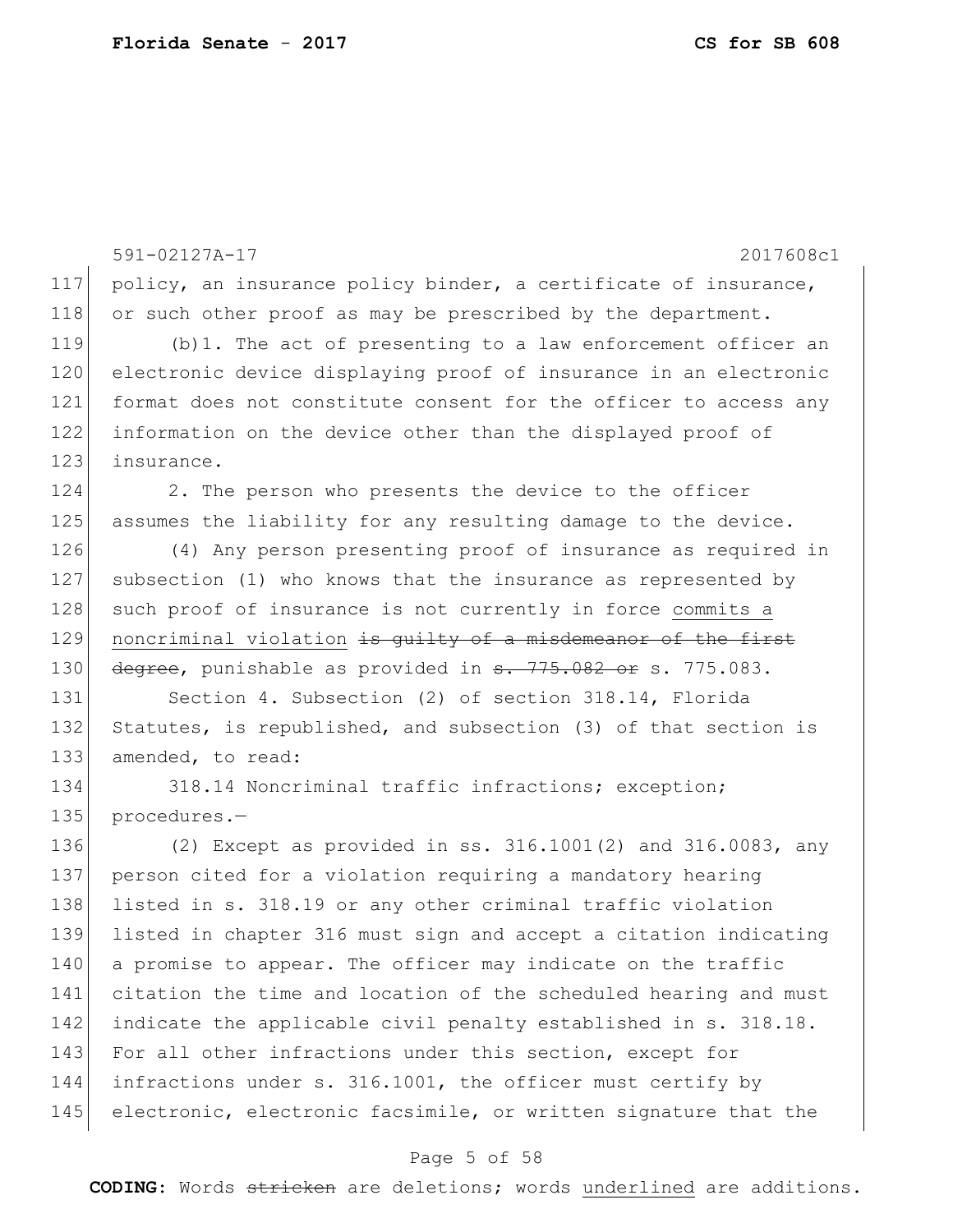591-02127A-17 2017608c1 Page 6 of 58 146 citation was delivered to the person cited. This certification 147 is prima facie evidence that the person cited was served with 148 the citation. 149 (3) Any person who willfully refuses to accept and sign a 150 summons as provided in subsection (2) commits a noncriminal 151 violation, punishable as provided in s. 775.083 misdemeanor of 152 the second degree. 153 Section 5. Subsection (3) of section 322.03, Florida 154 Statutes, is amended to read: 155 322.03 Drivers must be licensed; penalties.-156 (3)(a) The department may not issue a commercial driver 157 license to any person who is not a resident of this state. 158 (b) A resident of this state who is required by the laws of 159 this state to possess a commercial driver license may not 160 operate a commercial motor vehicle in this state unless he or 161 she possesses a valid commercial driver license issued by this 162 state. Except as provided in paragraph (c), any person who 163 violates this paragraph commits is guilty of a misdemeanor of 164 the second <del>first</del> degree, punishable as provided in s. 775.082 or 165 s. 775.083. 166 (c) Any person whose commercial driver license has been 167 expired for a period of 30 days or less and who drives a 168 commercial motor vehicle within this state commits is guilty of 169 a nonmoving violation, punishable as provided in s. 318.18. 170 Section 6. Subsections (1) through (4) of section 322.055, 171 Florida Statutes, are amended to read: 172 322.055 Revocation or suspension of, or delay of 173 eligibility for, driver license for persons 18 years of age or 174 older convicted of certain drug offenses.-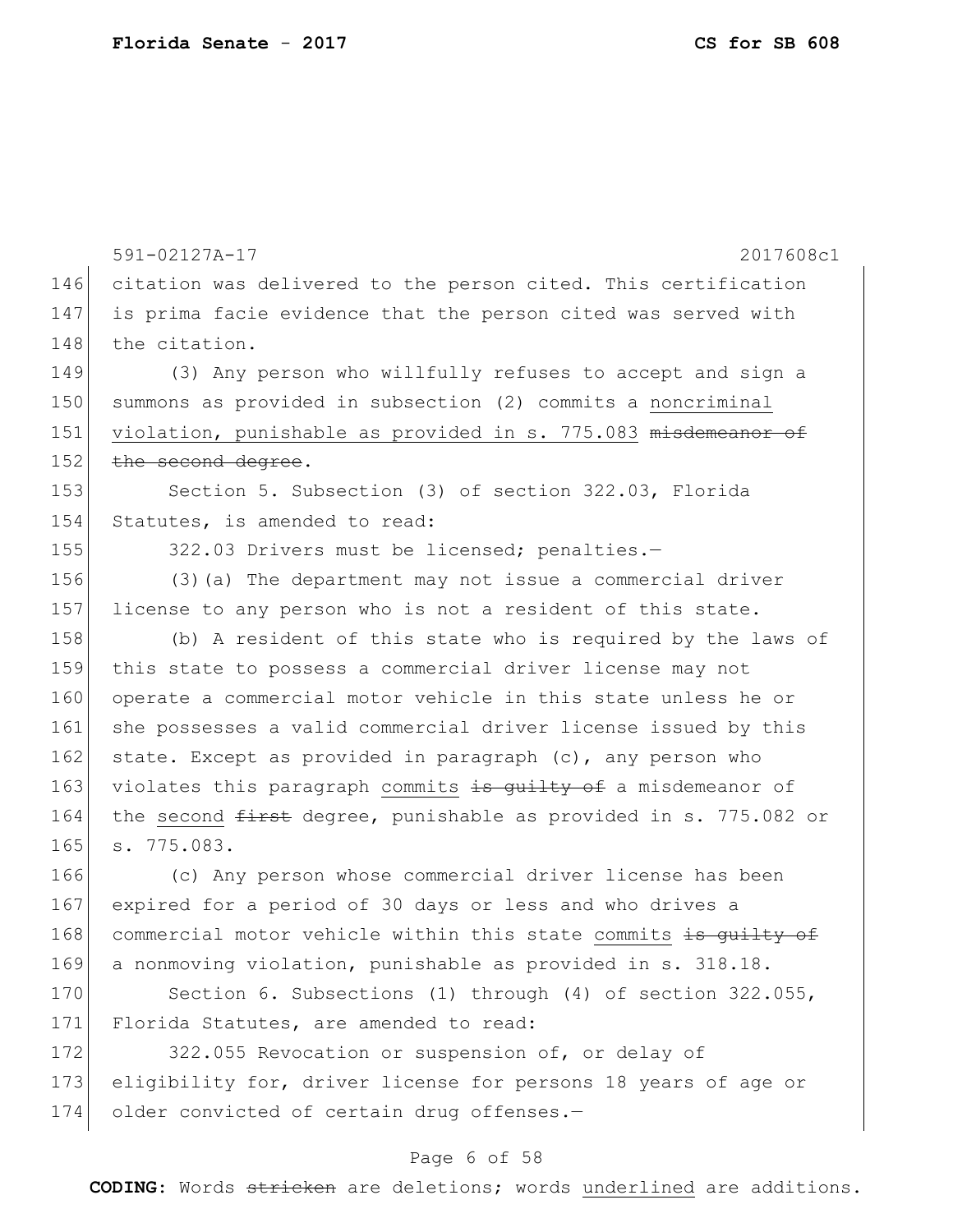591-02127A-17 2017608c1 175 (1) Notwithstanding s. 322.28, upon the conviction of a 176 person 18 years of age or older for possession or sale of, 177 trafficking in, or conspiracy to possess, sell, or traffic in a 178 controlled substance, the court shall direct the department to 179 revoke the driver license or driving privilege of the person. 180 The period of such revocation shall be 6 months  $\frac{1}{1}$  year or until 181 the person is evaluated for and, if deemed necessary by the 182 evaluating agency, completes a drug treatment and rehabilitation 183 program approved or regulated by the Department of Children and 184 Families. However, the court may, in its sound discretion, 185 direct the department to issue a license for driving privilege 186 restricted to business or employment purposes only, as defined 187 by s. 322.271, if the person is otherwise qualified for such a 188 license. A driver whose license or driving privilege has been 189 suspended or revoked under this section or s. 322.056 may, upon 190 the expiration of 6 months, petition the department for 191 restoration of the driving privilege on a restricted or 192 unrestricted basis depending on length of suspension or 193 **revocation. In no case shall** A restricted license may not be 194 available until 6 months of the suspension or revocation period 195 has been completed expired.

196 (2) If a person 18 years of age or older is convicted for 197 the possession or sale of, trafficking in, or conspiracy to 198 possess, sell, or traffic in a controlled substance and such 199 person is eligible by reason of age for a driver license or 200 privilege, the court shall direct the department to withhold 201 issuance of such person's driver license or driving privilege 202 for a period of 6 months  $\frac{1}{2}$  year after the date the person was 203 convicted or until the person is evaluated for and, if deemed

#### Page 7 of 58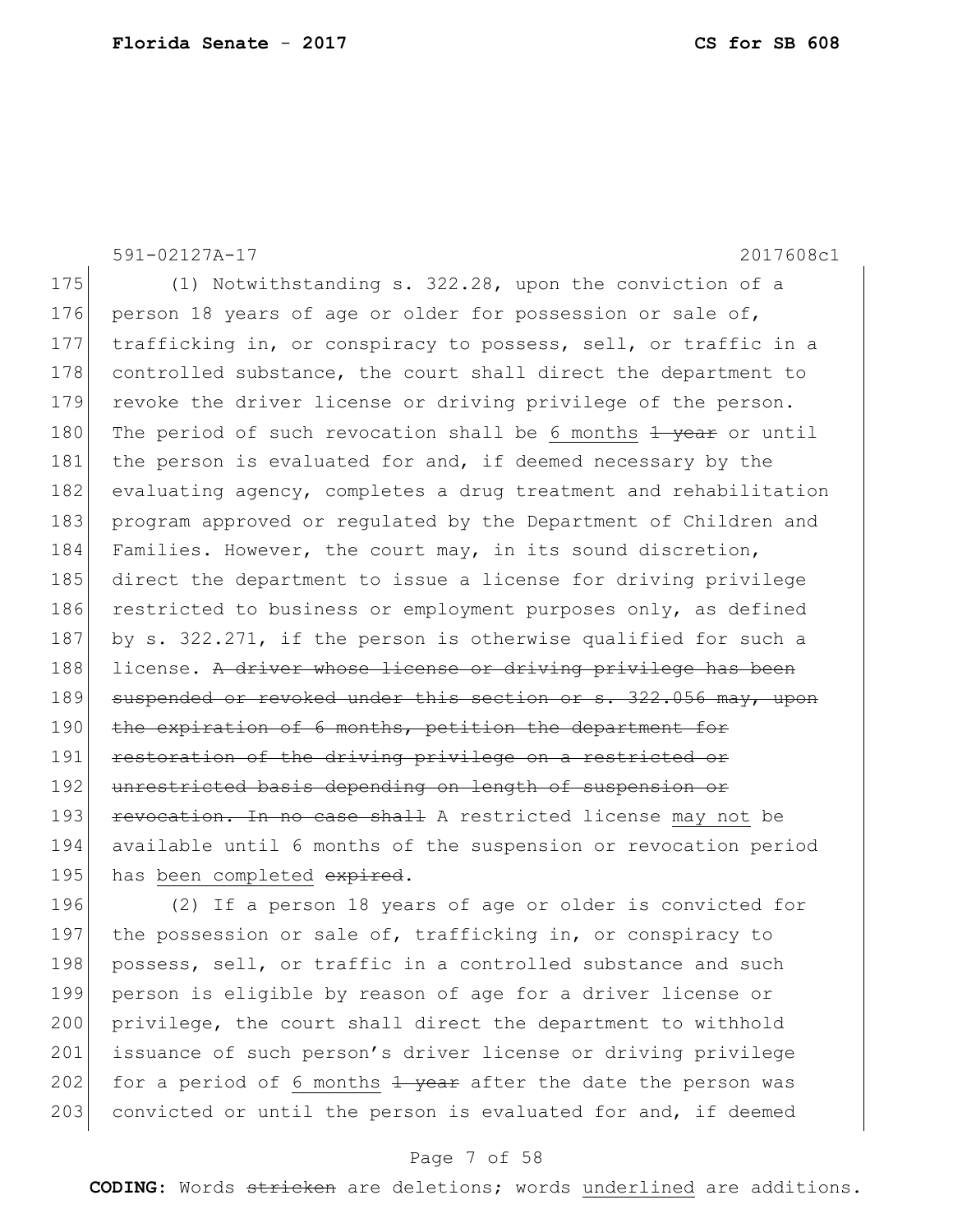591-02127A-17 2017608c1 204 necessary by the evaluating agency, completes a drug treatment 205 and rehabilitation program approved or regulated by the 206 Department of Children and Families. However, the court may, in 207 its sound discretion, direct the department to issue a license 208 for driving privilege restricted to business or employment 209 purposes only, as defined by s.  $322.271$ , if the person is 210 otherwise qualified for such a license. A driver whose license 211 or driving privilege has been suspended or revoked under this  $212$  section or s. 322.056 may, upon the expiration of 6 months, 213 petition the department for restoration of the driving privilege 214 on a restricted or unrestricted basis depending on the length of 215 suspension or revocation. In no case shall A restricted license 216 may not be available until 6 months of the suspension or 217 revocation period has been completed expired. 218 (3) If a person 18 years of age or older is convicted for 219 the possession or sale of, trafficking in, or conspiracy to 220 possess, sell, or traffic in a controlled substance and such 221 person's driver license or driving privilege is already under 222 suspension or revocation for any reason, the court shall direct 223 the department to extend the period of such suspension or 224 revocation by an additional period of 6 months  $\frac{1}{1}$  year or until 225 the person is evaluated for and, if deemed necessary by the 226 evaluating agency, completes a drug treatment and rehabilitation 227 program approved or regulated by the Department of Children and 228 Families. However, the court may, in its sound discretion, 229 direct the department to issue a license for driving privilege 230 restricted to business or employment purposes only, as defined 231 by s. 322.271, if the person is otherwise qualified for such a

232 license. A driver whose license or driving privilege has been

#### Page 8 of 58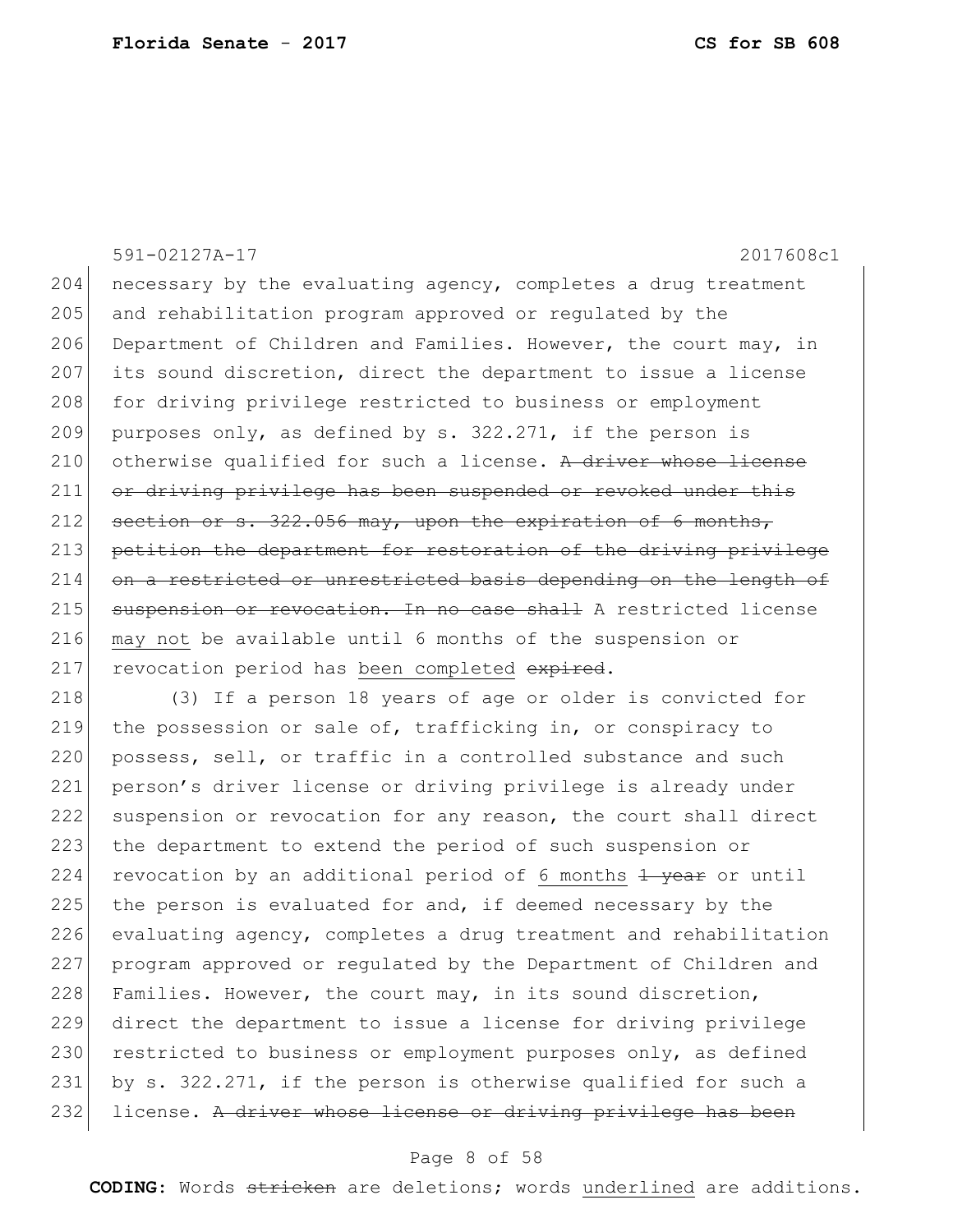591-02127A-17 2017608c1 233 suspended or revoked under this section or s. 322.056 may, upon 234 the expiration of 6 months, petition the department for 235 restoration of the driving privilege on a restricted or 236 unrestricted basis depending on the length of suspension or 237 **revocation. In no case shall** A restricted license may not be 238 available until 6 months of the suspension or revocation period 239 has been completed expired. 240 (4) If a person 18 years of age or older is convicted for 241 the possession or sale of, trafficking in, or conspiracy to 242 possess, sell, or traffic in a controlled substance and such 243 person is ineligible by reason of age for a driver license or 244 driving privilege, the court shall direct the department to 245 withhold issuance of such person's driver license or driving 246 privilege for a period of 6 months  $1$  year after the date that he 247 or she would otherwise have become eligible or until he or she 248 becomes eligible by reason of age for a driver license and is 249 evaluated for and, if deemed necessary by the evaluating agency, 250 completes a drug treatment and rehabilitation program approved 251 or regulated by the Department of Children and Families. 252 However, the court may, in its sound discretion, direct the 253 department to issue a license for driving privilege restricted 254 to business or employment purposes only, as defined by s. 255 322.271, if the person is otherwise qualified for such a 256 license. A driver whose license or driving privilege has been 257 suspended or revoked under this section or s. 322.056 may, upon  $258$  the expiration of 6 months, petition the department for 259 restoration of the driving privilege on a restricted or 260 unrestricted basis depending on the length of suspension or 261 revocation. In no case shall A restricted license may not be

#### Page 9 of 58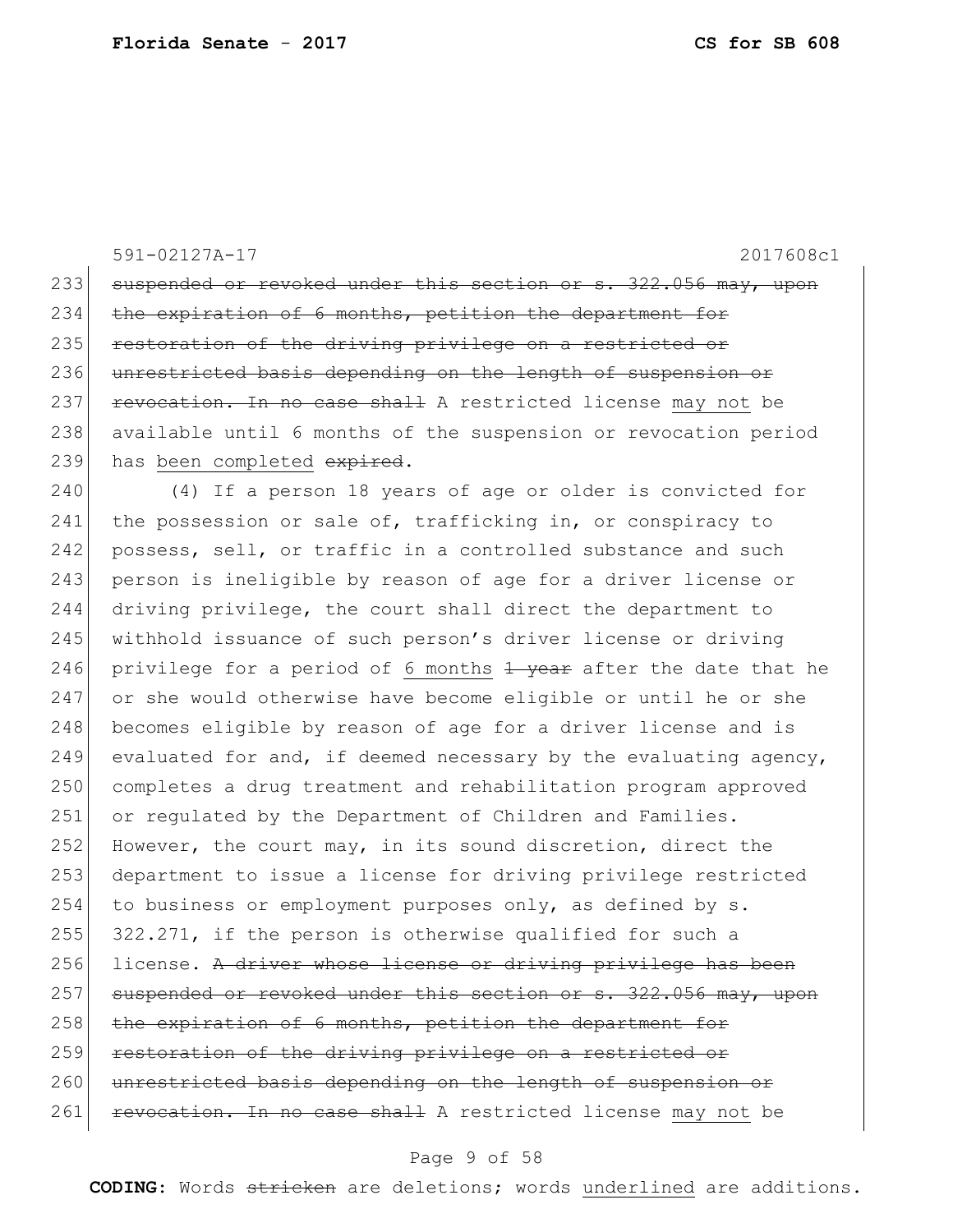262 available until 6 months of the suspension or revocation period 263 has been completed expired. 264 Section 7. Section 562.14, Florida Statutes, is amended to 265 read: 266 562.14 Regulating the time for sale of alcoholic and 267 intoxicating beverages; prohibiting use of licensed premises.-268 (1) Except as otherwise provided by county or municipal 269 ordinance,  $m_{\theta}$  alcoholic beverages may not be sold, consumed, 270 served, or permitted to be served or consumed in any place 271 holding a license under the division between the hours of 272 midnight and 7 a.m. of the following day. This section does 273 shall not apply to railroads selling only to passengers for

591-02127A-17 2017608c1

274 consumption on railroad cars. A person who violates this 275 subsection commits a noncriminal violation, punishable as 276 provided in s. 775.083.

277 (2) Except as otherwise provided by county or municipal 278 ordinance, a no vendor issued an alcoholic beverage license to 279 sell alcoholic beverages for consumption on the vendor's 280 licensed premises and whose principal business is the sale of 281 alcoholic beverages may not, shall allow the licensed premises, 282 as defined in s.  $561.01(11)$ , to be rented, leased, or otherwise 283 used during the hours in which the sale of alcoholic beverages 284 is prohibited. However, this prohibition does shall not apply to 285 the rental, lease, or other use of the licensed premises on 286 Sundays after 8 a.m. Further, neither this subsection, nor any 287 local ordinance adopted pursuant to this subsection, shall be 288 construed to apply to a theme park complex as defined in s. 289 565.02(6) or an entertainment/resort complex as defined in s. 290 561.01(18). A person who violates this subsection commits a

#### Page 10 of 58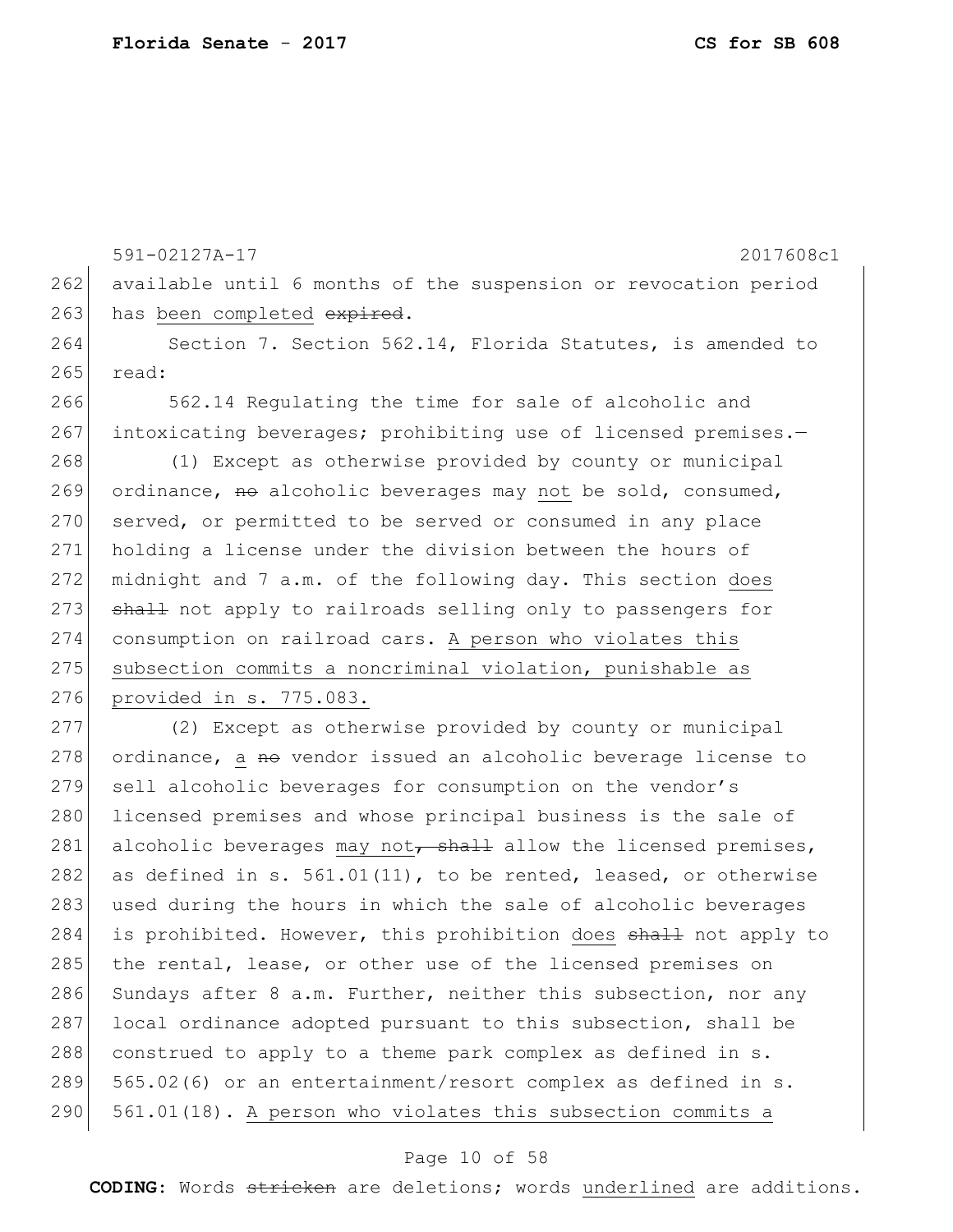591-02127A-17 2017608c1 291 | misdemeanor of the second degree, punishable as provided in s. 292 775.082 or s. 775.083. 293  $(3)$  The division is not shall not be responsible for the 294 enforcement of the hours of sale established by county or 295 municipal ordinance. 296  $(4)$  Any person violating this section shall be quilty of a 297 misdemeanor of the second degree, punishable as provided in s. 298 775.082 or s. 775.083. 299 Section 8. Section 562.50, Florida Statutes, is amended to 300 read: 301 562.50 Habitual drunkards; furnishing intoxicants to, after  $302$  notice.—Any person who shall sell, give away, dispose of, 303 exchange, or barter any alcoholic beverage, or any essence, 304 extract, bitters, preparation, compound, composition, or any 305 article whatsoever under any name, label, or brand, which 306 produces intoxication, to any person habitually addicted to the 307 use of any or all such intoxicating liquors, after having been 308 | given written notice by wife, husband, father, mother, sister, 309 brother, child, or nearest relative that said person so addicted 310 is an habitual drunkard and that the use of intoxicating drink 311 or drinks is working an injury to the person using said liquors, 312 or to the person giving said written notice, commits a 313 noncriminal violation shall be quilty of a misdemeanor of the 314 second degree, punishable as provided in s. 775.082 or s. 315 775.083. 316 Section 9. Paragraphs (c), (d), and (e) of subsection (2) 317 and paragraph (c) of subsection (3) of section 812.014, Florida 318 Statutes, are amended to read: 319 812.014 Theft.—

#### Page 11 of 58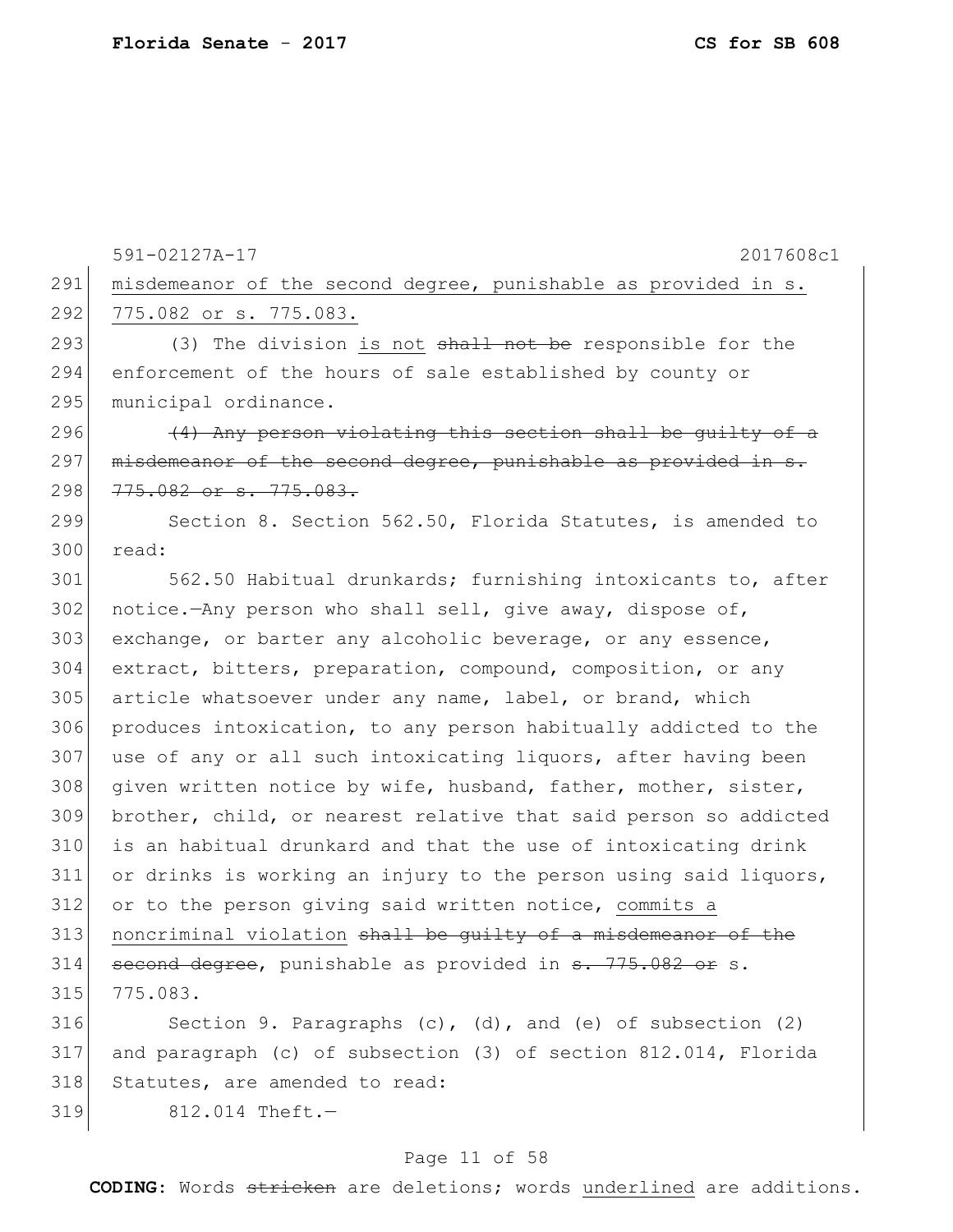|     | 591-02127A-17<br>2017608c1                                              |  |  |  |
|-----|-------------------------------------------------------------------------|--|--|--|
| 320 | (2)                                                                     |  |  |  |
| 321 | (c) It is grand theft of the third degree and a felony of               |  |  |  |
| 322 | the third degree, punishable as provided in s. 775.082, s.              |  |  |  |
| 323 | 775.083, or s. 775.084, if the property stolen is:                      |  |  |  |
| 324 | 1. Valued at \$1,000 $$300$ or more, but less than \$5,000.             |  |  |  |
| 325 | 2. Valued at \$5,000 or more, but less than \$10,000.                   |  |  |  |
| 326 | 3. Valued at \$10,000 or more, but less than \$20,000.                  |  |  |  |
| 327 | 4. A will, codicil, or other testamentary instrument.                   |  |  |  |
| 328 | 4.5. A firearm.                                                         |  |  |  |
| 329 | 5. <del>6.</del> A motor vehicle, except as provided in paragraph (a).  |  |  |  |
| 330 | 6.7. Any commercially farmed animal, including any animal               |  |  |  |
| 331 | of the equine, bovine, or swine class or other grazing animal; a        |  |  |  |
| 332 | bee colony of a registered beekeeper; and aquaculture species           |  |  |  |
| 333 | raised at a certified aquaculture facility. If the property             |  |  |  |
| 334 | stolen is aquaculture species raised at a certified aquaculture         |  |  |  |
| 335 | facility, then a \$10,000 fine shall be imposed.                        |  |  |  |
| 336 | 7.8. Any fire extinguisher.                                             |  |  |  |
| 337 | 8. <del>9.</del> Any amount of citrus fruit consisting of 2,000 or more |  |  |  |
| 338 | individual pieces of fruit.                                             |  |  |  |
| 339 | 9.10. Taken from a designated construction site identified              |  |  |  |
| 340 | by the posting of a sign as provided for in s. $810.09(2)$ (d).         |  |  |  |
| 341 | 11. Any stop sign.                                                      |  |  |  |
| 342 | 10.12. Anhydrous ammonia.                                               |  |  |  |
| 343 | 11. <del>13.</del> Any amount of a controlled substance as defined in   |  |  |  |
| 344 | s. 893.02. Notwithstanding any other law, separate judgments and        |  |  |  |
| 345 | sentences for theft of a controlled substance under this                |  |  |  |
| 346 | subparagraph and for any applicable possession of controlled            |  |  |  |
| 347 | substance offense under s. 893.13 or trafficking in controlled          |  |  |  |
| 348 | substance offense under s. 893.135 may be imposed when all such         |  |  |  |
|     | Page 12 of 58                                                           |  |  |  |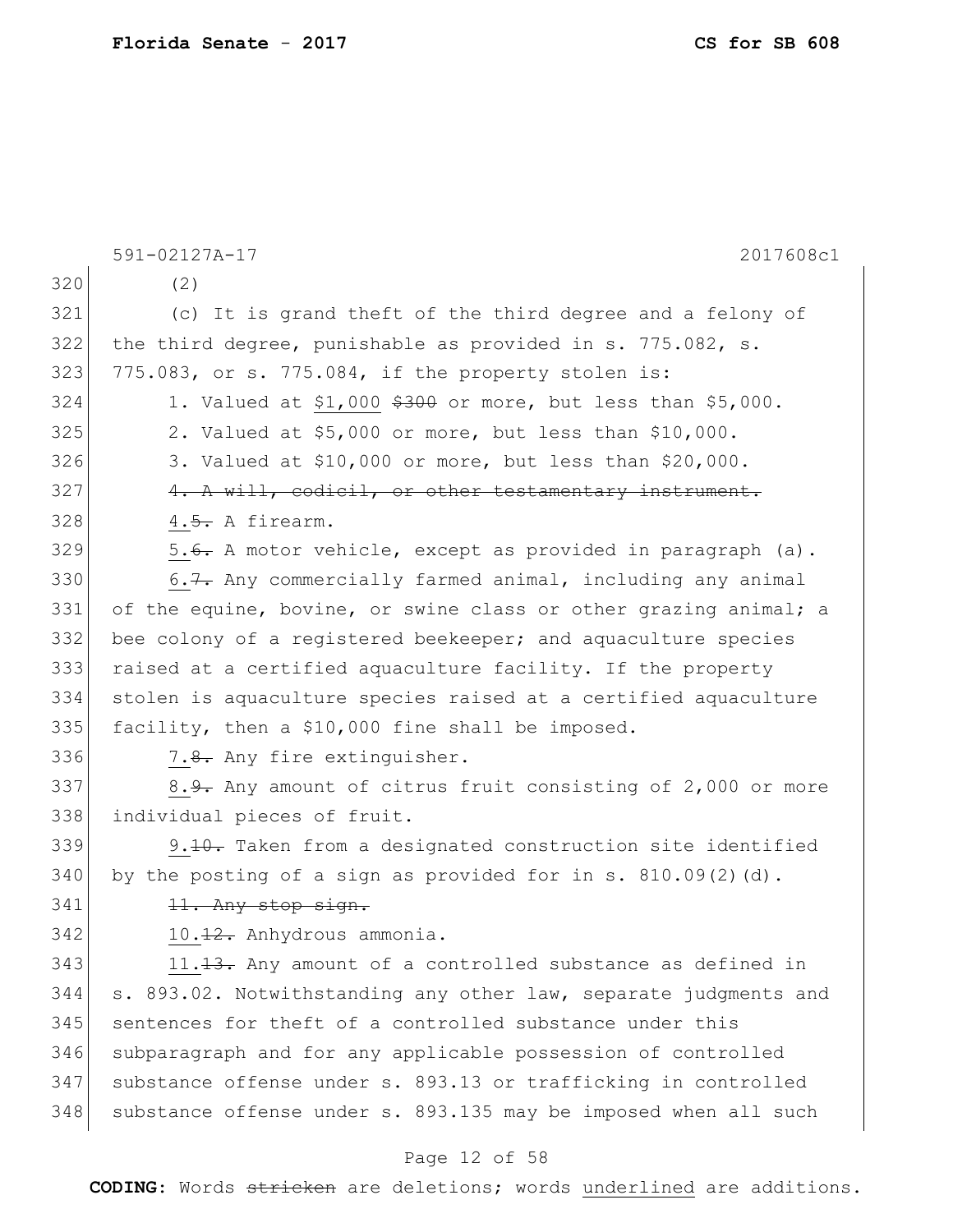591-02127A-17 2017608c1 offenses involve the same amount or amounts of a controlled 350 substance. 352 However, if the property is stolen within a county that is subject to a state of emergency declared by the Governor under chapter 252, the property is stolen after the declaration of emergency is made, and the perpetration of the theft is

 facilitated by conditions arising from the emergency, the offender commits a felony of the second degree, punishable as provided in s. 775.082, s. 775.083, or s. 775.084, if the property is valued at \$5,000 or more, but less than \$10,000, as provided under subparagraph 2., or if the property is valued at \$10,000 or more, but less than \$20,000, as provided under subparagraph 3. As used in this paragraph, the term "conditions arising from the emergency" means civil unrest, power outages, 364 curfews, voluntary or mandatory evacuations, or a reduction in the presence of or the response time for first responders or homeland security personnel. For purposes of sentencing under chapter 921, a felony offense that is reclassified under this 368 paragraph is ranked one level above the ranking under s. 921.0022 or s. 921.0023 of the offense committed.

370 (d) It is grand theft of the third degree and a felony of 371 the third degree, punishable as provided in  $s. 775.082$ , s.  $775.083$ , or s.  $775.084$ , if the property stolen is valued at \$100 373 or more, but less than \$1,000  $$300$ , and is taken from a dwelling as defined in s. 810.011(2) or from the unenclosed curtilage of a dwelling pursuant to s.  $810.09(1)$ .

 (e) Except as provided in paragraph (d), if the property 377 stolen is valued at \$100 or more, but less than \$1,000  $$300$ , the

#### Page 13 of 58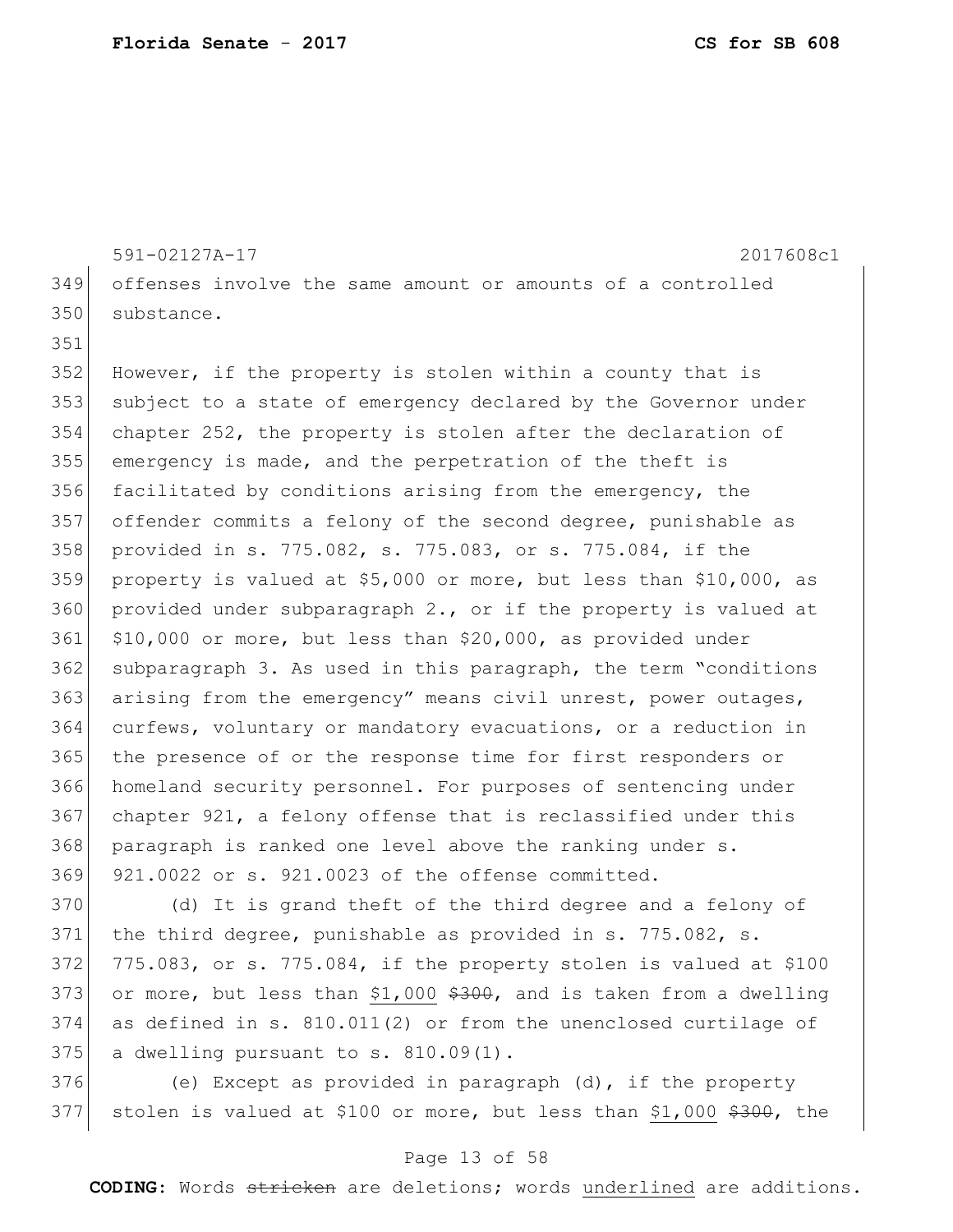|     | 591-02127A-17<br>2017608c1                                       |
|-----|------------------------------------------------------------------|
| 378 | offender commits petit theft of the first degree, punishable as  |
| 379 | a misdemeanor of the first degree, as provided in s. 775.082 or  |
| 380 | s. 775.083.                                                      |
| 381 | (3)                                                              |
| 382 | (e) A person who commits petit theft and who has previously      |
| 383 | been convicted two or more times of any theft commits a felony   |
| 384 | of the third degree, punishable as provided in s. 775.082 or s.  |
| 385 | 775.083.                                                         |
| 386 | Section 10. Paragraph (b) of subsection (2) and paragraph        |
| 387 | (c) of subsection (4) of section 832.05, Florida Statutes, are   |
| 388 | amended to read:                                                 |
| 389 | 832.05 Giving worthless checks, drafts, and debit card           |
| 390 | orders; penalty; duty of drawee; evidence; costs; complaint      |
| 391 | form.-                                                           |
| 392 | (2) WORTHLESS CHECKS, DRAFTS, OR DEBIT CARD ORDERS;              |
| 393 | PENALTY.-                                                        |
| 394 | (b) A violation of the provisions of this subsection             |
| 395 | constitutes a misdemeanor of the first degree, punishable as     |
| 396 | provided in s. 775.082 or s. 775.083, unless the check, draft,   |
| 397 | debit card order, or other written order drawn, made, uttered,   |
| 398 | issued, or delivered is in the amount of \$500 \$150, or its     |
| 399 | equivalent, or more and the payee or a subsequent holder thereof |
| 400 | receives something of value therefor. In that event, the         |
| 401 | violation constitutes a felony of the third degree, punishable   |
| 402 | as provided in s. 775.082, s. 775.083, or s. 775.084.            |
| 403 | (4) OBTAINING PROPERTY OR SERVICES IN RETURN FOR WORTHLESS       |
| 404 | CHECKS, DRAFTS, OR DEBIT CARD ORDERS; PENALTY.-                  |
| 405 | (c) A violation of the provisions of this subsection, if         |
| 406 | the check, draft, other written order, or debit card order is    |
|     |                                                                  |

### Page 14 of 58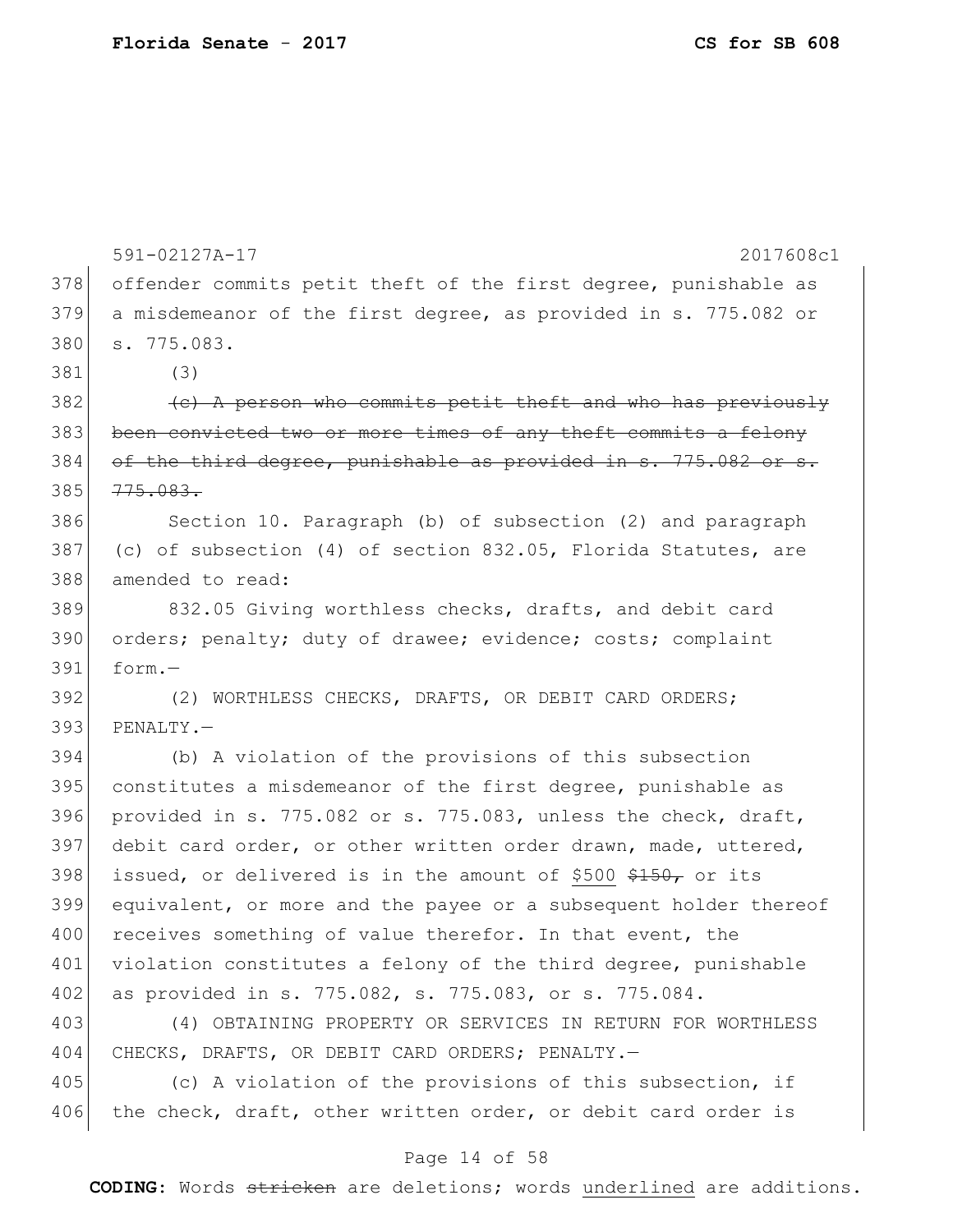|     | 591-02127A-17<br>2017608c1                                                  |  |  |  |  |  |
|-----|-----------------------------------------------------------------------------|--|--|--|--|--|
| 407 | for an amount less than \$500 \$150 or its equivalent, constitutes          |  |  |  |  |  |
| 408 | a misdemeanor of the first degree, punishable as provided in s.             |  |  |  |  |  |
| 409 | 775.082 or s. 775.083. A violation of the provisions of this                |  |  |  |  |  |
| 410 | subsection, if the check, draft, other written order, or debit              |  |  |  |  |  |
| 411 | card order is in the amount of \$500 $\frac{2150}{7}$ or its equivalent, or |  |  |  |  |  |
| 412 | more, constitutes a felony of the third degree, punishable as               |  |  |  |  |  |
| 413 | provided in s. 775.082, s. 775.083, or s. 775.084.                          |  |  |  |  |  |
| 414 | Section 11. Subsection (2) of section 832.062, Florida                      |  |  |  |  |  |
| 415 | Statutes, is amended, and subsection (1) of that section is                 |  |  |  |  |  |
| 416 | republished, to read:                                                       |  |  |  |  |  |
| 417 | 832.062 Prosecution for worthless checks, drafts, debit                     |  |  |  |  |  |
| 418 | card orders, or electronic funds transfers made to pay any tax              |  |  |  |  |  |
| 419 | or associated amount administered by the Department of Revenue.-            |  |  |  |  |  |
| 420 | (1) It is unlawful for any person, firm, or corporation to                  |  |  |  |  |  |
| 421 | draw, make, utter, issue, or deliver to the Department of                   |  |  |  |  |  |
| 422 | Revenue any check, draft, or other written order on any bank or             |  |  |  |  |  |
| 423 | depository, to use a debit card, to make, send, instruct, order,            |  |  |  |  |  |
| 424 | or initiate any electronic funds transfer, or to cause or direct            |  |  |  |  |  |
| 425 | the making, sending, instructing, ordering, or initiating of any            |  |  |  |  |  |
| 426 | electronic funds transfer, for the payment of any taxes,                    |  |  |  |  |  |
| 427 | penalties, interest, fees, or associated amounts administered by            |  |  |  |  |  |
| 428 | the Department of Revenue, knowing at the time of the drawing,              |  |  |  |  |  |
| 429 | making, uttering, issuing, or delivering such check, draft, or              |  |  |  |  |  |
| 430 | other written order, at the time of using such debit card, at               |  |  |  |  |  |
| 431 | the time of making, sending, instructing, ordering, or                      |  |  |  |  |  |
| 432 | initiating any electronic funds transfer, or at the time of                 |  |  |  |  |  |
| 433 | causing or directing the making, sending, instructing, ordering,            |  |  |  |  |  |
| 434 | initiating, or executing of any electronic funds transfer, that             |  |  |  |  |  |
| 435 | the maker, drawer, sender, or receiver thereof has not                      |  |  |  |  |  |
|     |                                                                             |  |  |  |  |  |

### Page 15 of 58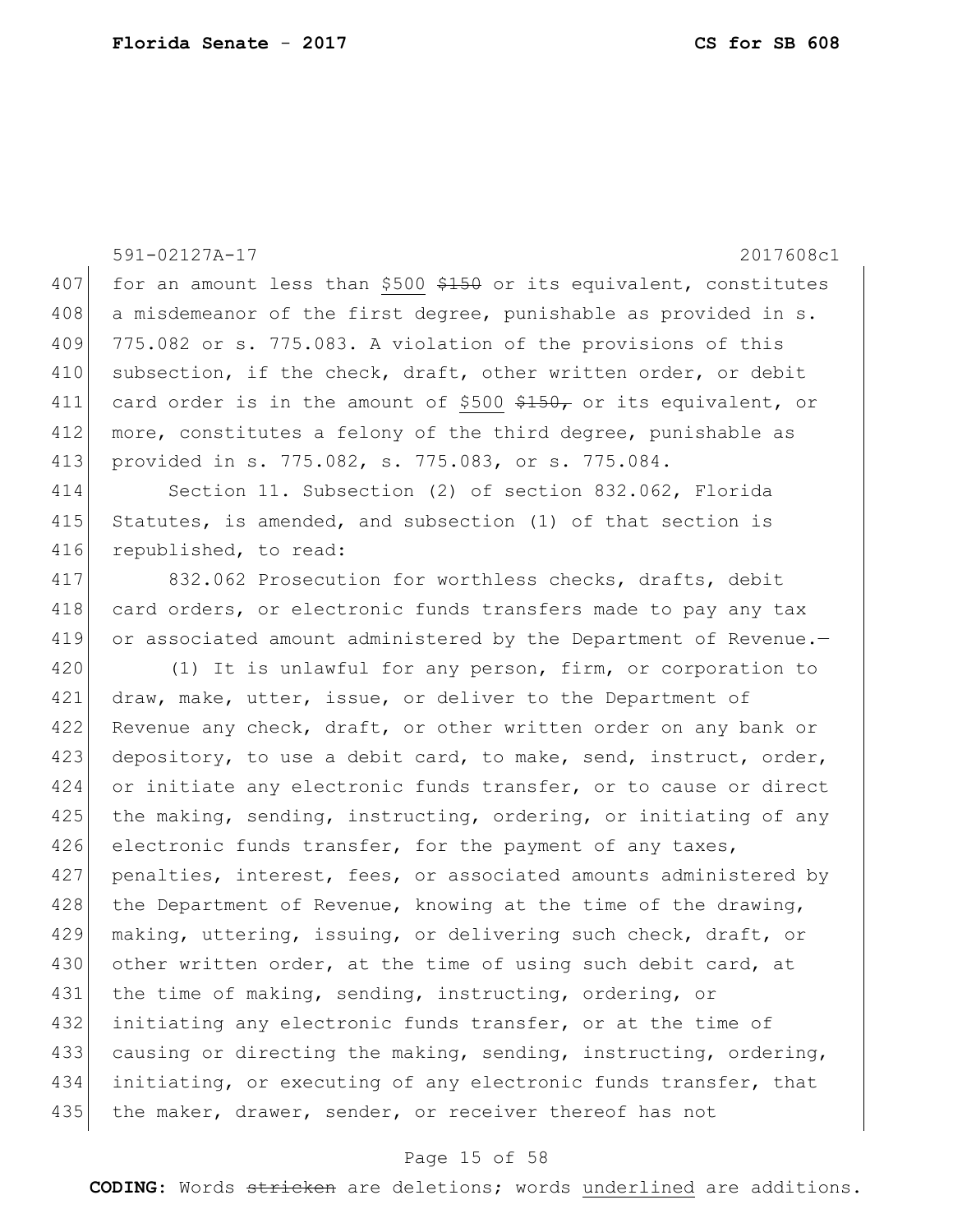591-02127A-17 2017608c1 436 sufficient funds on deposit in or credit with such bank or 437 depository with which to pay the same on presentation. This 438 section does not apply to any check or electronic funds transfer 439 when the Department of Revenue knows or has been expressly 440 notified prior to the drawing or uttering of the check or the 441 sending or initiating of the electronic funds transfer, or has 442 reason to believe, that the drawer, sender, or receiver did not 443 have on deposit or to the drawer's, sender's, or receiver's 444 credit with the drawee or receiving bank or depository 445 sufficient funds to ensure payment as aforesaid, and this 446 section does not apply to any postdated check. 447 (2) A violation of this section constitutes a misdemeanor 448 of the second degree, punishable as provided in s. 775.082 or s. 449 775.083, unless the check, draft, debit card order, or other 450 written order drawn, made, uttered, issued, or delivered, or 451 electronic funds transfer made, sent, instructed, ordered, or 452 initiated, or caused or directed to be made, sent, instructed, 453 ordered, or initiated is in the amount of \$500 \$150 or more. In 454 that event, the violation constitutes a felony of the third 455 degree, punishable as provided in s. 775.082, s. 775.083, or s. 456 775.084. 457 Section 12. Paragraphs (a) through (d) of subsection (3) of 458 section 921.0022, Florida Statutes, are amended to read: 459 921.0022 Criminal Punishment Code; offense severity ranking 460 chart.-461 (3) OFFENSE SEVERITY RANKING CHART

- 462 (a) LEVEL 1
- 463

#### Page 16 of 58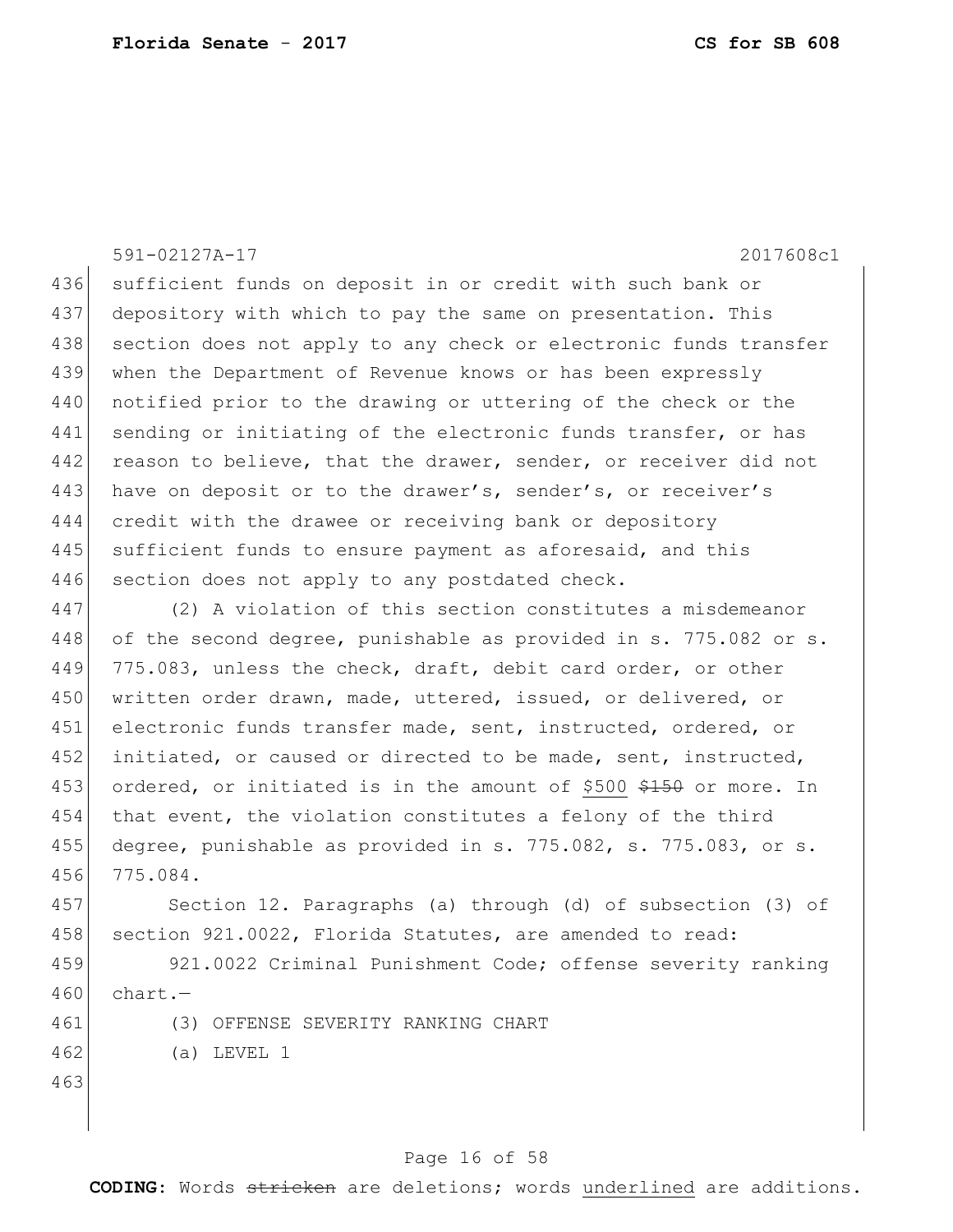|     | 591-02127A-17   |        | 2017608c1                     |
|-----|-----------------|--------|-------------------------------|
|     | Florida         | Felony |                               |
|     | Statute         | Degree | Description                   |
| 464 |                 |        |                               |
|     | 24.118(3)(a)    | 3rd    | Counterfeit or altered state  |
|     |                 |        | lottery ticket.               |
| 465 |                 |        |                               |
|     | 212.054(2)(b)   | 3rd    | Discretionary sales surtax;   |
|     |                 |        | limitations, administration,  |
|     |                 |        | and collection.               |
| 466 |                 |        |                               |
|     | $212.15(2)$ (b) | 3rd    | Failure to remit sales        |
|     |                 |        | taxes, amount greater than    |
|     |                 |        | \$300 but less than \$20,000. |
| 467 |                 |        |                               |
|     | 316.1935(1)     | 3rd    | Fleeing or attempting to      |
|     |                 |        | elude law enforcement         |
|     |                 |        | officer.                      |
| 468 |                 |        |                               |
|     | 319.30(5)       | 3rd    | Sell, exchange, give away     |
|     |                 |        | certificate of title or       |
|     |                 |        | identification number plate.  |
| 469 |                 |        |                               |
|     | 319.35(1)(a)    | 3rd    | Tamper, adjust, change,       |
|     |                 |        | etc., an odometer.            |
| 470 |                 |        |                               |
|     | 320.26(1)(a)    | 3rd    | Counterfeit, manufacture, or  |
|     |                 |        | sell registration license     |
|     |                 |        | plates or validation          |
|     |                 |        | stickers.                     |

### Page 17 of 58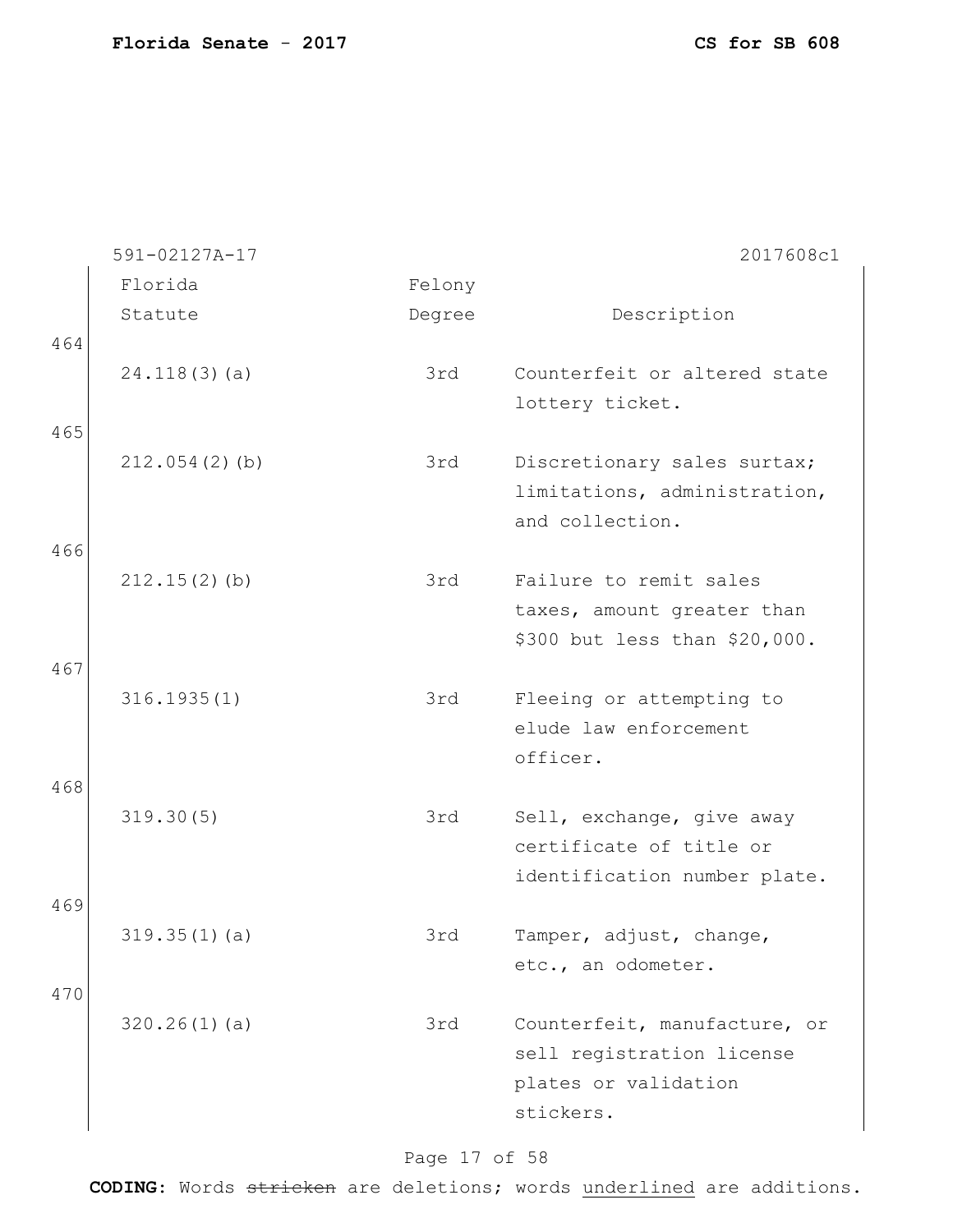|            | 591-02127A-17                |     | 2017608c1                                                                                                                           |
|------------|------------------------------|-----|-------------------------------------------------------------------------------------------------------------------------------------|
| 471        | 322.212<br>$(1)$ $(a) - (c)$ | 3rd | Possession of forged,<br>stolen, counterfeit, or<br>unlawfully issued driver<br>license; possession of<br>simulated identification. |
| 472<br>473 | 322.212(4)                   | 3rd | Supply or aid in supplying<br>unauthorized driver license<br>or identification card.                                                |
|            | 322.212(5)(a)                | 3rd | False application for driver<br>license or identification<br>card.                                                                  |
| 474        | 414.39(3)(a)                 | 3rd | Fraudulent misappropriation<br>of public assistance funds<br>by employee/official, value<br>more than \$200.                        |
| 475<br>476 | 443.071(1)                   | 3rd | False statement or<br>representation to obtain or<br>increase reemployment<br>assistance benefits.                                  |
| 477        | 509.151(1)                   | 3rd | Defraud an innkeeper, food<br>or lodging value greater<br>than \$300.                                                               |

### Page 18 of 58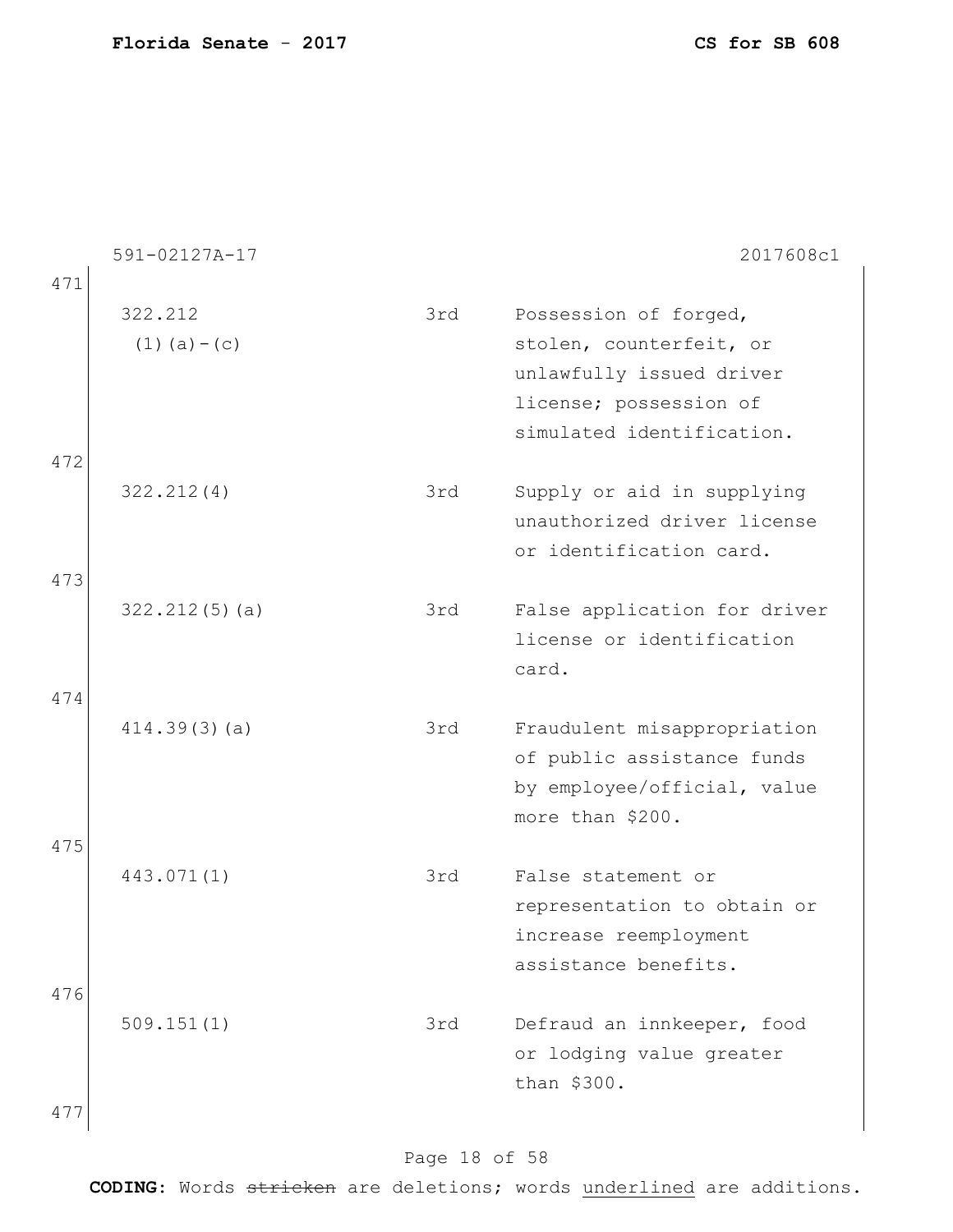|     | 591-02127A-17 |                | 2017608c1                                                  |
|-----|---------------|----------------|------------------------------------------------------------|
|     | 517.302(1)    | 3rd            | Violation of the Florida                                   |
|     |               |                | Securities and Investor                                    |
|     |               |                | Protection Act.                                            |
| 478 |               |                |                                                            |
|     | 562.27(1)     | 3rd            | Possess still or still                                     |
|     |               |                | apparatus.                                                 |
| 479 |               |                |                                                            |
|     | 713.69        | 3rd            | Tenant removes property upon                               |
|     |               |                | which lien has accrued,                                    |
|     |               |                | value more than \$50.                                      |
| 480 |               |                |                                                            |
|     | 812.014(3)(e) | <del>3rd</del> | Petit theft (3rd                                           |
|     |               |                | conviction); theft of any                                  |
|     |               |                | property not specified in                                  |
|     |               |                | $subsection (2)$ .                                         |
| 481 |               | 3rd            |                                                            |
|     | 812.081(2)    |                | Unlawfully makes or causes<br>to be made a reproduction of |
|     |               |                | a trade secret.                                            |
| 482 |               |                |                                                            |
|     | 815.04(5)(a)  | 3rd            | Offense against intellectual                               |
|     |               |                | property (i.e., computer                                   |
|     |               |                | programs, data).                                           |
| 483 |               |                |                                                            |
|     | 817.52(2)     | 3rd            | Hiring with intent to                                      |
|     |               |                | defraud, motor vehicle                                     |
|     |               |                | services.                                                  |
| 484 |               |                |                                                            |
|     | 817.569(2)    | 3rd            | Use of public record or                                    |
|     |               |                |                                                            |
|     |               | Page 19 of 58  |                                                            |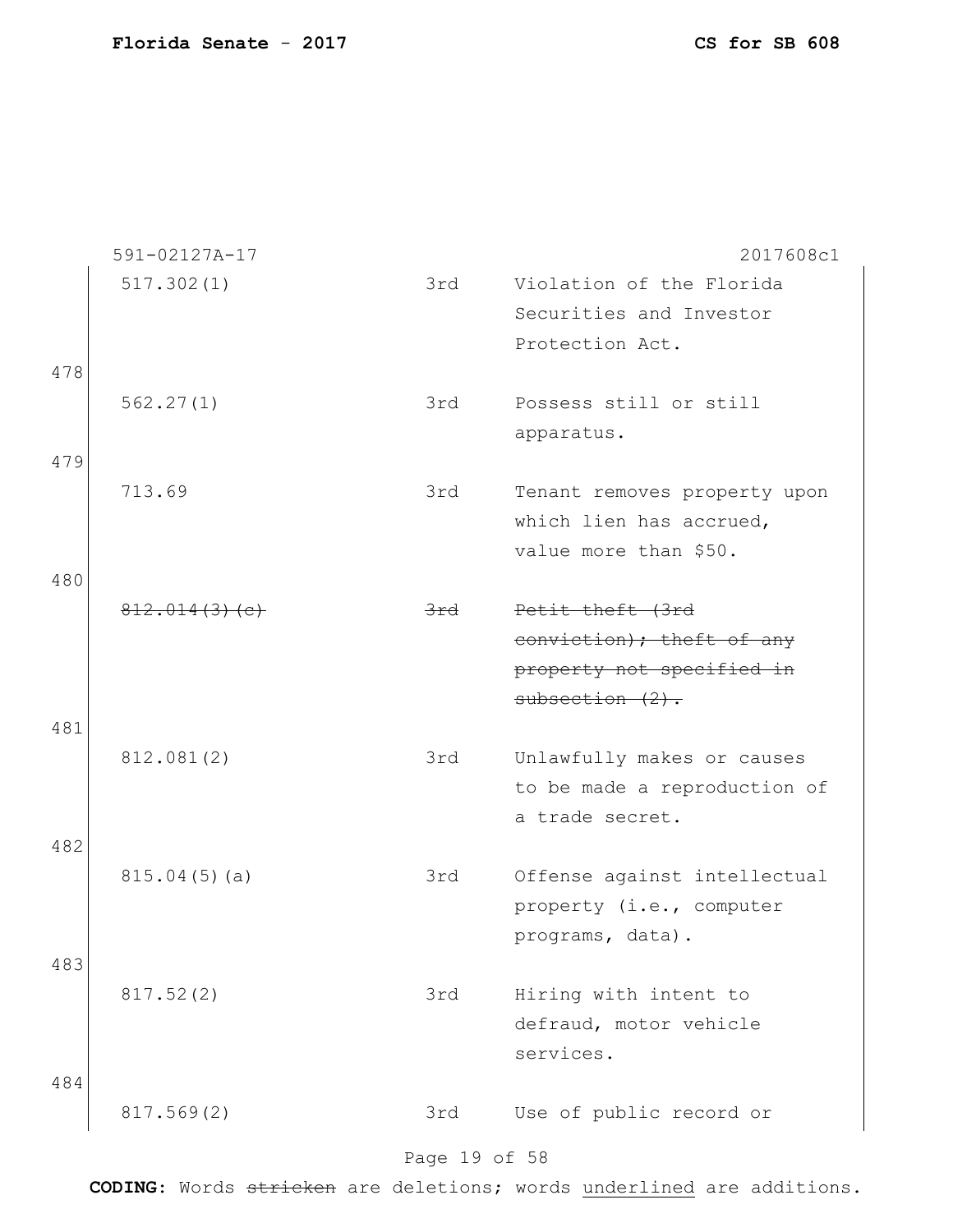|     | 591-02127A-17    |     | 2017608c1                                                 |
|-----|------------------|-----|-----------------------------------------------------------|
|     |                  |     | public records information                                |
|     |                  |     | or providing false                                        |
|     |                  |     | information to facilitate                                 |
|     |                  |     | commission of a felony.                                   |
| 485 |                  |     |                                                           |
|     | 826.01           | 3rd | Bigamy.                                                   |
| 486 |                  |     |                                                           |
|     | 828.122(3)       | 3rd | Fighting or baiting animals.                              |
| 487 |                  |     |                                                           |
|     | 831.04(1)        | 3rd | Any erasure, alteration,                                  |
|     |                  |     | etc., of any replacement                                  |
|     |                  |     | deed, map, plat, or other<br>document listed in s. 92.28. |
| 488 |                  |     |                                                           |
|     | 831.31(1)(a)     | 3rd | Sell, deliver, or possess                                 |
|     |                  |     | counterfeit controlled                                    |
|     |                  |     | substances, all but s.                                    |
|     |                  |     | 893.03(5) drugs.                                          |
| 489 |                  |     |                                                           |
|     | 832.041(1)       | 3rd | Stopping payment with intent                              |
|     |                  |     | to defraud \$150 or more.                                 |
| 490 |                  |     |                                                           |
|     | $832.05(2)(b)$ & | 3rd | Knowing, making, issuing                                  |
|     | (4)(c)           |     | worthless checks \$500 \$150                              |
|     |                  |     | or more or obtaining                                      |
|     |                  |     | property in return for                                    |
|     |                  |     | worthless check \$500 \$150 or                            |
|     |                  |     | more.                                                     |
| 491 |                  |     |                                                           |

### Page 20 of 58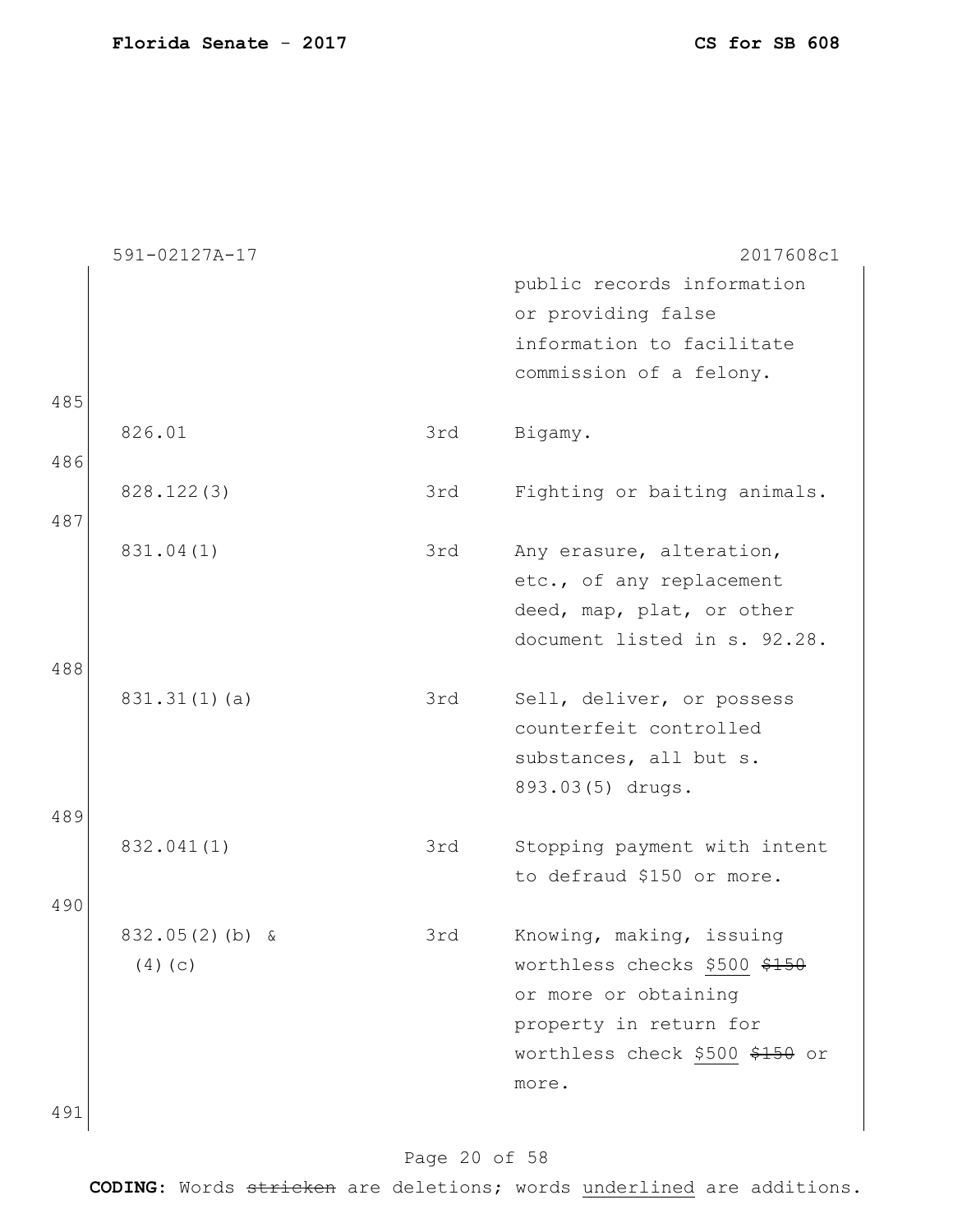|     | 591-02127A-17          |     | 2017608c1                    |
|-----|------------------------|-----|------------------------------|
|     | 838.15(2)              | 3rd | Commercial bribe receiving.  |
| 492 |                        |     |                              |
|     | 838.16                 | 3rd | Commercial bribery.          |
| 493 |                        |     |                              |
|     | 843.18                 | 3rd | Fleeing by boat to elude a   |
|     |                        |     | law enforcement officer.     |
| 494 |                        |     |                              |
|     |                        |     |                              |
|     | $847.011(1)$ (a)       | 3rd | Sell, distribute, etc.,      |
|     |                        |     | obscene, lewd, etc.,         |
|     |                        |     | material (2nd conviction).   |
| 495 |                        |     |                              |
|     | 849.01                 | 3rd | Keeping gambling house.      |
| 496 |                        |     |                              |
|     | $849.09(1)$ (a) $-(d)$ | 3rd | Lottery; set up, promote,    |
|     |                        |     | etc., or assist therein,     |
|     |                        |     |                              |
|     |                        |     | conduct or advertise drawing |
|     |                        |     | for prizes, or dispose of    |
|     |                        |     | property or money by means   |
|     |                        |     | of lottery.                  |
| 497 |                        |     |                              |
|     | 849.23                 | 3rd | Gambling-related machines;   |
|     |                        |     | "common offender" as to      |
|     |                        |     |                              |
|     |                        |     | property rights.             |
| 498 |                        |     |                              |
|     | 849.25(2)              | 3rd | Engaging in bookmaking.      |
| 499 |                        |     |                              |
|     | 860.08                 | 3rd | Interfere with a railroad    |
|     |                        |     | signal.                      |
|     |                        |     |                              |
| 500 |                        |     |                              |

### Page 21 of 58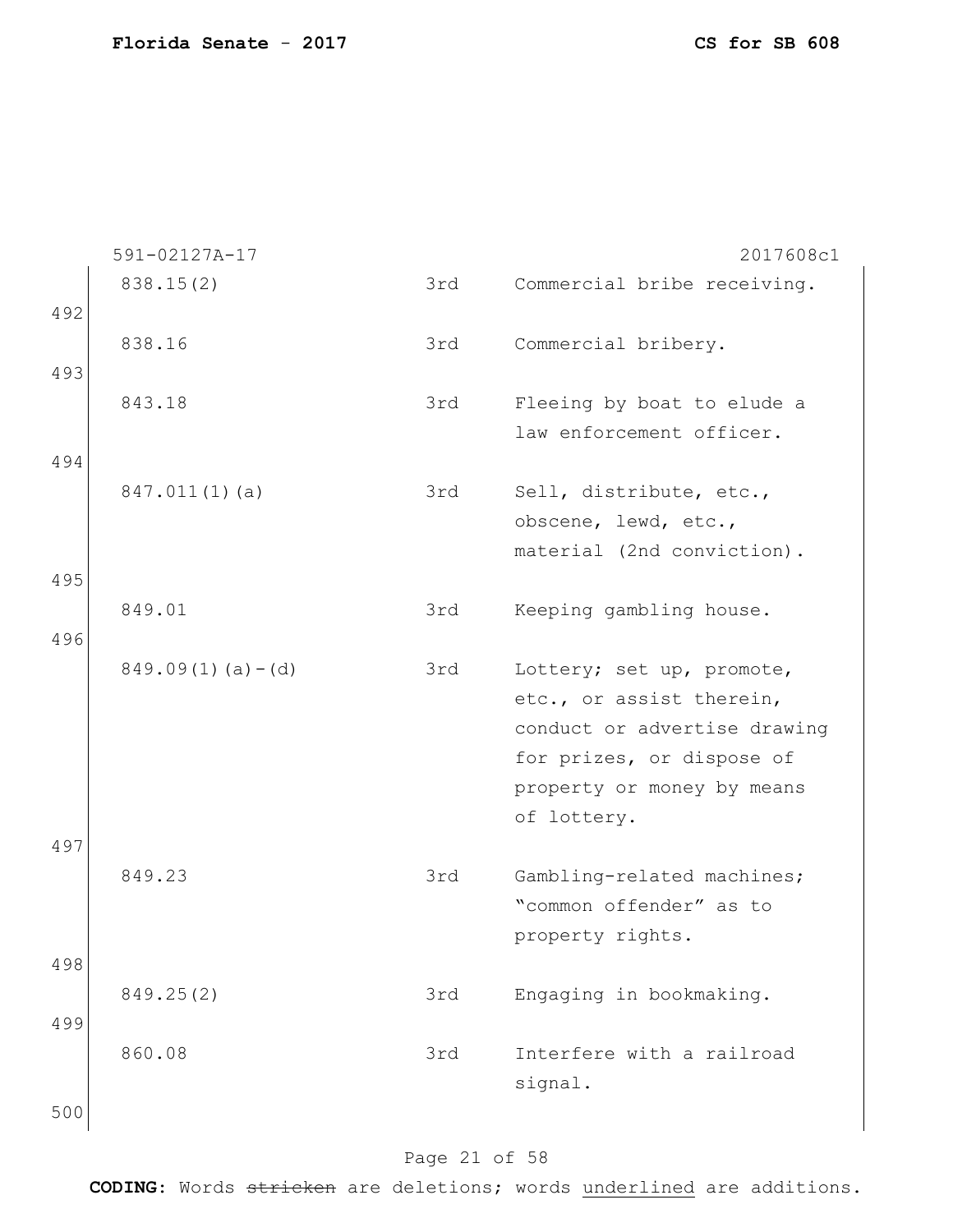|     | 591-02127A-17   |        | 2017608c1                                                                                       |
|-----|-----------------|--------|-------------------------------------------------------------------------------------------------|
|     | 860.13(1)(a)    | 3rd    | Operate aircraft while under<br>the influence.                                                  |
| 501 |                 |        |                                                                                                 |
|     | 893.13(2)(a)2.  | 3rd    | Purchase of cannabis.                                                                           |
| 502 |                 |        |                                                                                                 |
|     | 893.13(6)(a)    | 3rd    | Possession of cannabis (more<br>than 20 grams).                                                 |
| 503 |                 |        |                                                                                                 |
|     | 934.03(1)(a)    | 3rd    | Intercepts, or procures any<br>other person to intercept,<br>any wire or oral<br>communication. |
| 504 |                 |        |                                                                                                 |
| 505 |                 |        |                                                                                                 |
| 506 |                 |        |                                                                                                 |
| 507 | $(b)$ LEVEL $2$ |        |                                                                                                 |
| 508 |                 |        |                                                                                                 |
|     | Florida         | Felony |                                                                                                 |
|     | Statute         | Degree | Description                                                                                     |
| 509 |                 |        |                                                                                                 |
|     | 379.2431        | 3rd    | Possession of 11 or                                                                             |
|     | $(1)$ (e) $3$ . |        | fewer marine turtle eggs                                                                        |
|     |                 |        | in violation of the                                                                             |
|     |                 |        | Marine Turtle Protection                                                                        |
|     |                 |        | Act.                                                                                            |
| 510 |                 |        |                                                                                                 |
|     | 379.2431        | 3rd    | Possession of more than                                                                         |
|     | $(1)$ (e) 4.    |        | 11 marine turtle eggs in<br>violation of the Marine                                             |

### Page 22 of 58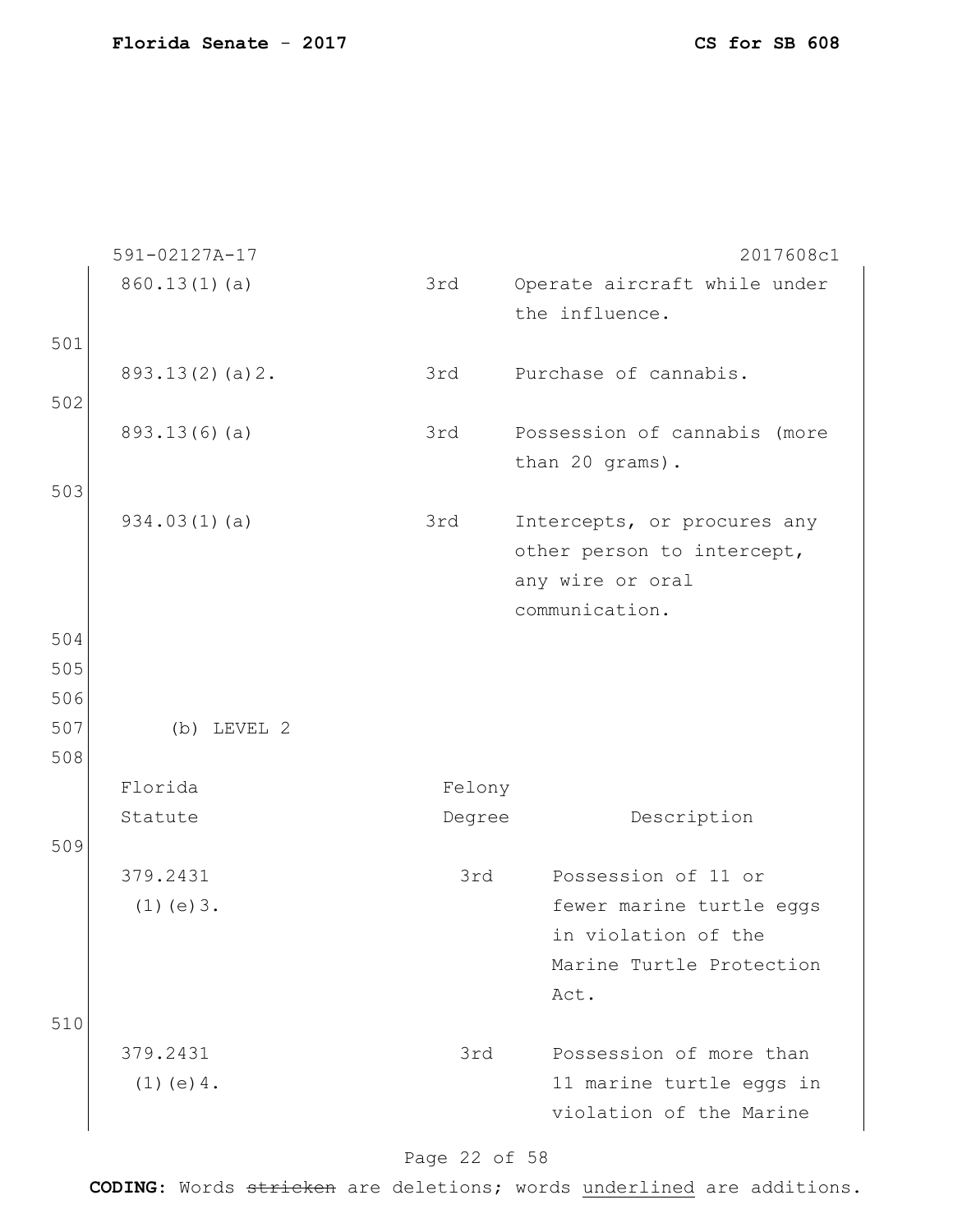|     | 591-02127A-17  |     | 2017608c1                |
|-----|----------------|-----|--------------------------|
|     |                |     | Turtle Protection Act.   |
| 511 |                |     |                          |
|     | 403.413(6)(c)  | 3rd | Dumps waste litter       |
|     |                |     | exceeding 500 lbs. in    |
|     |                |     | weight or 100 cubic feet |
|     |                |     | in volume or any         |
|     |                |     | quantity for commercial  |
|     |                |     | purposes, or hazardous   |
|     |                |     | waste.                   |
| 512 |                |     |                          |
|     | 517.07(2)      | 3rd | Failure to furnish a     |
|     |                |     | prospectus meeting       |
|     |                |     | requirements.            |
| 513 |                |     |                          |
|     | 590.28(1)      | 3rd | Intentional burning of   |
|     |                |     | lands.                   |
| 514 | 784.05(3)      | 3rd | Storing or leaving a     |
|     |                |     | loaded firearm within    |
|     |                |     | reach of minor who uses  |
|     |                |     | it to inflict injury or  |
|     |                |     | death.                   |
| 515 |                |     |                          |
|     | 787.04(1)      | 3rd | In violation of court    |
|     |                |     | order, take, entice,     |
|     |                |     | etc., minor beyond state |
|     |                |     | limits.                  |
| 516 |                |     |                          |
|     | 806.13(1)(b)3. | 3rd | Criminal mischief;       |
|     |                |     |                          |

### Page 23 of 58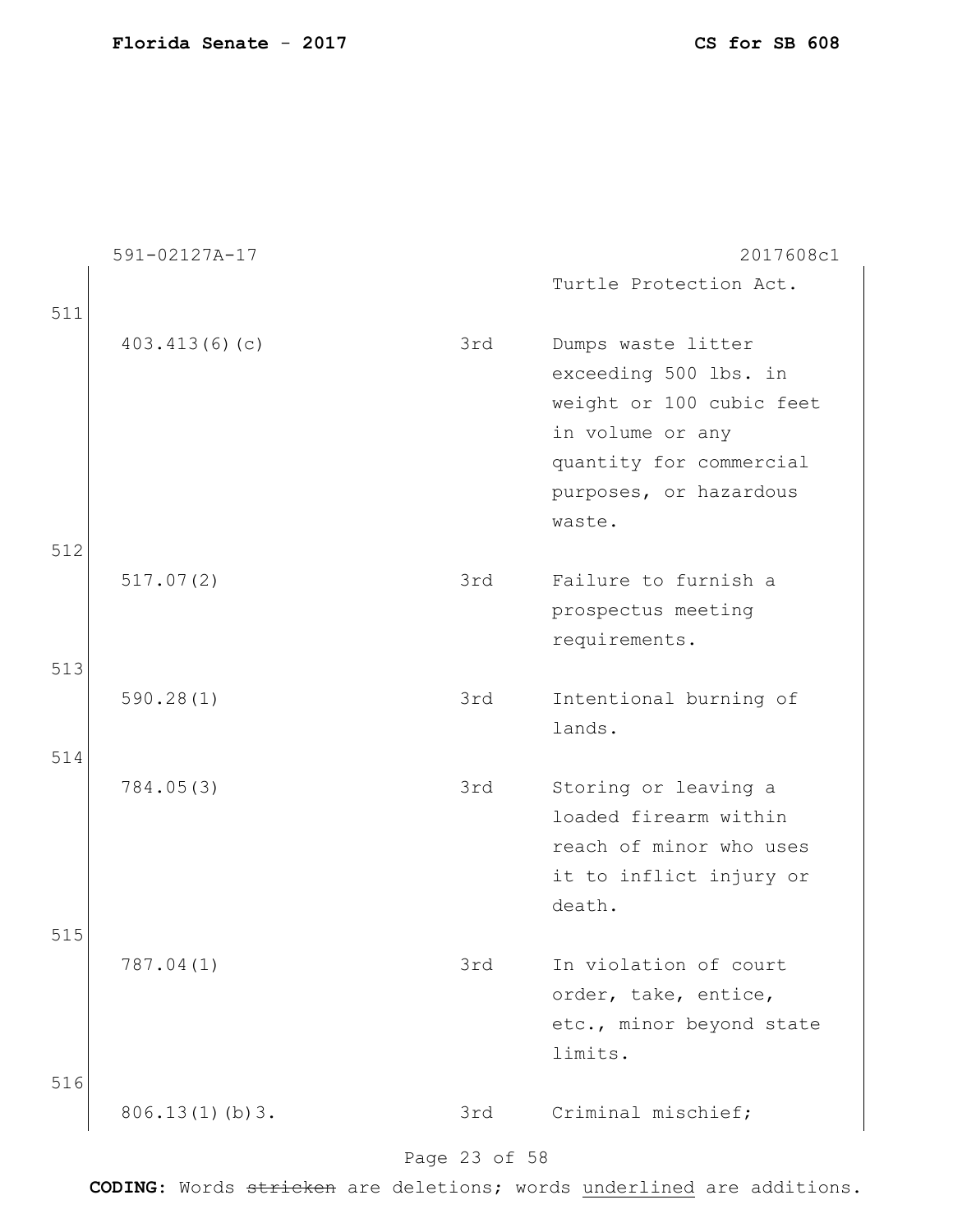|     | 591-02127A-17   |     | 2017608c1                                                                                                                    |
|-----|-----------------|-----|------------------------------------------------------------------------------------------------------------------------------|
| 517 |                 |     | damage \$1,000 or more to<br>public communication or<br>any other public<br>service.                                         |
| 518 | 810.061(2)      | 3rd | Impairing or impeding<br>telephone or power to a<br>dwelling; facilitating<br>or furthering burglary.                        |
| 519 | 810.09(2)(e)    | 3rd | Trespassing on posted<br>commercial horticulture<br>property.                                                                |
| 520 | 812.014(2)(c)1. | 3rd | Grand theft, 3rd degree;<br>\$1,000 \$300 or more but<br>less than $$5,000$ .                                                |
| 521 | 812.014(2)(d)   | 3rd | Grand theft, 3rd degree;<br>\$100 or more but less<br>than \$1,000 \$300, taken<br>from unenclosed<br>curtilage of dwelling. |
|     | 812.015(7)      | 3rd | Possession, use, or<br>attempted use of an<br>antishoplifting or<br>inventory control device<br>countermeasure.              |

Page 24 of 58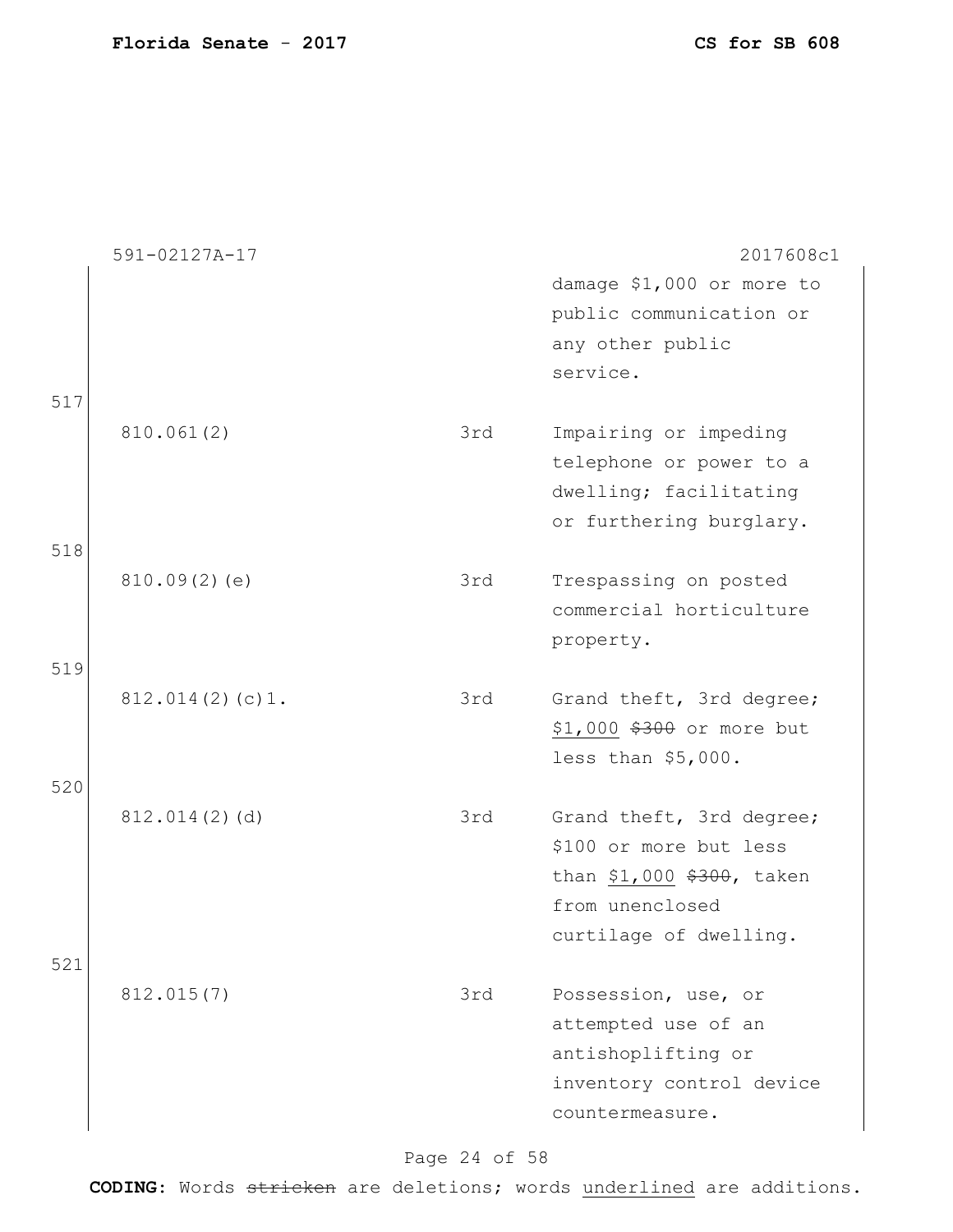|     | 591-02127A-17   |     | 2017608c1                                                                                                    |
|-----|-----------------|-----|--------------------------------------------------------------------------------------------------------------|
| 522 |                 |     |                                                                                                              |
| 523 | 817.234(1)(a)2. | 3rd | False statement in<br>support of insurance<br>claim.                                                         |
|     | 817.481(3)(a)   | 3rd | Obtain credit or<br>purchase with false,<br>expired, counterfeit,<br>etc., credit card, value<br>over \$300. |
| 524 |                 |     |                                                                                                              |
|     | 817.52(3)       | 3rd | Failure to redeliver<br>hired vehicle.                                                                       |
| 525 |                 |     |                                                                                                              |
|     | 817.54          | 3rd | With intent to defraud,<br>obtain mortgage note,<br>etc., by false<br>representation.                        |
| 526 | 817.60(5)       | 3rd | Dealing in credit cards<br>of another.                                                                       |
| 527 |                 |     |                                                                                                              |
|     | 817.60(6)(a)    | 3rd | Forgery; purchase goods,<br>services with false<br>card.                                                     |
| 528 |                 |     |                                                                                                              |
|     | 817.61          | 3rd | Fraudulent use of credit<br>cards over \$100 or more<br>within 6 months.                                     |

### Page 25 of 58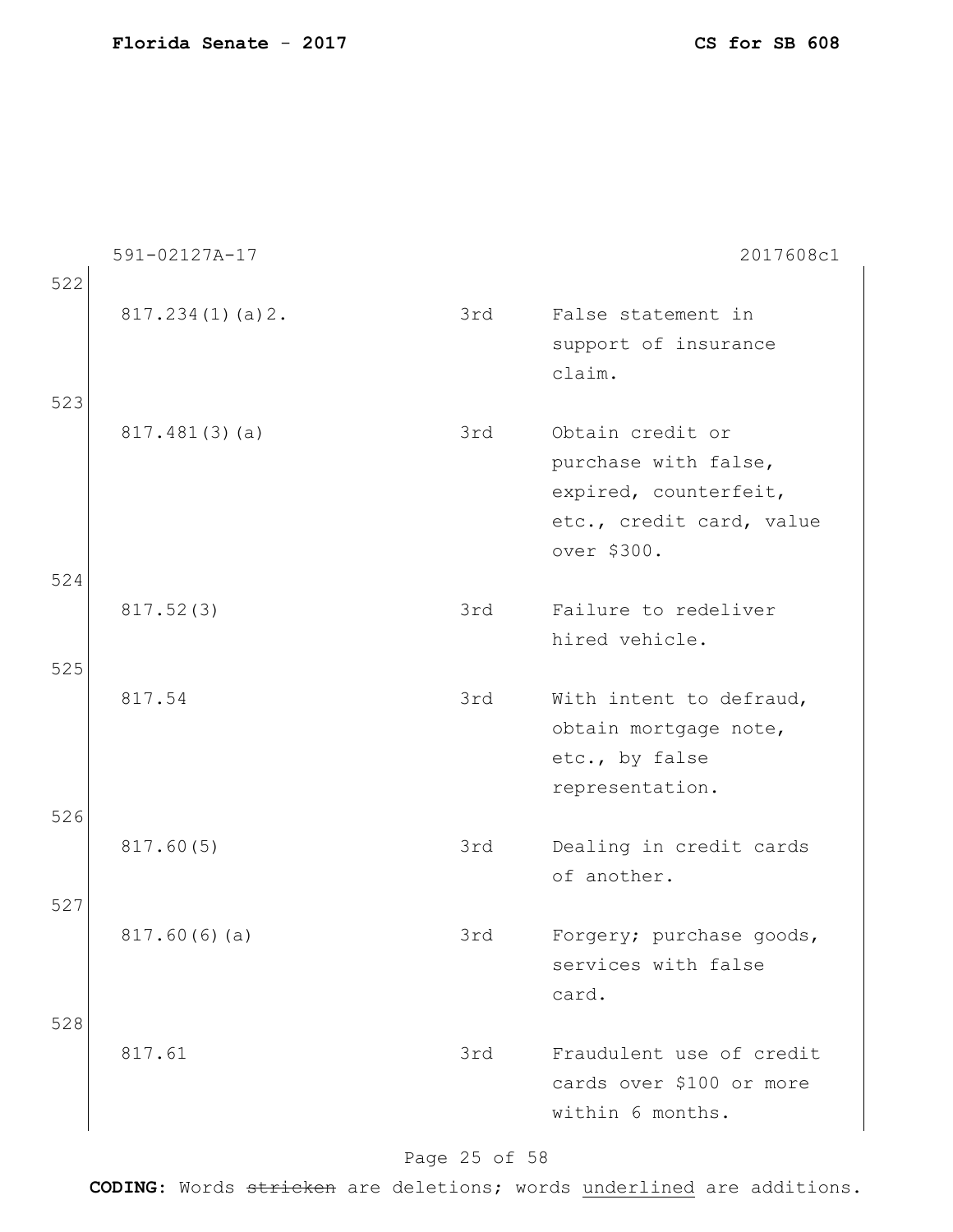|     | 591-02127A-17 |     | 2017608c1                |
|-----|---------------|-----|--------------------------|
| 529 |               |     |                          |
|     | 826.04        | 3rd | Knowingly marries or has |
|     |               |     | sexual intercourse with  |
|     |               |     | person to whom related.  |
| 530 |               |     |                          |
|     | 831.01        | 3rd | Forgery.                 |
| 531 |               |     |                          |
|     | 831.02        | 3rd | Uttering forged          |
|     |               |     | instrument; utters or    |
|     |               |     | publishes alteration     |
|     |               |     | with intent to defraud.  |
| 532 |               |     |                          |
|     | 831.07        | 3rd | Forging bank bills,      |
|     |               |     | checks, drafts, or       |
|     |               |     | promissory notes.        |
| 533 |               |     |                          |
|     | 831.08        | 3rd | Possessing 10 or more    |
|     |               |     | forged notes, bills,     |
|     |               |     | checks, or drafts.       |
| 534 |               |     |                          |
|     | 831.09        | 3rd | Uttering forged notes,   |
|     |               |     | bills, checks, drafts,   |
|     |               |     | or promissory notes.     |
| 535 |               |     |                          |
|     | 831.11        | 3rd | Bringing into the state  |
|     |               |     | forged bank bills,       |
|     |               |     | checks, drafts, or       |
|     |               |     | notes.                   |
| 536 |               |     |                          |

### Page 26 of 58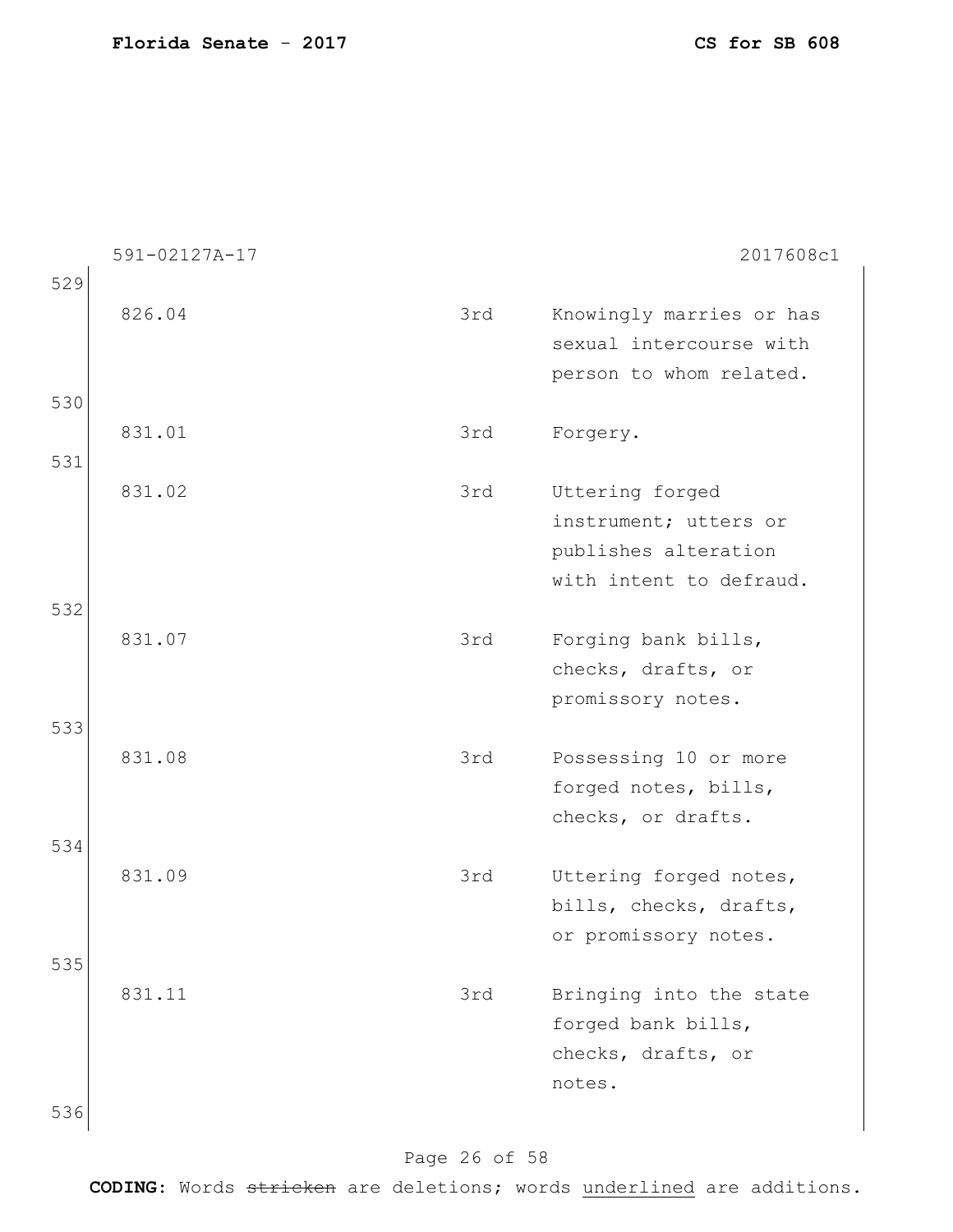|     | 591-02127A-17  |        | 2017608c1                   |
|-----|----------------|--------|-----------------------------|
|     | 832.05(3)(a)   | 3rd    | Cashing or depositing       |
|     |                |        | item with intent to         |
|     |                |        | defraud.                    |
| 537 |                |        |                             |
|     | 843.08         | 3rd    | False personation.          |
| 538 |                |        |                             |
|     | 893.13(2)(a)2. | 3rd    | Purchase of any s.          |
|     |                |        | $893.03(1)(c)$ , $(2)(c)1.$ |
|     |                |        | $(2)$ (c) 2., (2) (c) 3.,   |
|     |                |        | $(2)$ (c) 5., (2) (c) 6.,   |
|     |                |        | $(2)$ (c) 7., (2) (c) 8.,   |
|     |                |        | $(2)$ (c) 9., (3), or (4)   |
|     |                |        | drugs other than            |
|     |                |        | cannabis.                   |
| 539 |                |        |                             |
|     | 893.147(2)     | 3rd    | Manufacture or delivery     |
|     |                |        | of drug paraphernalia.      |
| 540 |                |        |                             |
| 541 |                |        |                             |
| 542 |                |        |                             |
| 543 | $(c)$ LEVEL 3  |        |                             |
| 544 |                |        |                             |
|     | Florida        | Felony |                             |
|     | Statute        | Degree | Description                 |
| 545 |                |        |                             |
|     | 119.10(2)(b)   | 3rd    | Unlawful use of             |
|     |                |        | confidential information    |
|     |                |        | from police reports.        |
| 546 |                |        |                             |
|     |                |        |                             |

### Page 27 of 58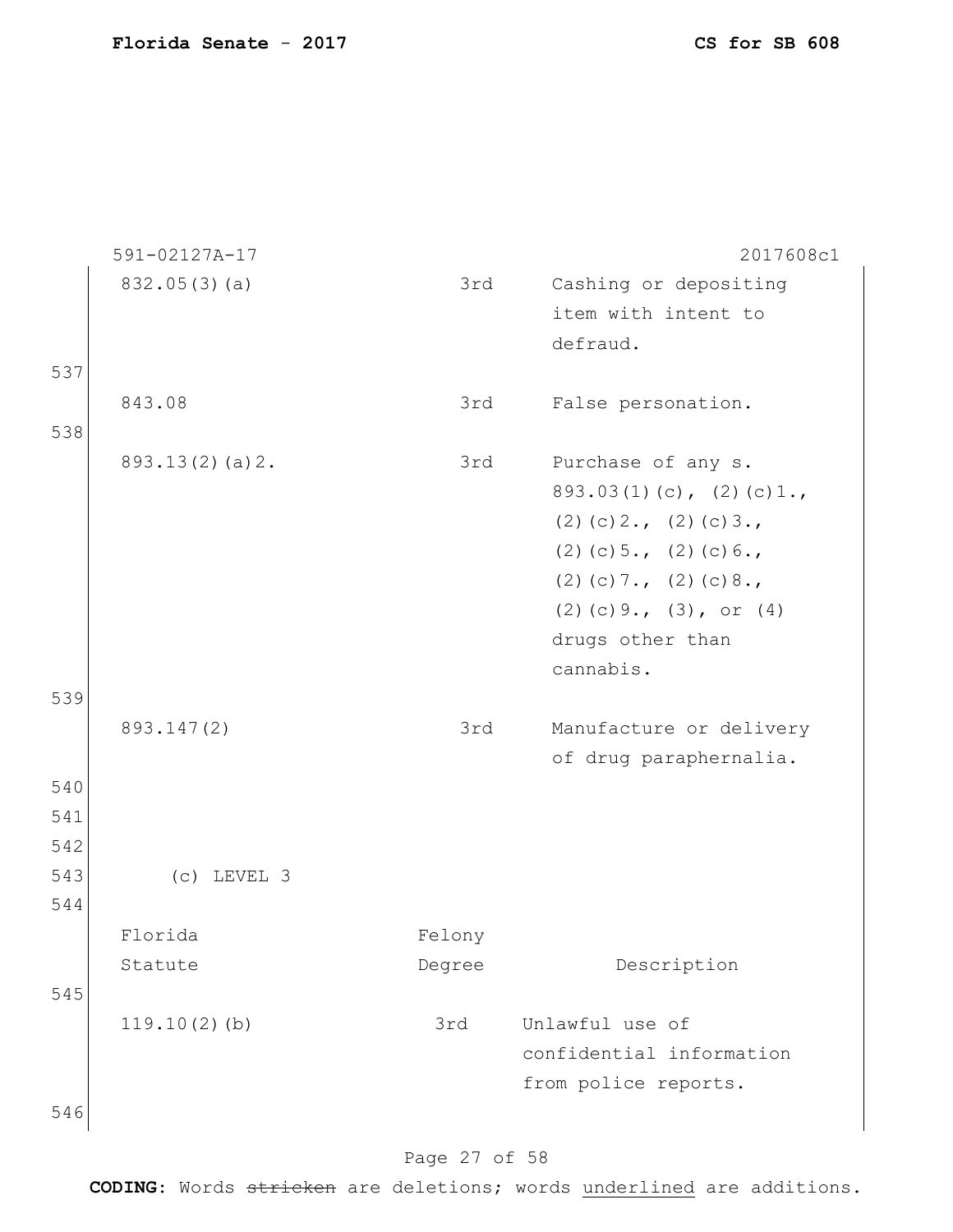|     | 591-02127A-17                |     | 2017608c1                                           |
|-----|------------------------------|-----|-----------------------------------------------------|
|     | 316.066<br>$(3)$ (b) $-$ (d) | 3rd | Unlawfully obtaining or<br>using confidential crash |
|     |                              |     | reports.                                            |
| 547 |                              |     |                                                     |
|     | 316.193(2)(b)                | 3rd | Felony DUI, 3rd conviction.                         |
| 548 |                              |     |                                                     |
|     | 316.1935(2)                  | 3rd | Fleeing or attempting to<br>elude law enforcement   |
|     |                              |     | officer in patrol vehicle                           |
|     |                              |     | with siren and lights                               |
|     |                              |     | activated.                                          |
| 549 |                              |     |                                                     |
|     | 319.30(4)                    | 3rd | Possession by junkyard of                           |
|     |                              |     | motor vehicle with                                  |
|     |                              |     | identification number plate                         |
|     |                              |     | removed.                                            |
| 550 |                              |     |                                                     |
|     | 319.33(1)(a)                 | 3rd | Alter or forge any                                  |
|     |                              |     | certificate of title to a                           |
|     |                              |     | motor vehicle or mobile                             |
|     |                              |     | home.                                               |
| 551 |                              |     |                                                     |
|     | 319.33(1)(c)                 | 3rd | Procure or pass title on                            |
|     |                              |     | stolen vehicle.                                     |
| 552 |                              |     |                                                     |
|     | 319.33(4)                    | 3rd | With intent to defraud,                             |
|     |                              |     | possess, sell, etc., a                              |
|     |                              |     | blank, forged, or                                   |
|     |                              |     | unlawfully obtained title                           |
|     |                              |     |                                                     |

Page 28 of 58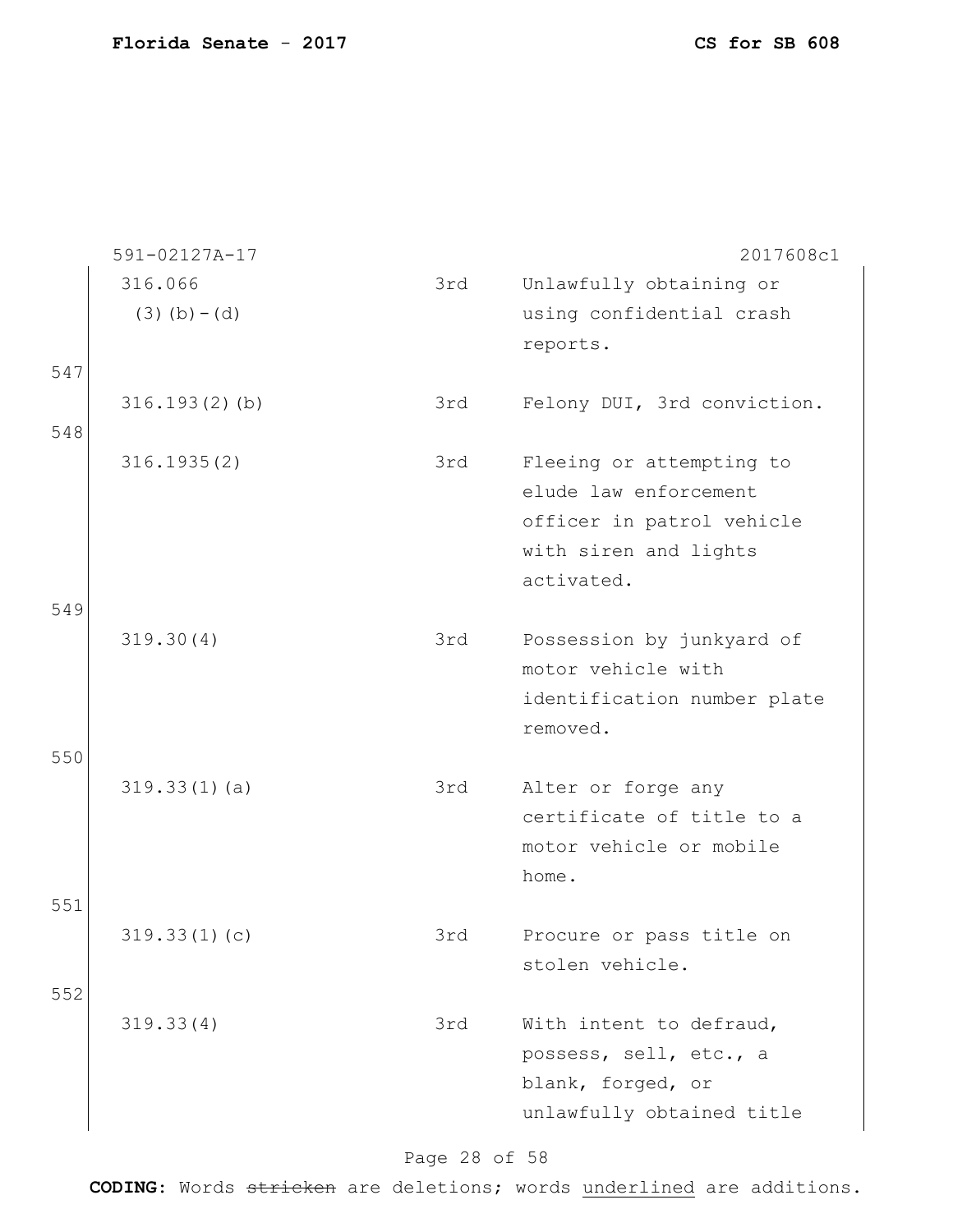|     | 591-02127A-17   |     | 2017608c1                  |
|-----|-----------------|-----|----------------------------|
|     |                 |     | or registration.           |
| 553 |                 |     |                            |
|     | 327.35(2)(b)    | 3rd | Felony BUI.                |
| 554 |                 |     |                            |
|     | 328.05(2)       | 3rd | Possess, sell, or          |
|     |                 |     | counterfeit fictitious,    |
|     |                 |     | stolen, or fraudulent      |
|     |                 |     | titles or bills of sale of |
|     |                 |     | vessels.                   |
| 555 |                 |     |                            |
|     | 328.07(4)       | 3rd | Manufacture, exchange, or  |
|     |                 |     | possess vessel with        |
|     |                 |     | counterfeit or wrong ID    |
|     |                 |     | number.                    |
| 556 |                 |     |                            |
|     | 376.302(5)      | 3rd | Fraud related to           |
|     |                 |     | reimbursement for cleanup  |
|     |                 |     | expenses under the Inland  |
|     |                 |     | Protection Trust Fund.     |
| 557 |                 |     |                            |
|     | 379.2431        | 3rd | Taking, disturbing,        |
|     | $(1)$ (e) $5$ . |     | mutilating, destroying,    |
|     |                 |     | causing to be destroyed,   |
|     |                 |     | transferring, selling,     |
|     |                 |     | offering to sell,          |
|     |                 |     | molesting, or harassing    |
|     |                 |     | marine turtles, marine     |
|     |                 |     | turtle eggs, or marine     |
|     |                 |     | turtle nests in violation  |

### Page 29 of 58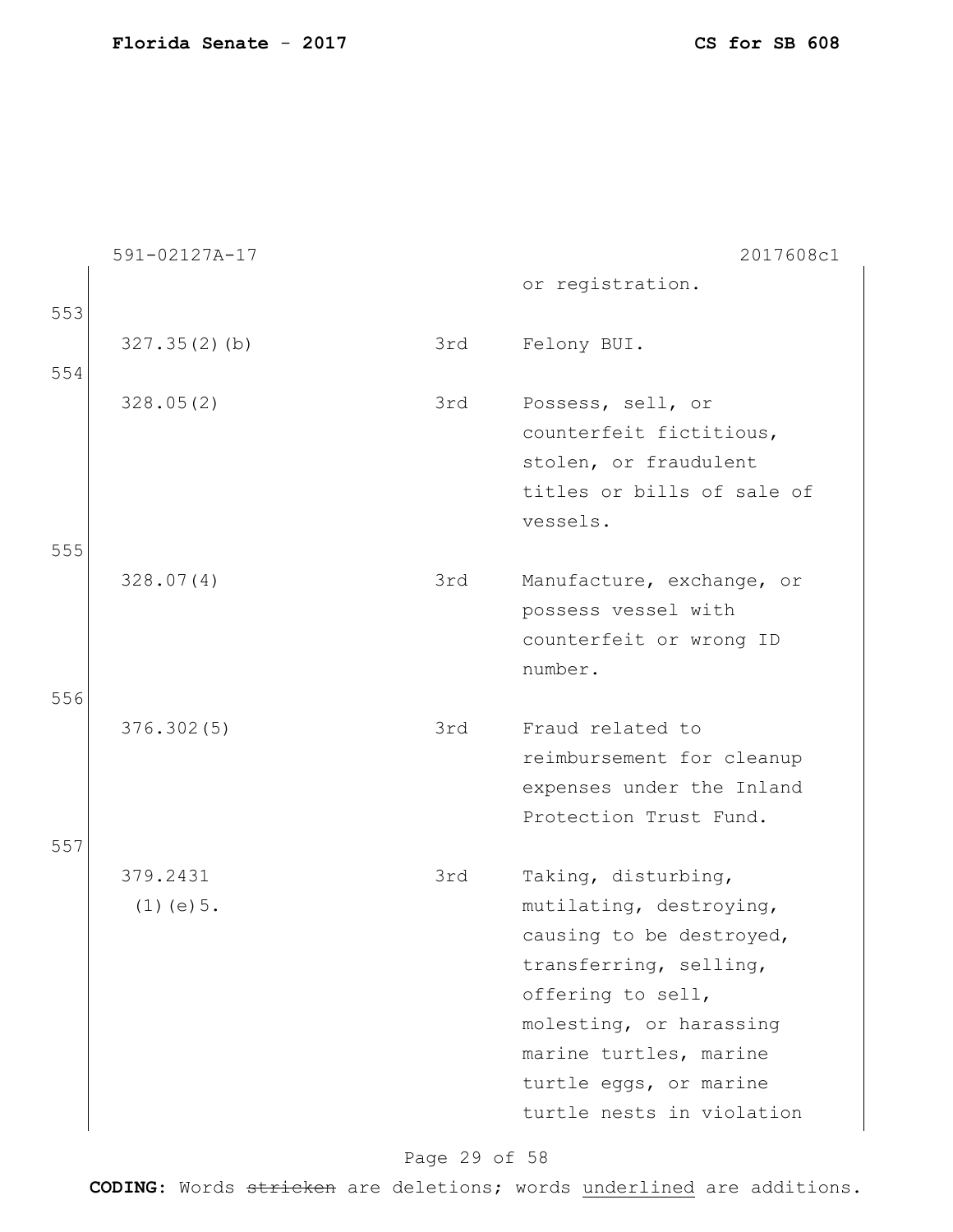|     | 591-02127A-17    |     | 2017608c1                   |
|-----|------------------|-----|-----------------------------|
|     |                  |     | of the Marine Turtle        |
|     |                  |     | Protection Act.             |
| 558 |                  |     |                             |
|     | 379.2431         | 3rd | Soliciting to commit or     |
|     | $(1)$ (e) $6$ .  |     | conspiring to commit a      |
|     |                  |     | violation of the Marine     |
|     |                  |     | Turtle Protection Act.      |
| 559 |                  |     |                             |
|     | 400.9935(4)(a)   | 3rd | Operating a clinic, or      |
|     | or $(b)$         |     | offering services requiring |
|     |                  |     | licensure, without a        |
|     |                  |     | license.                    |
| 560 |                  |     |                             |
|     | 400.9935(4)(e)   | 3rd | Filing a false license      |
|     |                  |     | application or other        |
|     |                  |     | required information or     |
|     |                  |     | failing to report           |
|     |                  |     | information.                |
| 561 |                  |     |                             |
|     | 440.1051(3)      | 3rd | False report of workers'    |
|     |                  |     | compensation fraud or       |
|     |                  |     | retaliation for making such |
|     |                  |     | a report.                   |
| 562 |                  |     |                             |
|     | $501.001(2)$ (b) | 2nd | Tampers with a consumer     |
|     |                  |     | product or the container    |
|     |                  |     | using materially            |
|     |                  |     | false/misleading            |
|     |                  |     | information.                |
|     |                  |     |                             |

Page 30 of 58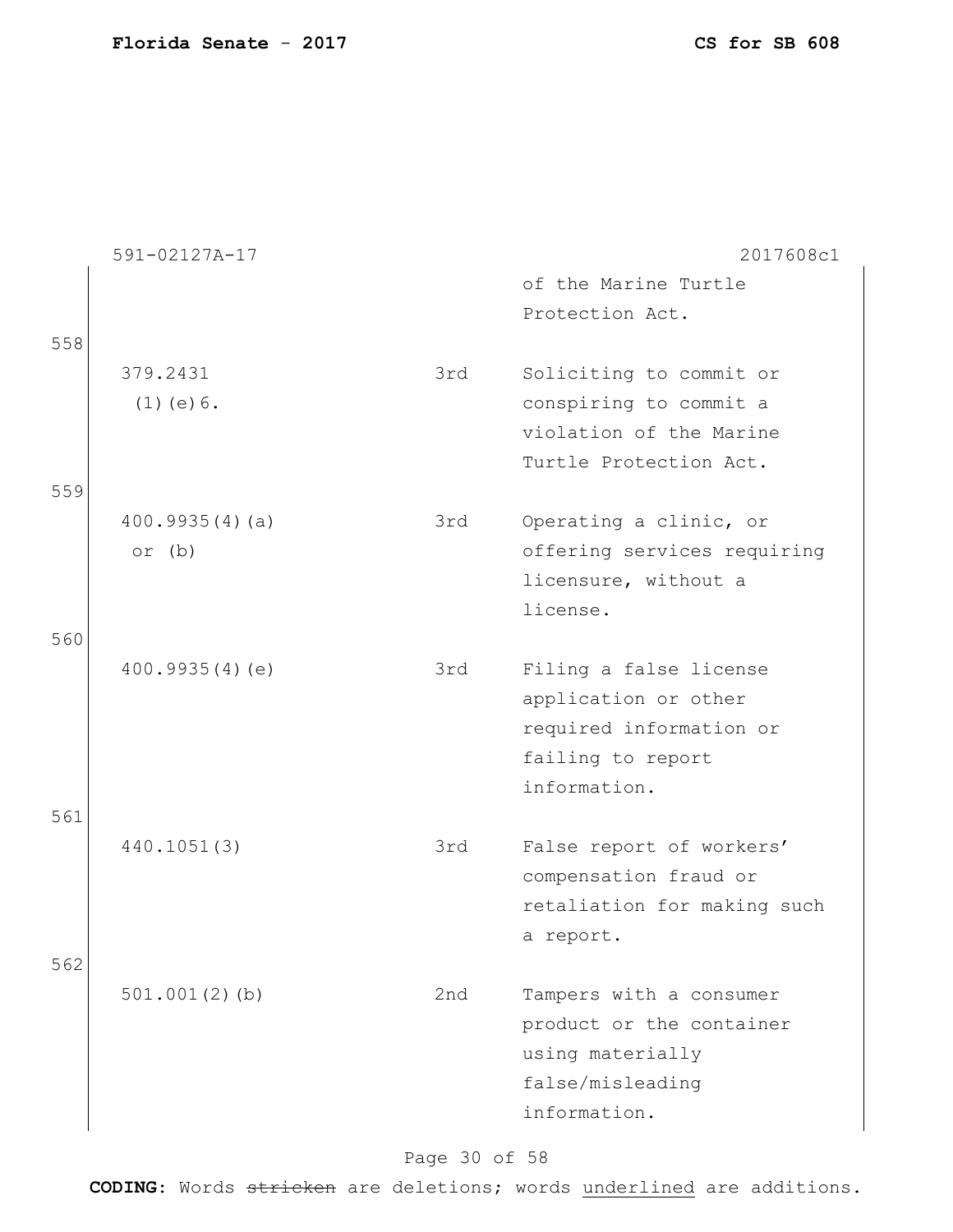|            | 591-02127A-17            |     | 2017608c1                                                                                                   |
|------------|--------------------------|-----|-------------------------------------------------------------------------------------------------------------|
| 563<br>564 | 624.401(4)(a)            | 3rd | Transacting insurance<br>without a certificate of<br>authority.                                             |
|            | 624.401(4)(b)1.          | 3rd | Transacting insurance<br>without a certificate of<br>authority; premium<br>collected less than<br>\$20,000. |
| 565<br>566 | $626.902(1)(a)$ &<br>(b) | 3rd | Representing an<br>unauthorized insurer.                                                                    |
| 567        | 697.08                   | 3rd | Equity skimming.                                                                                            |
|            | 790.15(3)                | 3rd | Person directs another to<br>discharge firearm from a<br>vehicle.                                           |
| 568<br>569 | 806.10(1)                | 3rd | Maliciously injure,<br>destroy, or interfere with<br>vehicles or equipment used<br>in firefighting.         |
| 570        | 806.10(2)                | 3rd | Interferes with or assaults<br>firefighter in performance<br>of duty.                                       |

### Page 31 of 58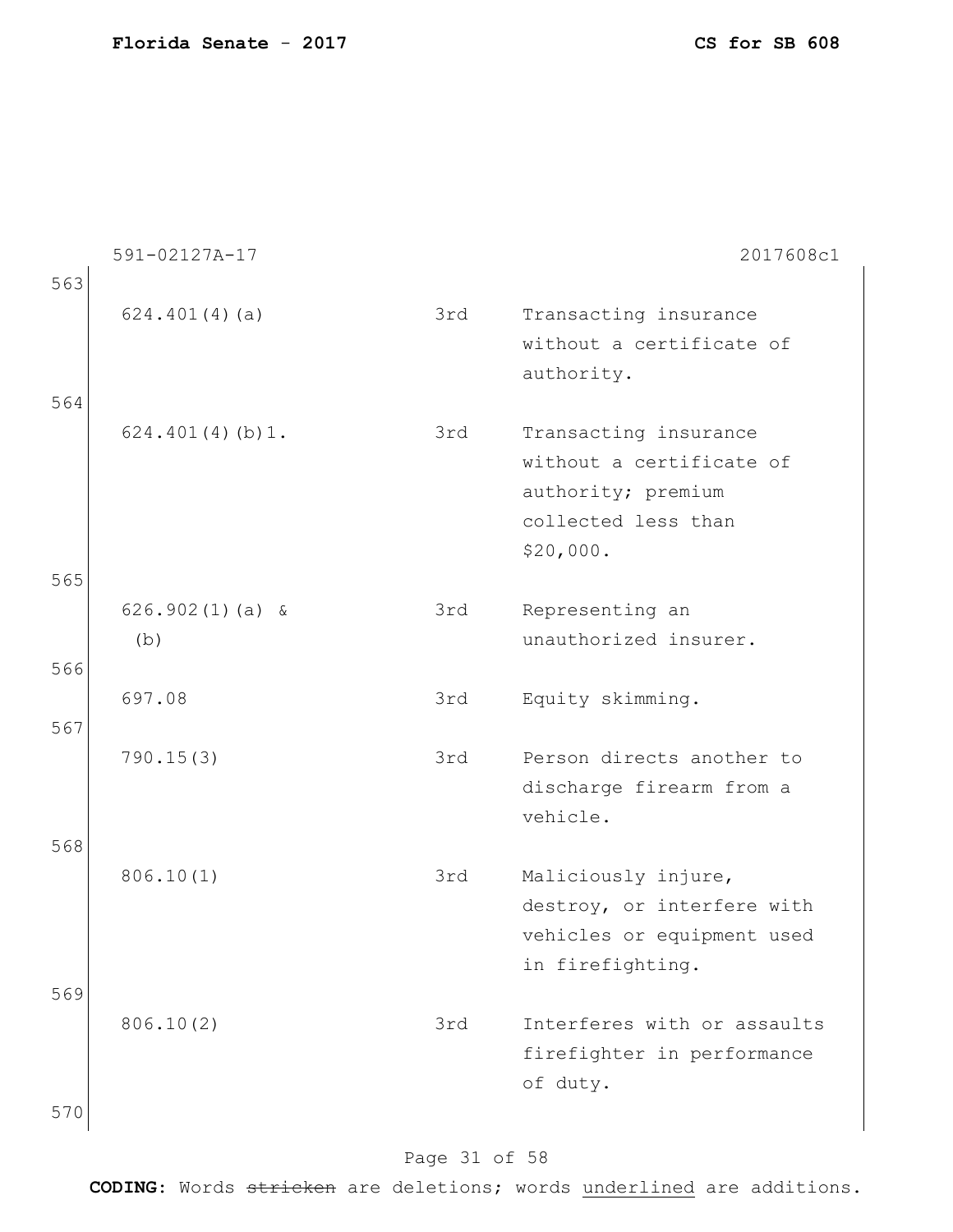|            | 591-02127A-17              |               | 2017608c1                                                                                                           |
|------------|----------------------------|---------------|---------------------------------------------------------------------------------------------------------------------|
|            | 810.09(2)(c)               | 3rd           | Trespass on property other<br>than structure or<br>conveyance armed with<br>firearm or dangerous<br>weapon.         |
| 571<br>572 | 812.014(2)(c)2.            | 3rd           | Grand theft; \$5,000 or more<br>but less than \$10,000.                                                             |
| 573        | 812.0145(2)(c)             | 3rd           | Theft from person 65 years<br>of age or older; \$300 or<br>more but less than \$10,000.                             |
|            | 815.04(5)(b)               | 2nd           | Computer offense devised to<br>defraud or obtain property.                                                          |
| 574        | 817.034(4)(a)3.            | 3rd           | Engages in scheme to<br>defraud (Florida<br>Communications Fraud Act),<br>property valued at less<br>than \$20,000. |
| 575<br>576 | 817.233                    | 3rd           | Burning to defraud insurer.                                                                                         |
| 577        | 817.234<br>$(8)$ (b) & (c) | 3rd           | Unlawful solicitation of<br>persons involved in motor<br>vehicle accidents.                                         |
|            | 817.234(11)(a)             | 3rd           | Insurance fraud; property                                                                                           |
|            |                            | Page 32 of 58 |                                                                                                                     |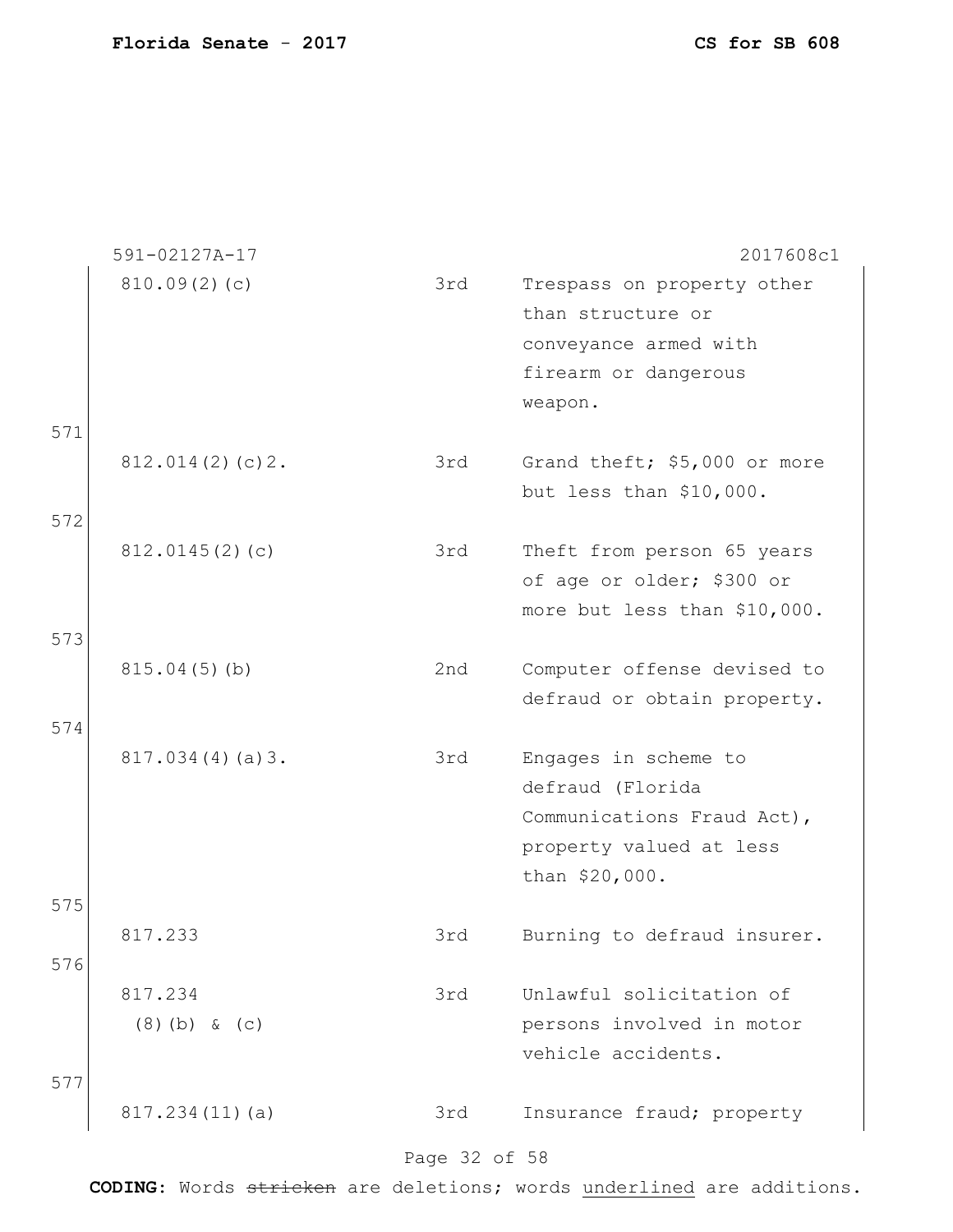|     | 591-02127A-17 |     | 2017608c1                  |
|-----|---------------|-----|----------------------------|
|     |               |     | value less than \$20,000.  |
| 578 |               |     |                            |
|     | 817.236       | 3rd | Filing a false motor       |
|     |               |     | vehicle insurance          |
|     |               |     |                            |
|     |               |     | application.               |
| 579 |               |     |                            |
|     | 817.2361      | 3rd | Creating, marketing, or    |
|     |               |     | presenting a false or      |
|     |               |     | fraudulent motor vehicle   |
|     |               |     | insurance card.            |
| 580 |               |     |                            |
|     | 817.413(2)    | 3rd | Sale of used goods as new. |
| 581 |               |     |                            |
|     |               | 3rd |                            |
|     | 817.505(4)    |     | Patient brokering.         |
| 582 |               |     |                            |
|     | 828.12(2)     | 3rd | Tortures any animal with   |
|     |               |     | intent to inflict intense  |
|     |               |     | pain, serious physical     |
|     |               |     | injury, or death.          |
| 583 |               |     |                            |
|     | 831.28(2)(a)  | 3rd | Counterfeiting a payment   |
|     |               |     | instrument with intent to  |
|     |               |     | defraud or possessing a    |
|     |               |     |                            |
|     |               |     | counterfeit payment        |
|     |               |     | instrument.                |
| 584 |               |     |                            |
|     | 831.29        | 2nd | Possession of instruments  |
|     |               |     | for counterfeiting driver  |
|     |               |     | licenses or identification |
|     |               |     |                            |

### Page 33 of 58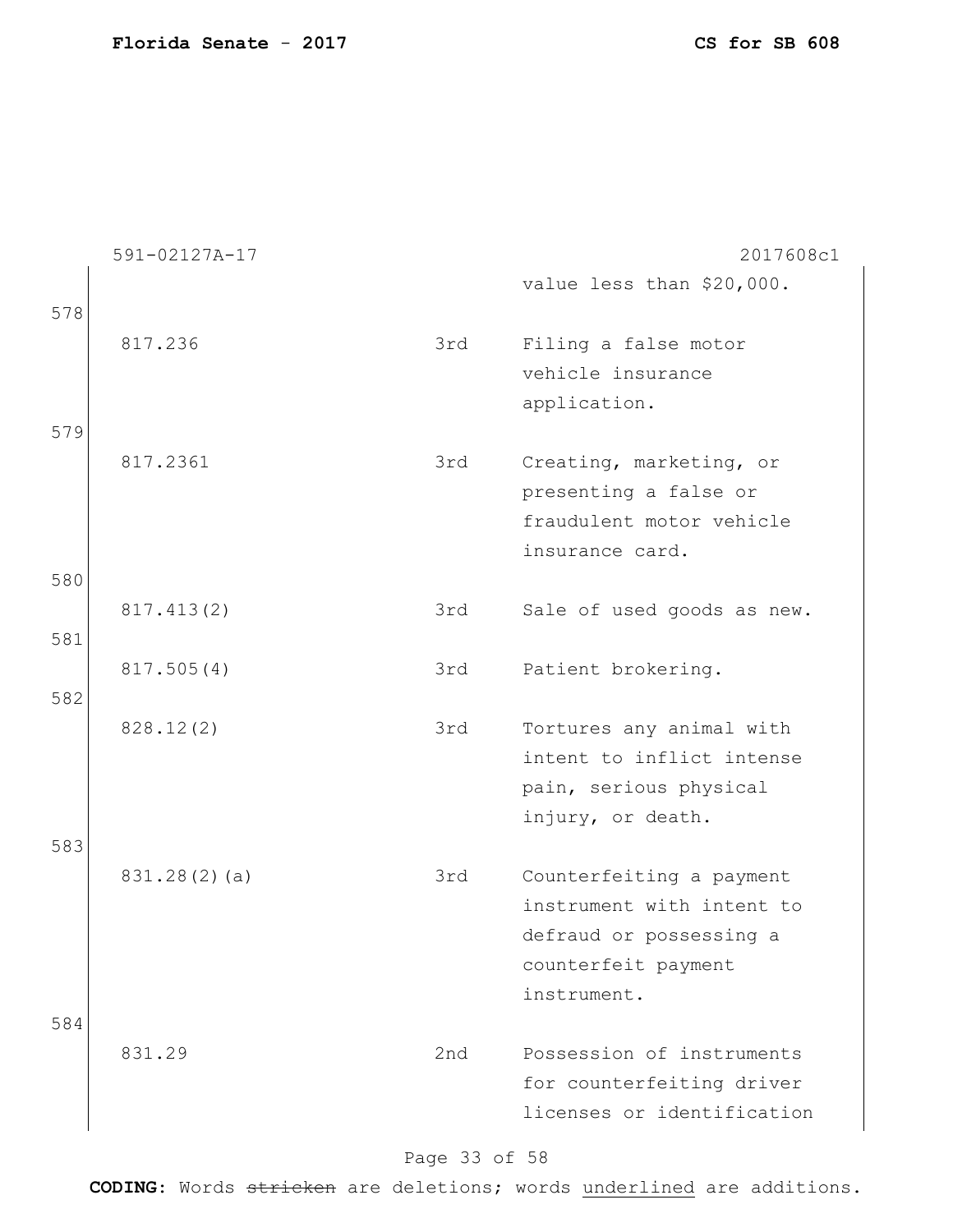|     | 591-02127A-17  |     | 2017608c1                                                                                                                                                                                                            |
|-----|----------------|-----|----------------------------------------------------------------------------------------------------------------------------------------------------------------------------------------------------------------------|
| 585 |                |     | cards.                                                                                                                                                                                                               |
|     | 838.021(3)(b)  | 3rd | Threatens unlawful harm to<br>public servant.                                                                                                                                                                        |
| 586 | 843.19         | 3rd | Injure, disable, or kill<br>police dog or horse.                                                                                                                                                                     |
| 587 | 860.15(3)      | 3rd | Overcharging for repairs<br>and parts.                                                                                                                                                                               |
| 588 | 870.01(2)      | 3rd | Riot; inciting or<br>encouraging.                                                                                                                                                                                    |
| 589 | 893.13(1)(a)2. | 3rd | Sell, manufacture, or<br>deliver cannabis (or other<br>s. $893.03(1)(c)$ , $(2)(c)1.$<br>$(2)$ (c) 2., (2) (c) 3.,<br>$(2)$ (c) 5., (2) (c) 6.,<br>$(2)$ (c) 7., (2) (c) 8.,<br>$(2)$ (c) 9., (3), or (4)<br>drugs). |
| 590 | 893.13(1)(d)2. | 2nd | Sell, manufacture, or<br>deliver s. 893.03(1)(c),<br>$(2)$ (c) 1., (2) (c) 2.,<br>$(2)$ (c) 3., (2) (c) 5.,<br>$(2)$ (c) 6., (2) (c) 7.,<br>$(2)$ (c) 8., (2) (c) 9., (3), or                                        |

Page 34 of 58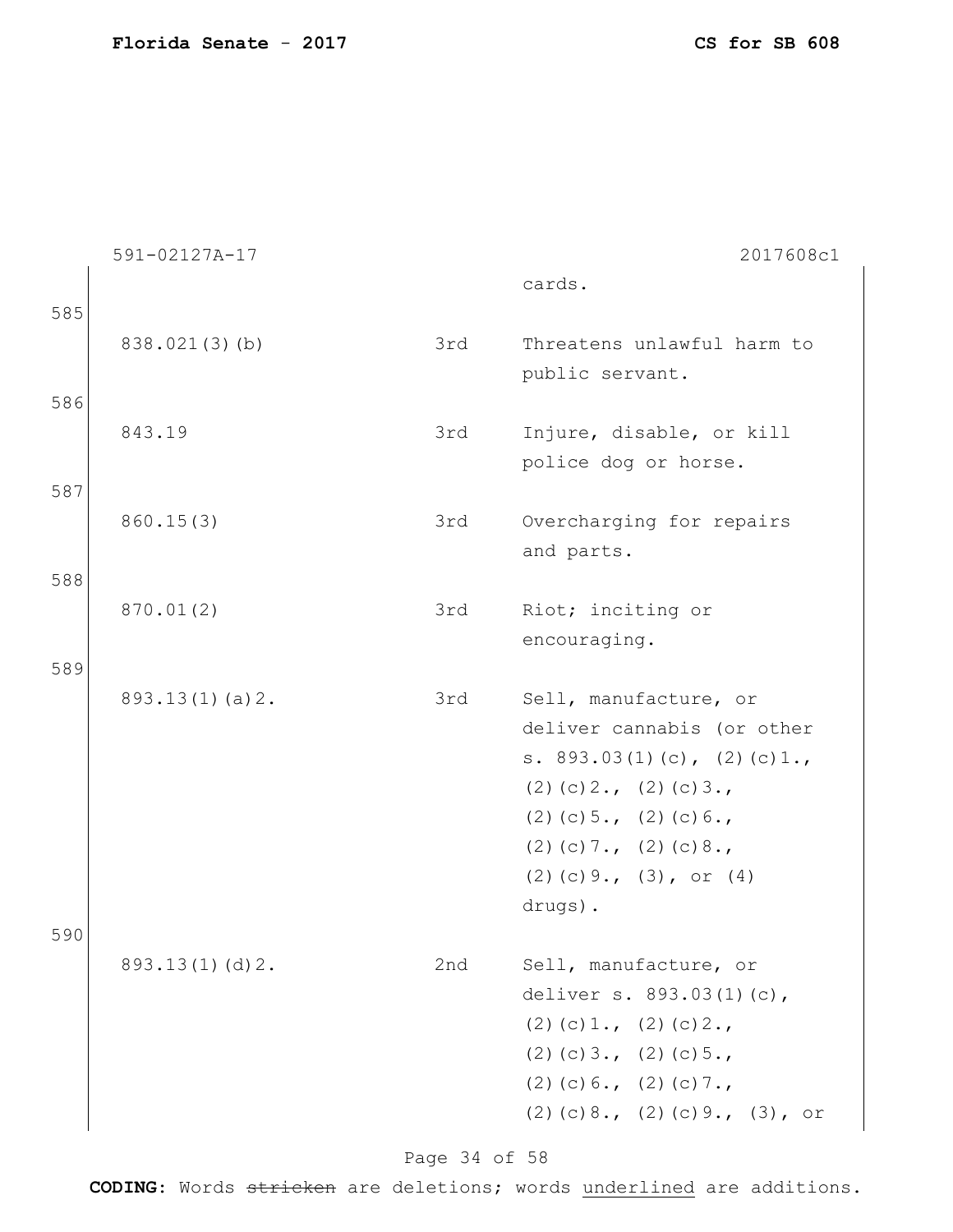|     | 591-02127A-17  |     | 2017608c1                         |
|-----|----------------|-----|-----------------------------------|
|     |                |     | (4) drugs within 1,000 feet       |
|     |                |     | of university.                    |
| 591 |                |     |                                   |
|     | 893.13(1)(f)2. | 2nd | Sell, manufacture, or             |
|     |                |     | deliver s. 893.03(1)(c),          |
|     |                |     | $(2)$ (c) 1., (2) (c) 2.,         |
|     |                |     | $(2)$ (c) 3., (2) (c) 5.,         |
|     |                |     | $(2)$ (c) 6., (2) (c) 7.,         |
|     |                |     | $(2)$ (c) 8., (2) (c) 9., (3), or |
|     |                |     | (4) drugs within 1,000 feet       |
|     |                |     | of public housing facility.       |
| 592 |                |     |                                   |
|     | 893.13(4)(c)   | 3rd | Use or hire of minor;             |
|     |                |     | deliver to minor other            |
|     |                |     | controlled substances.            |
| 593 |                |     |                                   |
|     | 893.13(6)(a)   | 3rd | Possession of any                 |
|     |                |     | controlled substance other        |
|     |                |     | than felony possession of         |
|     |                |     | cannabis.                         |
| 594 |                |     |                                   |
|     | 893.13(7)(a)8. | 3rd | Withhold information from         |
|     |                |     | practitioner regarding            |
|     |                |     | previous receipt of or            |
|     |                |     | prescription for a                |
|     |                |     | controlled substance.             |
| 595 |                |     |                                   |
|     | 893.13(7)(a)9. | 3rd | Obtain or attempt to obtain       |
|     |                |     | controlled substance by           |
|     |                |     |                                   |

### Page 35 of 58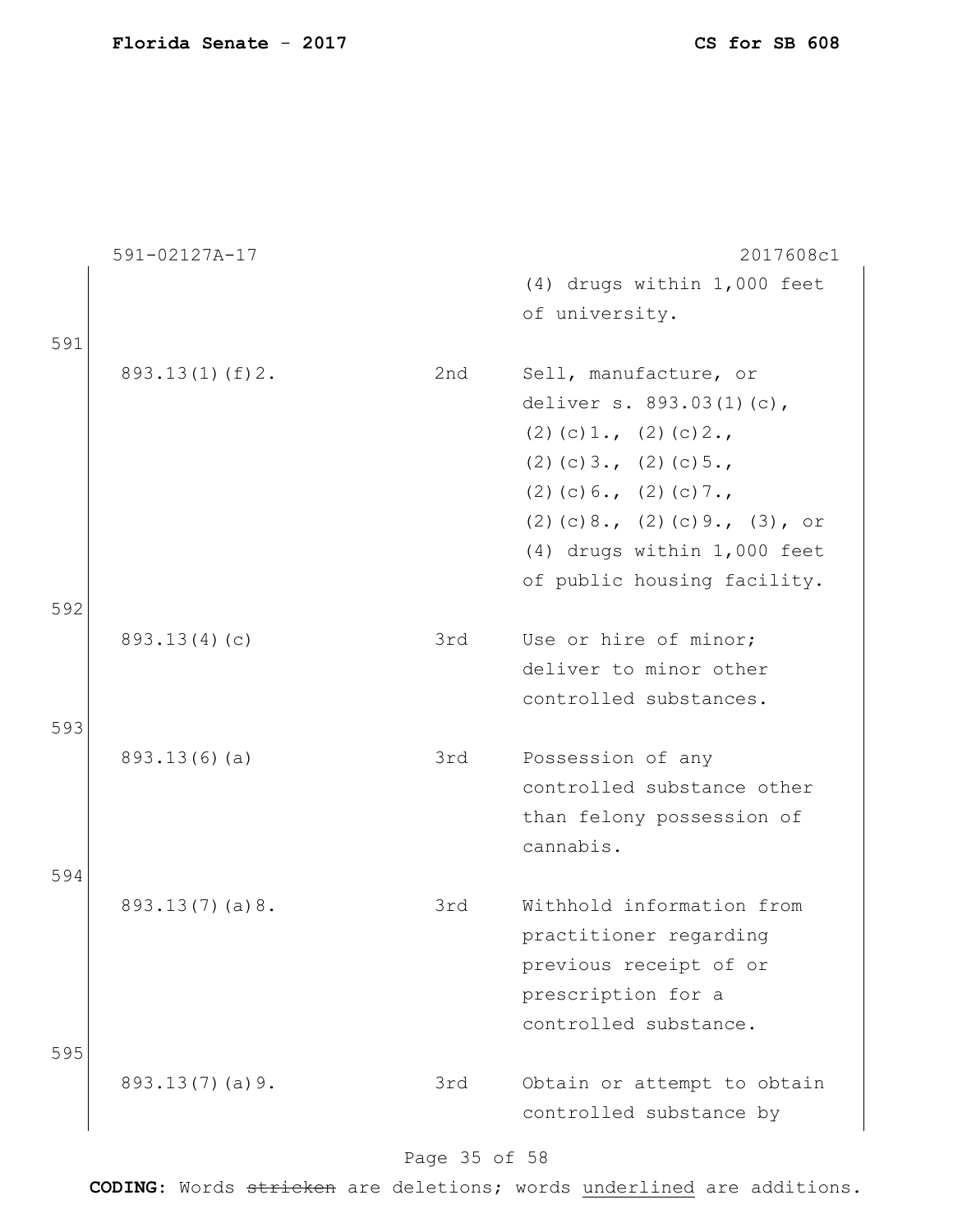|     | 591-02127A-17   |     | 2017608c1                   |
|-----|-----------------|-----|-----------------------------|
|     |                 |     | fraud, forgery,             |
|     |                 |     | misrepresentation, etc.     |
| 596 |                 |     |                             |
|     | 893.13(7)(a)10. | 3rd | Affix false or forged label |
|     |                 |     | to package of controlled    |
|     |                 |     | substance.                  |
|     |                 |     |                             |
| 597 |                 |     |                             |
|     | 893.13(7)(a)11. | 3rd | Furnish false or fraudulent |
|     |                 |     | material information on any |
|     |                 |     | document or record required |
|     |                 |     | by chapter 893.             |
| 598 |                 |     |                             |
|     | 893.13(8)(a)1.  | 3rd | Knowingly assist a patient, |
|     |                 |     | other person, or owner of   |
|     |                 |     | an animal in obtaining a    |
|     |                 |     | controlled substance        |
|     |                 |     | through deceptive, untrue,  |
|     |                 |     | or fraudulent               |
|     |                 |     | representations in or       |
|     |                 |     |                             |
|     |                 |     | related to the              |
|     |                 |     | practitioner's practice.    |
| 599 |                 |     |                             |
|     | 893.13(8)(a)2.  | 3rd | Employ a trick or scheme in |
|     |                 |     | the practitioner's practice |
|     |                 |     | to assist a patient, other  |
|     |                 |     | person, or owner of an      |
|     |                 |     | animal in obtaining a       |
|     |                 |     | controlled substance.       |
| 600 |                 |     |                             |
|     |                 |     |                             |

### Page 36 of 58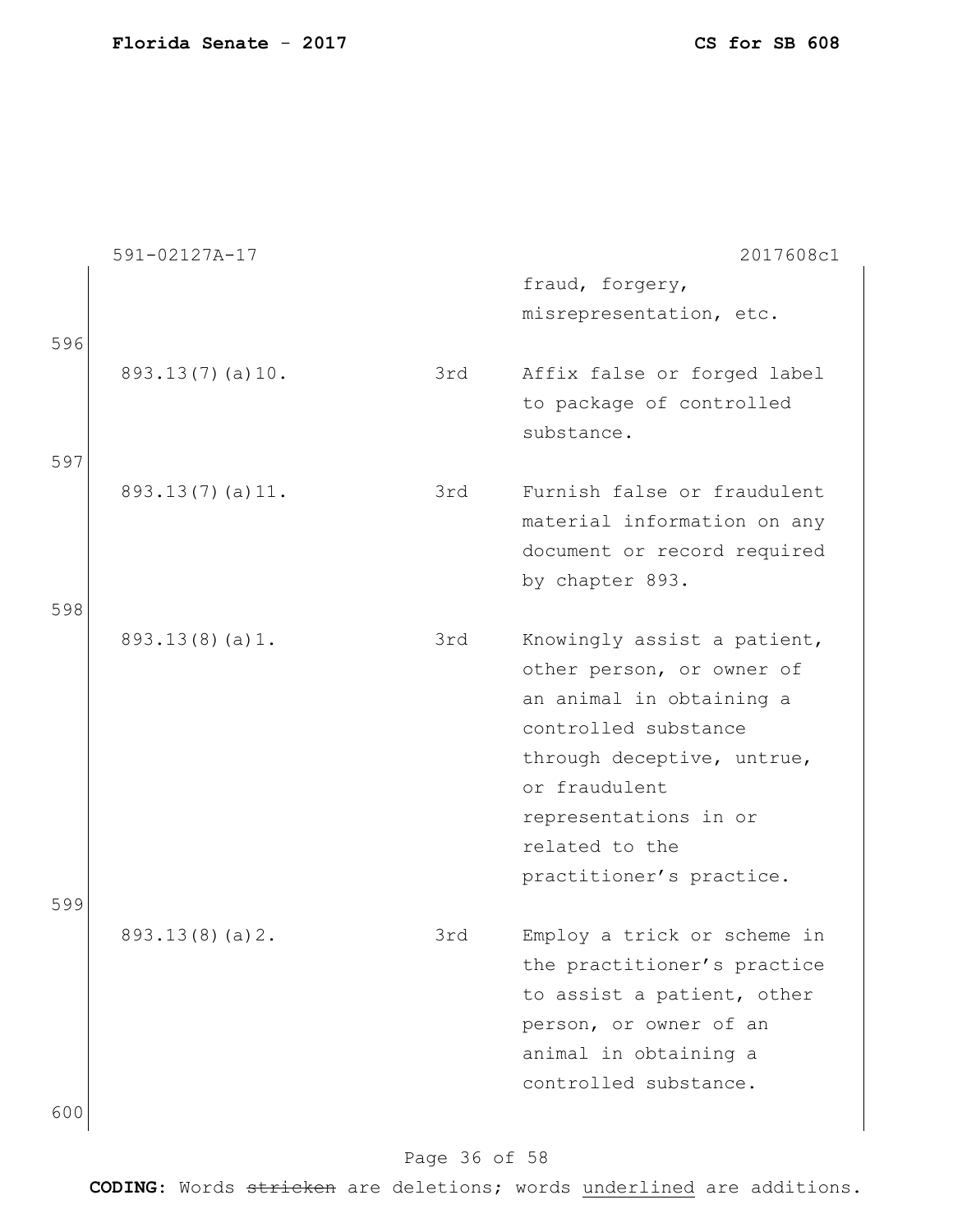|     | 591-02127A-17     |     | 2017608c1                  |
|-----|-------------------|-----|----------------------------|
|     | 893.13(8)(a)3.    | 3rd | Knowingly write a          |
|     |                   |     | prescription for a         |
|     |                   |     | controlled substance for a |
|     |                   |     | fictitious person.         |
| 601 |                   |     |                            |
|     | 893.13(8)(a)4.    | 3rd | Write a prescription for a |
|     |                   |     | controlled substance for a |
|     |                   |     | patient, other person, or  |
|     |                   |     | an animal if the sole      |
|     |                   |     | purpose of writing the     |
|     |                   |     | prescription is a monetary |
|     |                   |     | benefit for the            |
|     |                   |     | practitioner.              |
| 602 |                   |     |                            |
|     | 918.13(1)(a)      | 3rd | Alter, destroy, or conceal |
|     |                   |     | investigation evidence.    |
| 603 |                   |     |                            |
|     | 944.47            | 3rd | Introduce contraband to    |
|     | $(1)$ (a) 1. & 2. |     | correctional facility.     |
| 604 |                   |     |                            |
|     | 944.47(1)(c)      | 2nd | Possess contraband while   |
|     |                   |     | upon the grounds of a      |
|     |                   |     | correctional institution.  |
| 605 |                   |     |                            |
|     | 985.721           | 3rd | Escapes from a juvenile    |
|     |                   |     | facility (secure detention |
|     |                   |     | or residential commitment  |
|     |                   |     | facility).                 |
| 606 |                   |     |                            |
|     |                   |     |                            |

### Page 37 of 58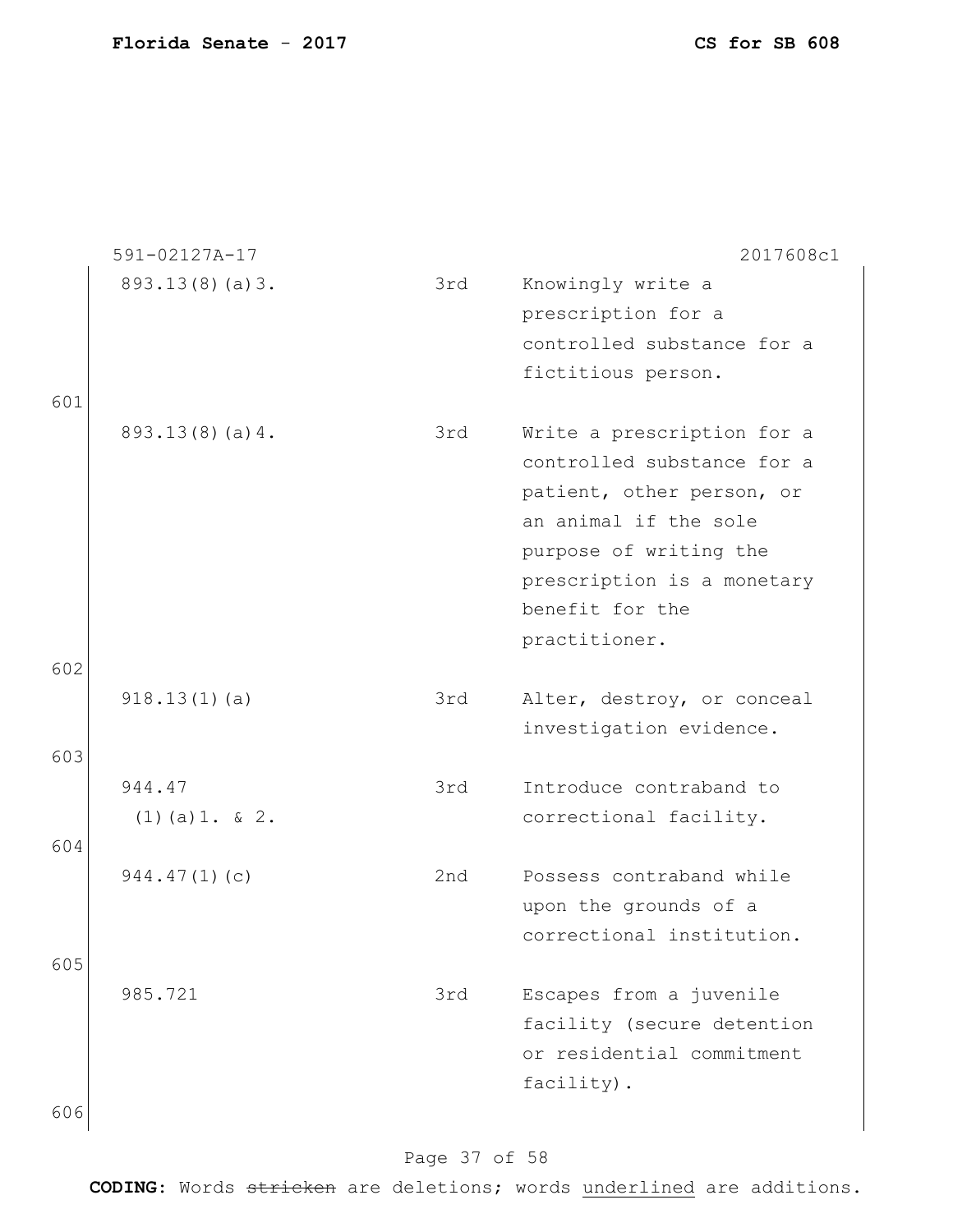|     | 591-02127A-17  |           | 2017608c1                |
|-----|----------------|-----------|--------------------------|
| 607 |                |           |                          |
| 608 |                |           |                          |
| 609 | $(d)$ LEVEL 4  |           |                          |
| 610 |                |           |                          |
|     | Florida        | Felony    |                          |
|     | Statute        | Degree    | Description              |
| 611 |                |           |                          |
|     | 316.1935(3)(a) | 2nd       | Driving at high speed or |
|     |                |           | with wanton disregard    |
|     |                |           | for safety while fleeing |
|     |                |           | or attempting to elude   |
|     |                |           | law enforcement officer  |
|     |                |           | who is in a patrol       |
|     |                |           | vehicle with siren and   |
|     |                |           | lights activated.        |
| 612 |                |           |                          |
|     | 499.0051(1)    | 3rd       | Failure to maintain or   |
|     |                |           | deliver transaction      |
|     |                |           | history, transaction     |
|     |                |           | information, or          |
|     |                |           | transaction statements.  |
| 613 |                |           |                          |
|     | 499.0051(5)    | 2nd       | Knowing sale or          |
|     |                |           | delivery, or possession  |
|     |                |           | with intent to sell,     |
|     |                |           | contraband prescription  |
|     |                |           | drugs.                   |
| 614 |                |           |                          |
|     | 517.07(1)      | 3rd       | Failure to register      |
|     |                | $F$ $R$ 0 |                          |

#### Page 38 of 58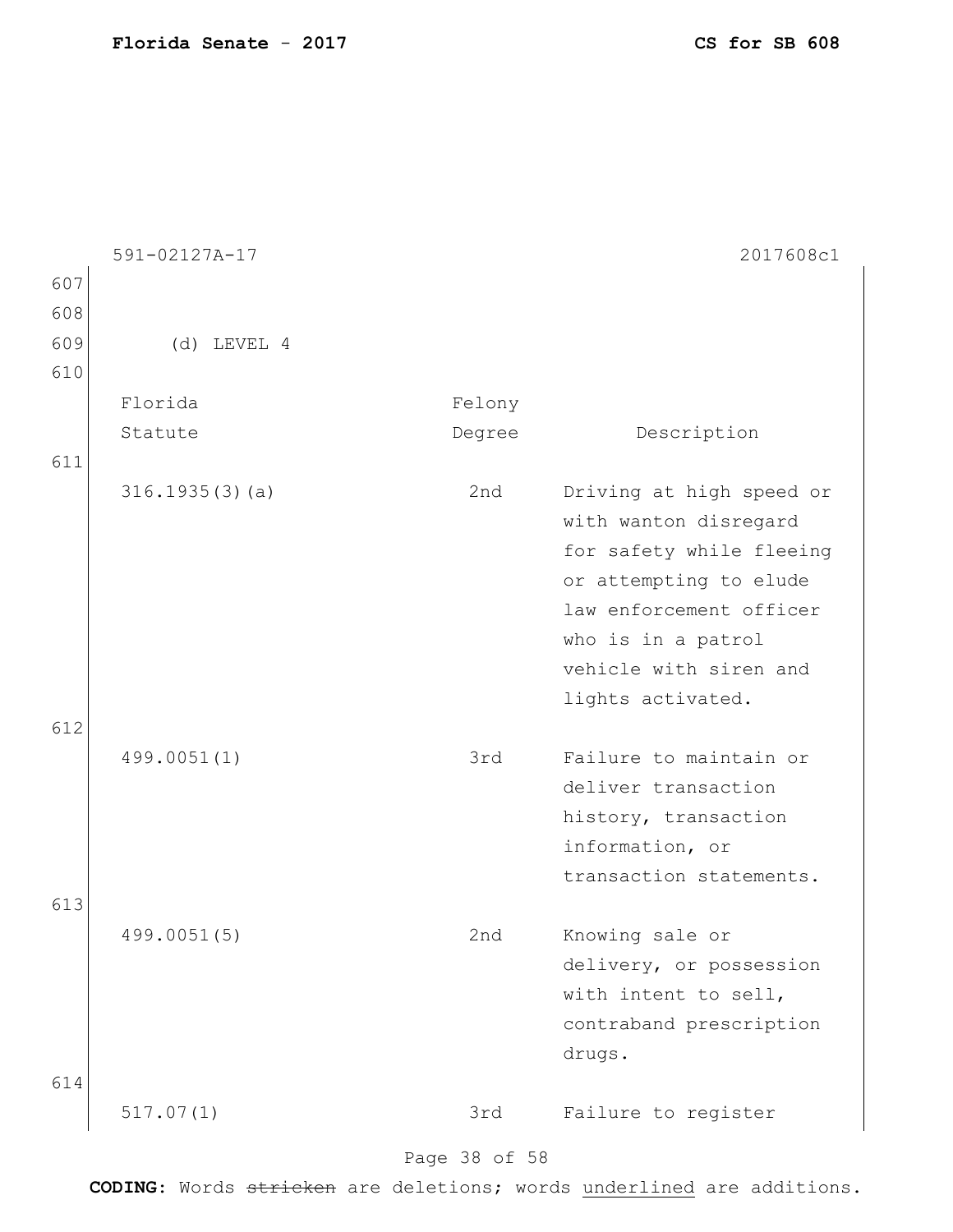|     | 591-02127A-17 |     | 2017608c1                                    |
|-----|---------------|-----|----------------------------------------------|
| 615 |               |     | securities.                                  |
|     | 517.12(1)     | 3rd | Failure of dealer,                           |
|     |               |     | associated person, or                        |
|     |               |     | issuer of securities to                      |
|     |               |     | register.                                    |
| 616 |               |     |                                              |
|     | 784.07(2)(b)  | 3rd | Battery of law                               |
|     |               |     | enforcement officer,                         |
|     |               |     | firefighter, etc.                            |
| 617 |               |     |                                              |
|     | 784.074(1)(c) | 3rd | Battery of sexually                          |
|     |               |     | violent predators                            |
|     |               |     | facility staff.                              |
| 618 |               |     |                                              |
|     | 784.075       | 3rd | Battery on detention or                      |
|     |               |     | commitment facility                          |
|     |               |     | staff.                                       |
| 619 | 784.078       |     |                                              |
|     |               | 3rd | Battery of facility<br>employee by throwing, |
|     |               |     | tossing, or expelling                        |
|     |               |     | certain fluids or                            |
|     |               |     | materials.                                   |
| 620 |               |     |                                              |
|     | 784.08(2)(c)  | 3rd | Battery on a person 65                       |
|     |               |     | years of age or older.                       |
| 621 |               |     |                                              |
|     | 784.081(3)    | 3rd | Battery on specified                         |

### Page 39 of 58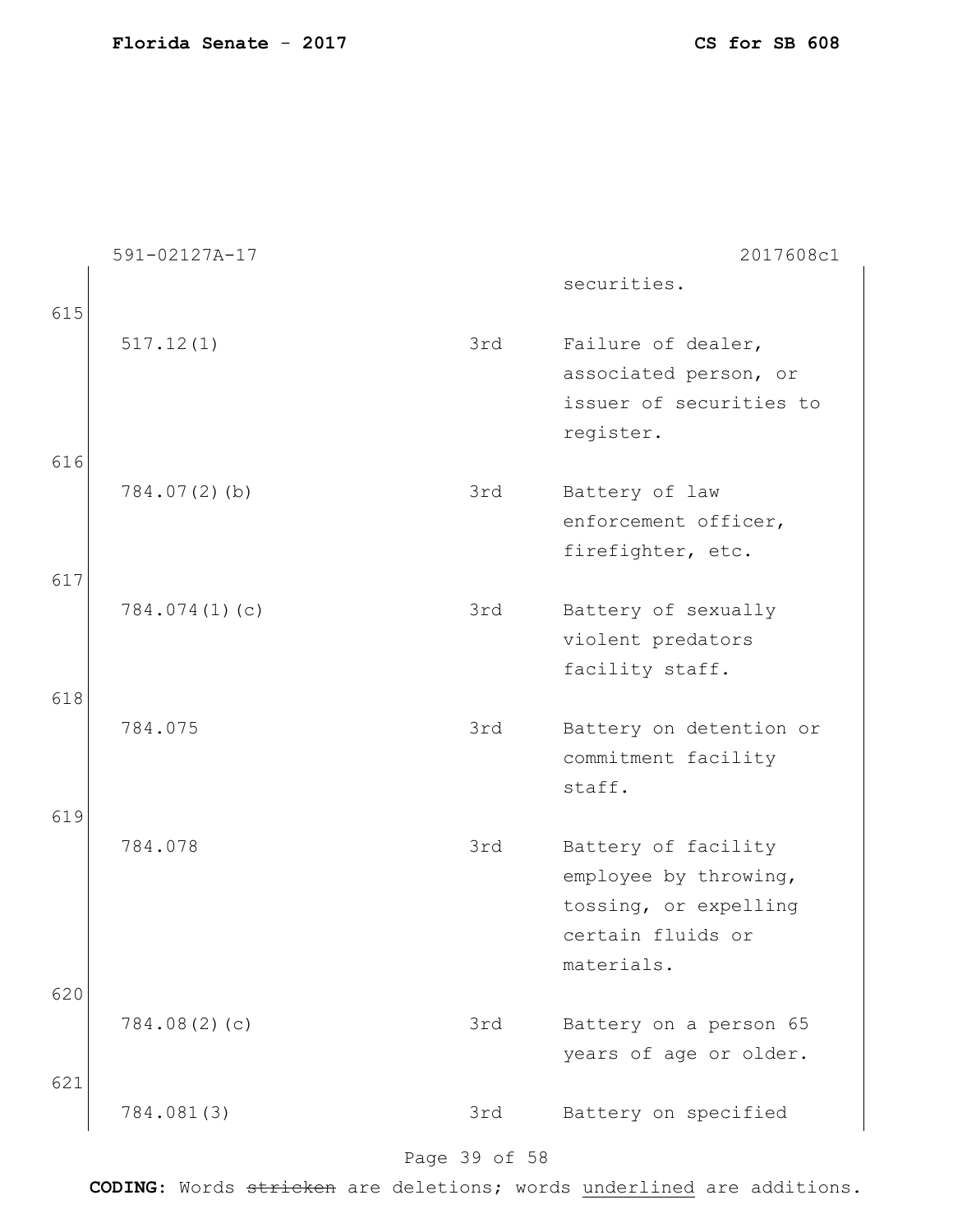|     | 591-02127A-17 |     | 2017608c1                                  |
|-----|---------------|-----|--------------------------------------------|
| 622 |               |     | official or employee.                      |
|     | 784.082(3)    | 3rd | Battery by detained                        |
|     |               |     | person on visitor or                       |
|     |               |     | other detainee.                            |
| 623 |               |     |                                            |
|     | 784.083(3)    | 3rd | Battery on code                            |
|     |               |     | inspector.                                 |
| 624 |               |     |                                            |
|     | 784.085       | 3rd | Battery of child by                        |
|     |               |     | throwing, tossing,                         |
|     |               |     | projecting, or expelling                   |
|     |               |     | certain fluids or                          |
|     |               |     | materials.                                 |
| 625 |               |     |                                            |
|     | 787.03(1)     | 3rd | Interference with                          |
|     |               |     | custody; wrongly takes                     |
|     |               |     | minor from appointed                       |
|     |               |     | guardian.                                  |
| 626 |               |     |                                            |
|     | 787.04(2)     | 3rd | Take, entice, or remove                    |
|     |               |     | child beyond state<br>limits with criminal |
|     |               |     |                                            |
|     |               |     | intent pending custody                     |
| 627 |               |     | proceedings.                               |
|     | 787.04(3)     | 3rd | Carrying child beyond                      |
|     |               |     | state lines with                           |
|     |               |     | criminal intent to avoid                   |
|     |               |     |                                            |

### Page 40 of 58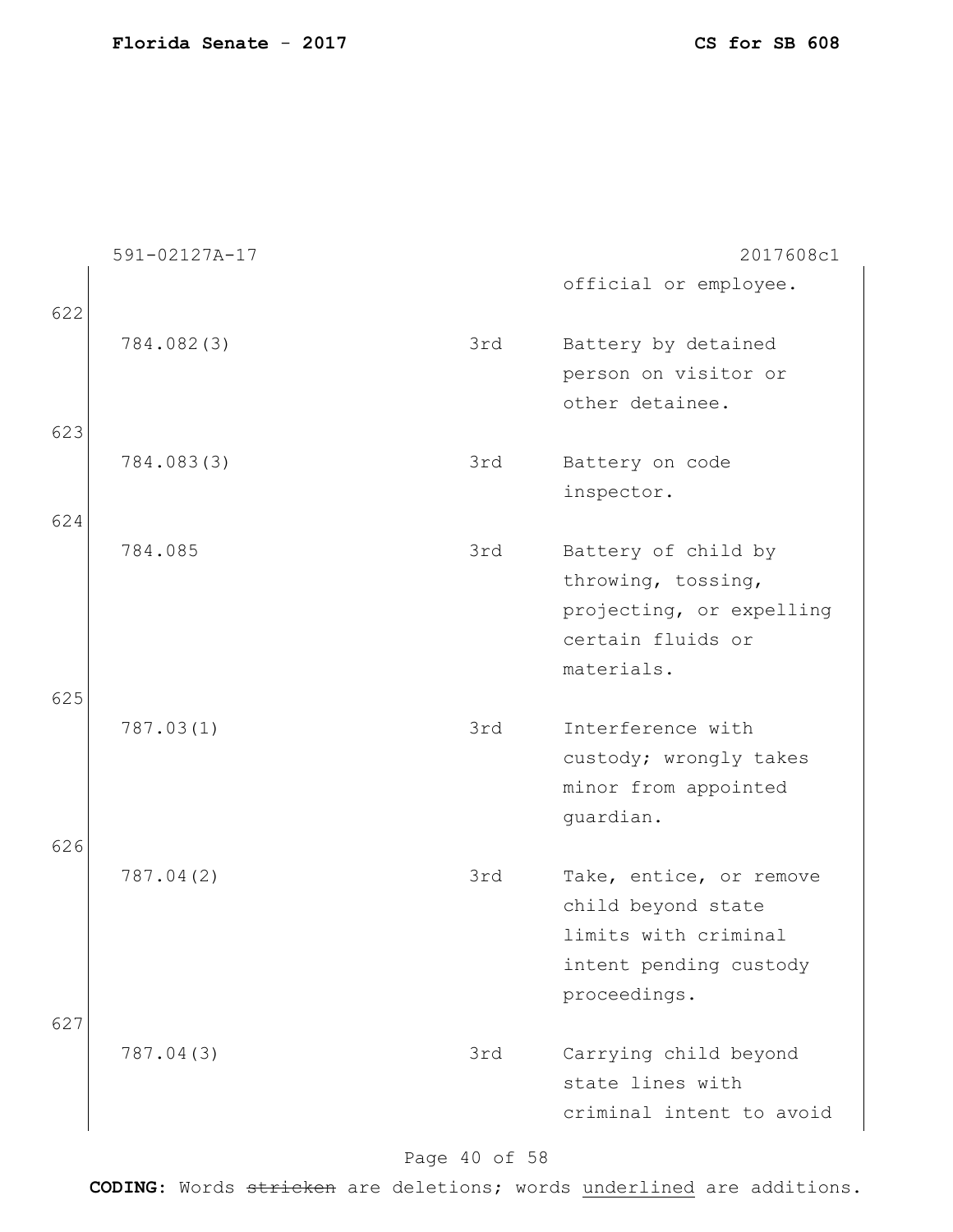|     | 591-02127A-17    |     | 2017608c1                |
|-----|------------------|-----|--------------------------|
|     |                  |     | producing child at       |
|     |                  |     | custody hearing or       |
|     |                  |     | delivering to designated |
|     |                  |     | person.                  |
| 628 |                  |     |                          |
|     | 787.07           | 3rd | Human smuggling.         |
| 629 |                  |     |                          |
|     | 790.115(1)       | 3rd | Exhibiting firearm or    |
|     |                  |     | weapon within 1,000 feet |
|     |                  |     | of a school.             |
| 630 |                  |     |                          |
|     | $790.115(2)$ (b) | 3rd | Possessing electric      |
|     |                  |     | weapon or device,        |
|     |                  |     | destructive device, or   |
|     |                  |     | other weapon on school   |
|     |                  |     | property.                |
| 631 |                  |     |                          |
|     | 790.115(2)(c)    | 3rd | Possessing firearm on    |
|     |                  |     | school property.         |
| 632 |                  |     |                          |
|     | 800.04(7)(c)     | 3rd | Lewd or lascivious       |
|     |                  |     | exhibition; offender     |
|     |                  |     | less than 18 years.      |
| 633 |                  |     |                          |
|     | 810.02(4)(a)     | 3rd | Burglary, or attempted   |
|     |                  |     | burglary, of an          |
|     |                  |     | unoccupied structure;    |
|     |                  |     | unarmed; no assault or   |
|     |                  |     | battery.                 |
|     |                  |     |                          |

### Page 41 of 58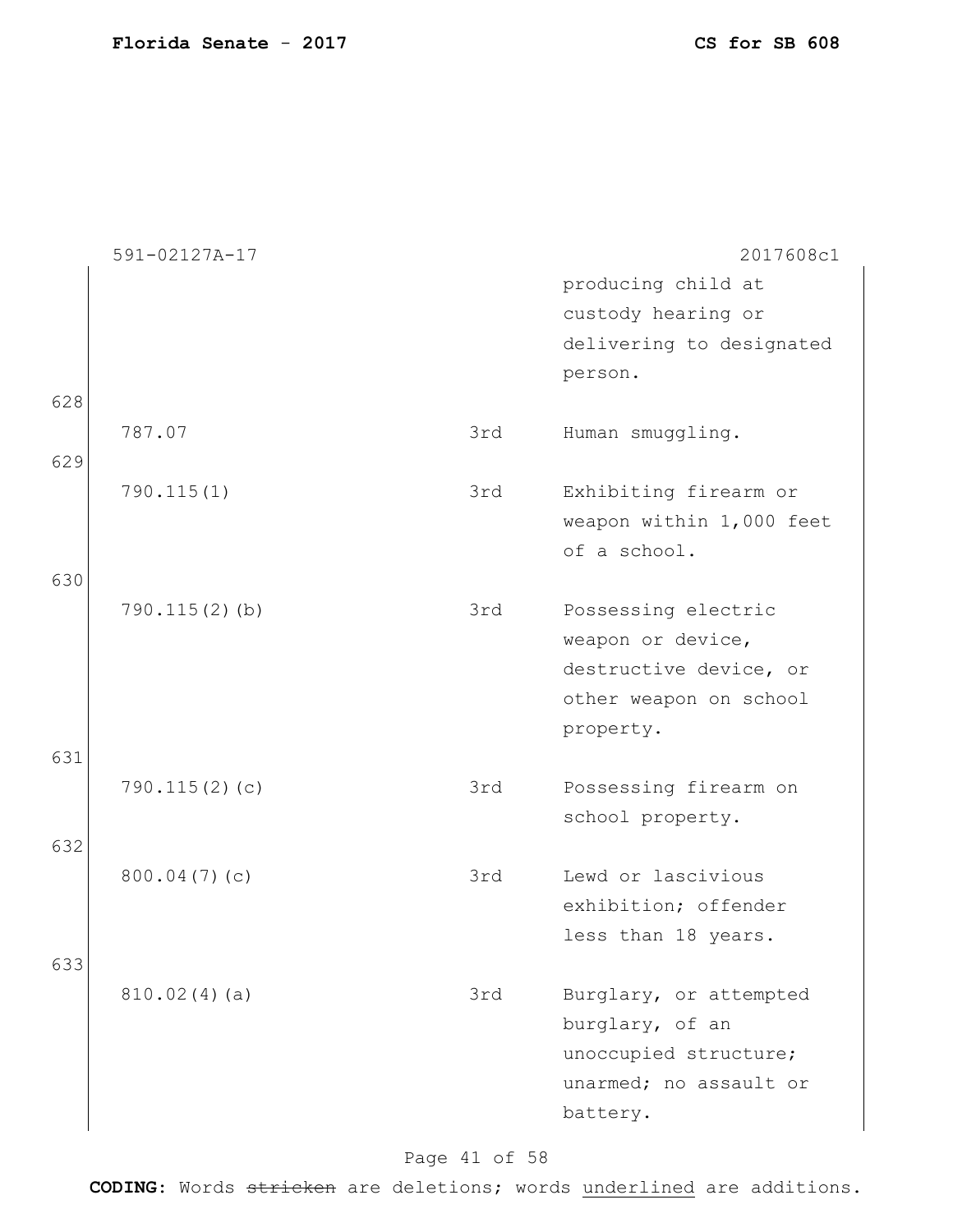|     | 591-02127A-17                 |     | 2017608c1                                                                                                 |
|-----|-------------------------------|-----|-----------------------------------------------------------------------------------------------------------|
| 634 |                               |     |                                                                                                           |
|     | 810.02(4)(b)                  | 3rd | Burglary, or attempted<br>burglary, of an<br>unoccupied conveyance;<br>unarmed; no assault or<br>battery. |
| 635 | 810.06                        |     |                                                                                                           |
|     |                               | 3rd | Burglary; possession of<br>tools.                                                                         |
| 636 |                               |     |                                                                                                           |
|     | 810.08(2)(c)                  | 3rd | Trespass on property,                                                                                     |
|     |                               |     | armed with firearm or<br>dangerous weapon.                                                                |
| 637 |                               |     |                                                                                                           |
|     | 812.014(2)(c)3.               | 3rd | Grand theft, 3rd degree<br>\$10,000 or more but less<br>than \$20,000.                                    |
| 638 |                               |     |                                                                                                           |
|     | 812.014<br>$(2)$ (c) $4.-9$ . | 3rd | Grand theft, 3rd degree,<br>a will, firearm, motor                                                        |
|     | 812.014                       |     | vehicle, livestock, fire                                                                                  |
|     | $(2)$ (e) 4. -10.             |     | extinguisher, citrus                                                                                      |
|     |                               |     | fruit, construction site                                                                                  |
|     |                               |     | property ete.                                                                                             |
| 639 | 812.0195(2)                   | 3rd | Dealing in stolen<br>property by use of the<br>Internet; property<br>stolen \$300 or more.                |

### Page 42 of 58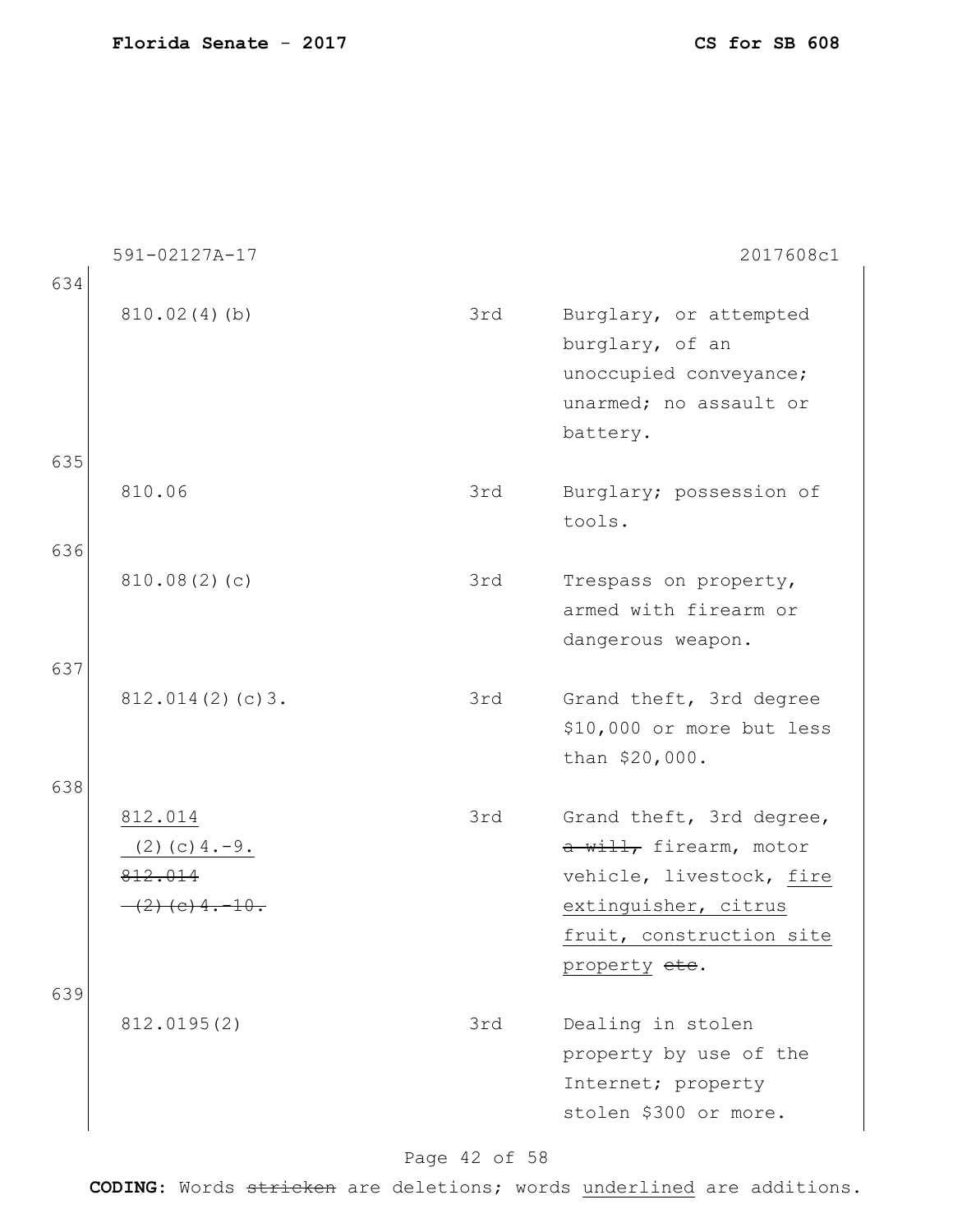|     | 591-02127A-17 |     | 2017608c1                                                                                                                 |
|-----|---------------|-----|---------------------------------------------------------------------------------------------------------------------------|
| 640 |               |     |                                                                                                                           |
|     | 817.563(1)    | 3rd | Sell or deliver<br>substance other than<br>controlled substance<br>agreed upon, excluding<br>s. 893.03(5) drugs.          |
| 641 |               |     |                                                                                                                           |
| 642 | 817.568(2)(a) | 3rd | Fraudulent use of<br>personal identification<br>information.                                                              |
|     | 817.625(2)(a) | 3rd | Fraudulent use of<br>scanning device or<br>reencoder.                                                                     |
| 643 | 828.125(1)    | 2nd | Kill, maim, or cause<br>great bodily harm or<br>permanent breeding<br>disability to any<br>registered horse or<br>cattle. |
| 644 |               |     |                                                                                                                           |
| 645 | 837.02(1)     | 3rd | Perjury in official<br>proceedings.                                                                                       |
| 646 | 837.021(1)    | 3rd | Make contradictory<br>statements in official<br>proceedings.                                                              |

### Page 43 of 58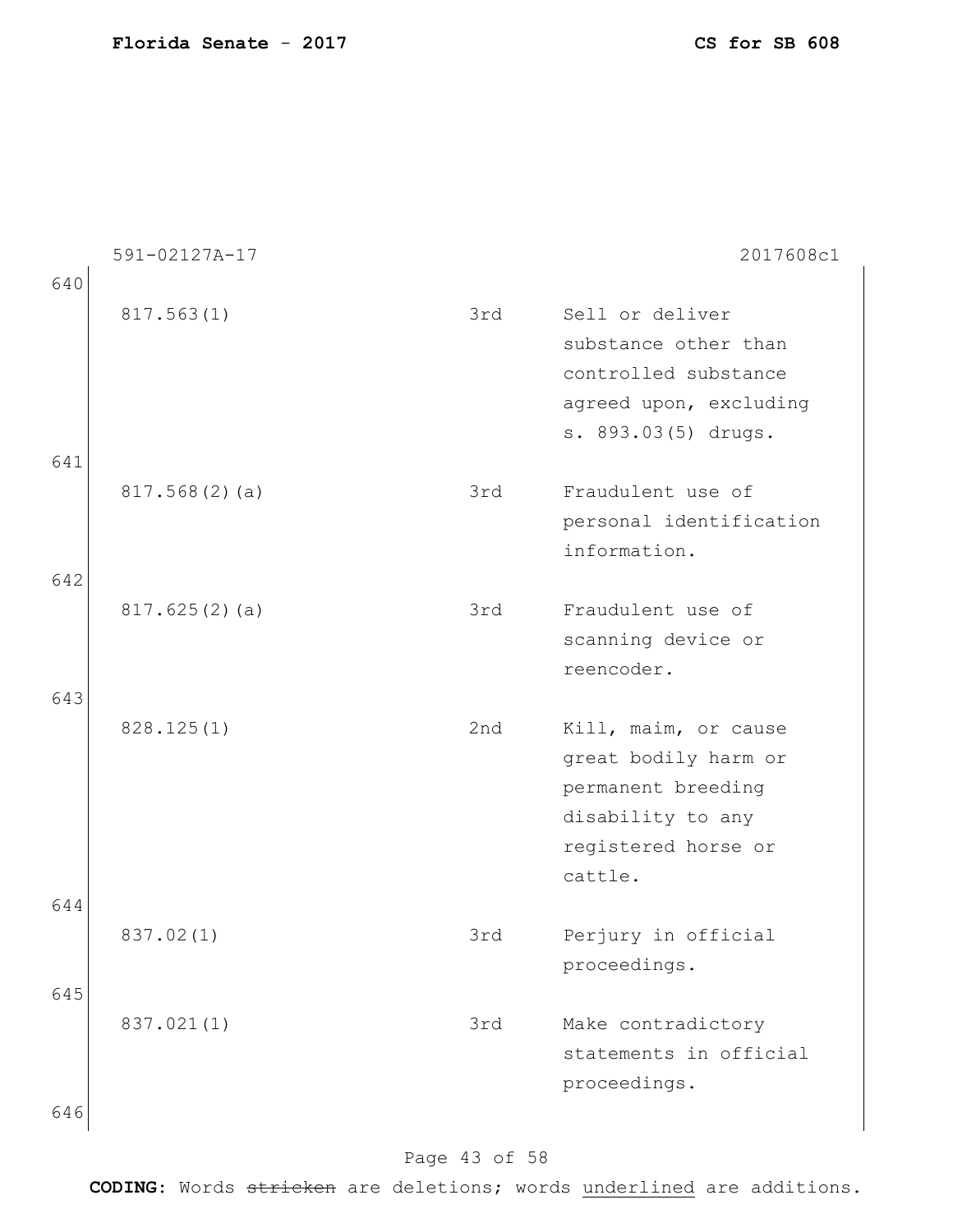|            | 591-02127A-17  |     | 2017608c1                                                                                                                        |
|------------|----------------|-----|----------------------------------------------------------------------------------------------------------------------------------|
| 647        | 838.022        | 3rd | Official misconduct.                                                                                                             |
|            | 839.13(2)(a)   | 3rd | Falsifying records of an<br>individual in the care<br>and custody of a state                                                     |
| 648        |                |     | agency.                                                                                                                          |
|            | 839.13(2)(c)   | 3rd | Falsifying records of<br>the Department of<br>Children and Families.                                                             |
| 649        | 843.021        | 3rd | Possession of a<br>concealed handcuff key<br>by a person in custody.                                                             |
| 650        | 843.025        | 3rd | Deprive law enforcement,<br>correctional, or<br>correctional probation<br>officer of means of<br>protection or<br>communication. |
| 651<br>652 | 843.15(1)(a)   | 3rd | Failure to appear while<br>on bail for felony (bond<br>estreature or bond<br>jumping).                                           |
|            | 847.0135(5)(c) | 3rd | Lewd or lascivious<br>exhibition using                                                                                           |

### Page 44 of 58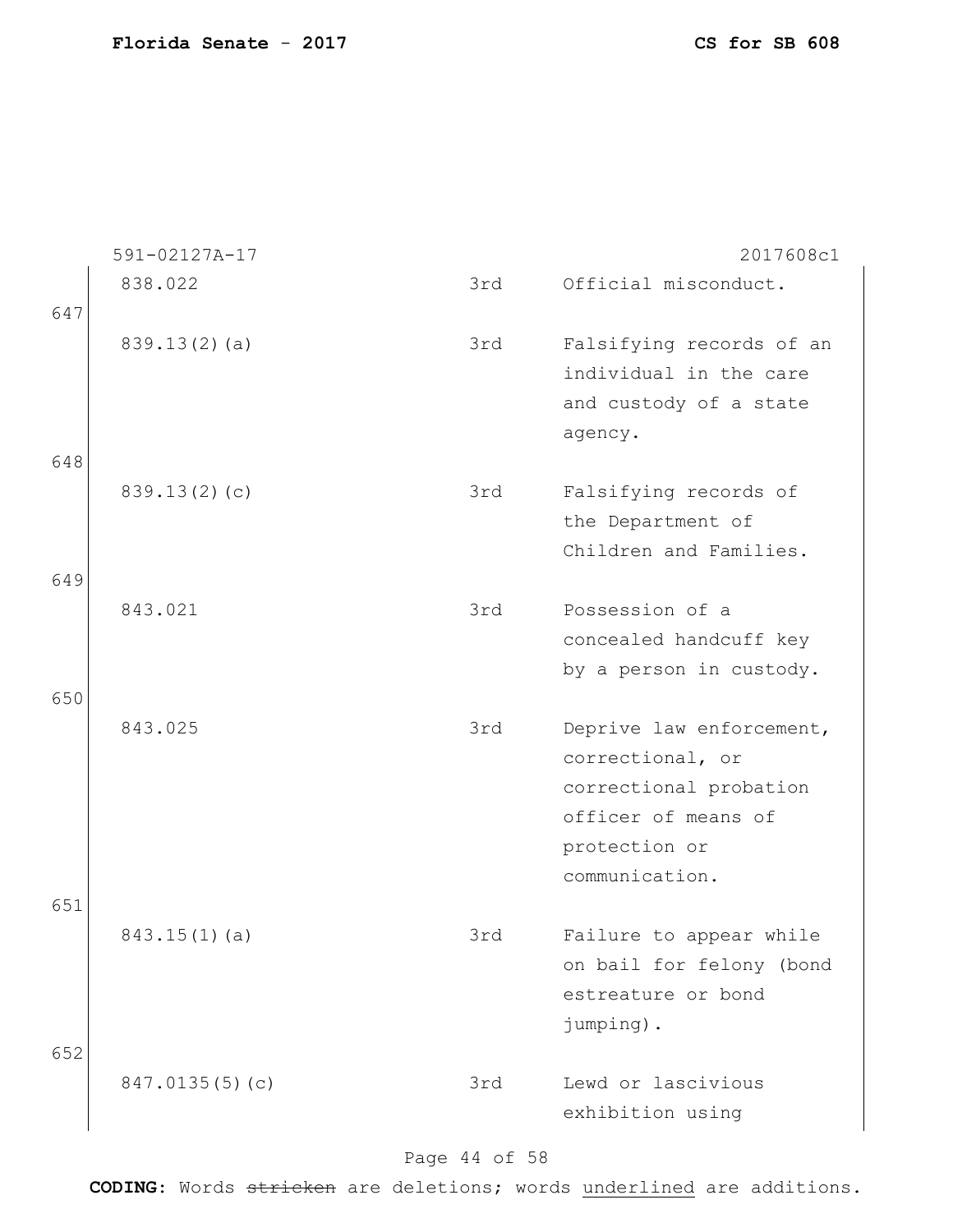|     | 591-02127A-17  |     | 2017608c1                                                                                                  |
|-----|----------------|-----|------------------------------------------------------------------------------------------------------------|
|     |                |     | computer; offender less                                                                                    |
|     |                |     | than 18 years.                                                                                             |
| 653 |                |     |                                                                                                            |
|     | 874.05(1)(a)   | 3rd | Encouraging or                                                                                             |
|     |                |     | recruiting another to                                                                                      |
|     |                |     | join a criminal gang.                                                                                      |
| 654 |                |     |                                                                                                            |
|     | 893.13(2)(a)1. | 2nd | Purchase of cocaine (or<br>other s. 893.03(1)(a),<br>(b), or (d), $(2)$ (a),<br>$(2)$ (b), or $(2)$ (c) 4. |
|     |                |     | drugs).                                                                                                    |
| 655 |                |     |                                                                                                            |
|     | 914.14(2)      | 3rd | Witnesses accepting                                                                                        |
|     |                |     | bribes.                                                                                                    |
| 656 |                |     |                                                                                                            |
|     | 914.22(1)      | 3rd | Force, threaten, etc.,                                                                                     |
|     |                |     | witness, victim, or                                                                                        |
|     |                |     | informant.                                                                                                 |
| 657 |                |     |                                                                                                            |
|     | 914.23(2)      | 3rd | Retaliation against a<br>witness, victim, or<br>informant, no bodily                                       |
|     |                |     | injury.                                                                                                    |
| 658 |                |     |                                                                                                            |
|     | 918.12         | 3rd | Tampering with jurors.                                                                                     |
| 659 |                |     |                                                                                                            |
|     | 934.215        | 3rd | Use of two-way                                                                                             |
|     |                |     | communications device to                                                                                   |

### Page 45 of 58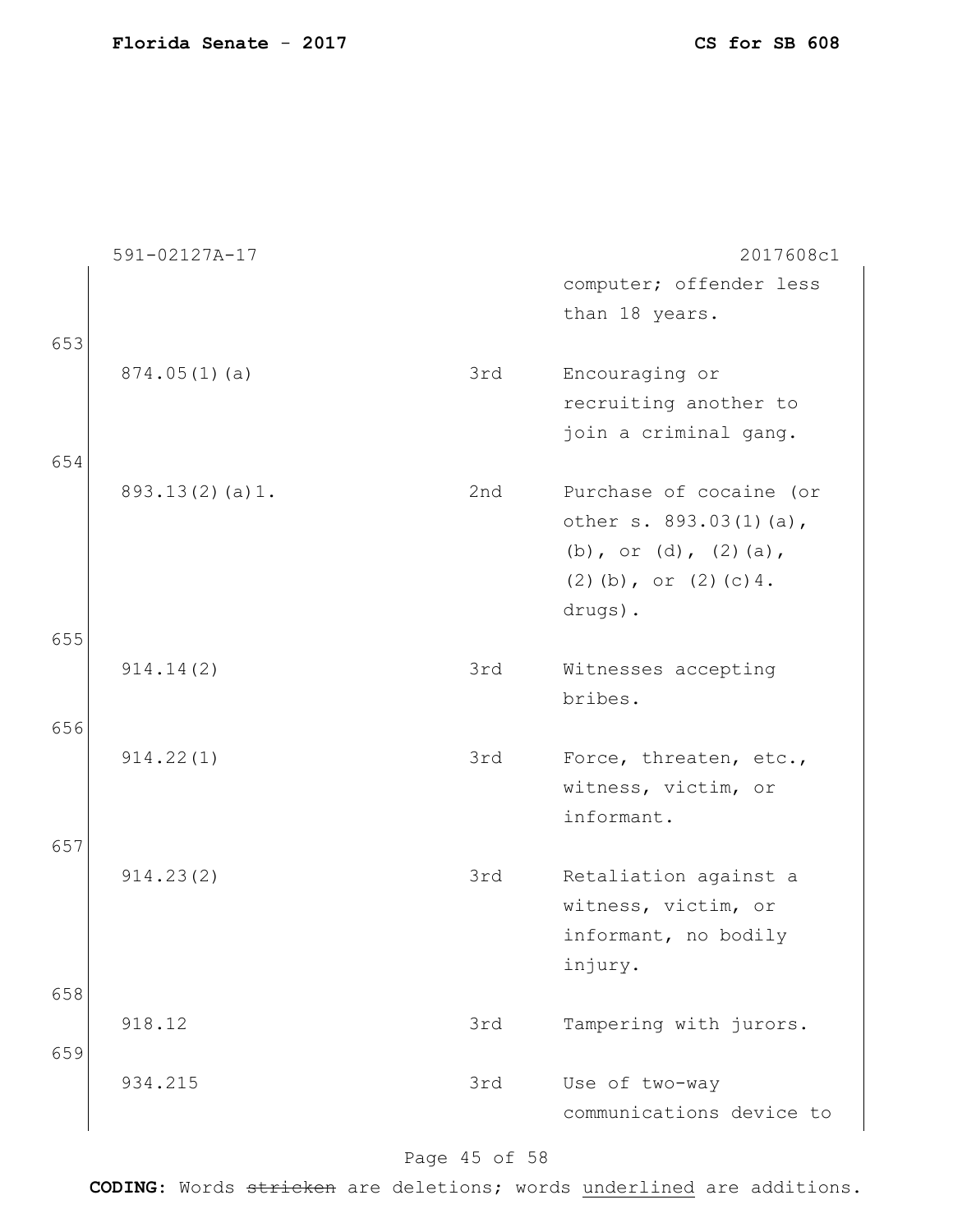|     | 591-02127A-17<br>2017608c1                                        |
|-----|-------------------------------------------------------------------|
|     | facilitate commission of                                          |
|     | a crime.                                                          |
| 660 |                                                                   |
| 661 |                                                                   |
| 662 |                                                                   |
| 663 | Section 13. For the purpose of incorporating the amendment        |
| 664 | made by this act to section 316.1301, Florida Statutes, in a      |
| 665 | reference thereto, paragraph (f) of subsection (3) of section     |
| 666 | 318.18, Florida Statutes, is reenacted to read:                   |
| 667 | 318.18 Amount of penalties. The penalties required for a          |
| 668 | noncriminal disposition pursuant to s. 318.14 or a criminal       |
| 669 | offense listed in s. 318.17 are as follows:                       |
| 670 | (3)                                                               |
| 671 | (f) If a violation of s. $316.1301$ or s. $316.1303(1)$ results   |
| 672 | in an injury to the pedestrian or damage to the property of the   |
| 673 | pedestrian, an additional fine of up to \$250 shall be paid. This |
| 674 | amount must be distributed pursuant to s. 318.21.                 |
| 675 | Section 14. For the purpose of incorporating the amendment        |
| 676 | made by this act to section 316.1301, Florida Statutes, in a      |
| 677 | reference thereto, subsection (4) of section 318.21, Florida      |
| 678 | Statutes, is reenacted to read:                                   |
| 679 | 318.21 Disposition of civil penalties by county courts.-All       |
| 680 | civil penalties received by a county court pursuant to the        |
| 681 | provisions of this chapter shall be distributed and paid monthly  |
| 682 | as follows:                                                       |
| 683 | (4) Of the additional fine assessed under s. $318.18(3)(f)$       |
| 684 | for a violation of s. 316.1301, 40 percent must be remitted to    |
| 685 | the Department of Revenue for deposit in the Grants and           |
| 686 | Donations Trust Fund of the Division of Blind Services of the     |

### Page 46 of 58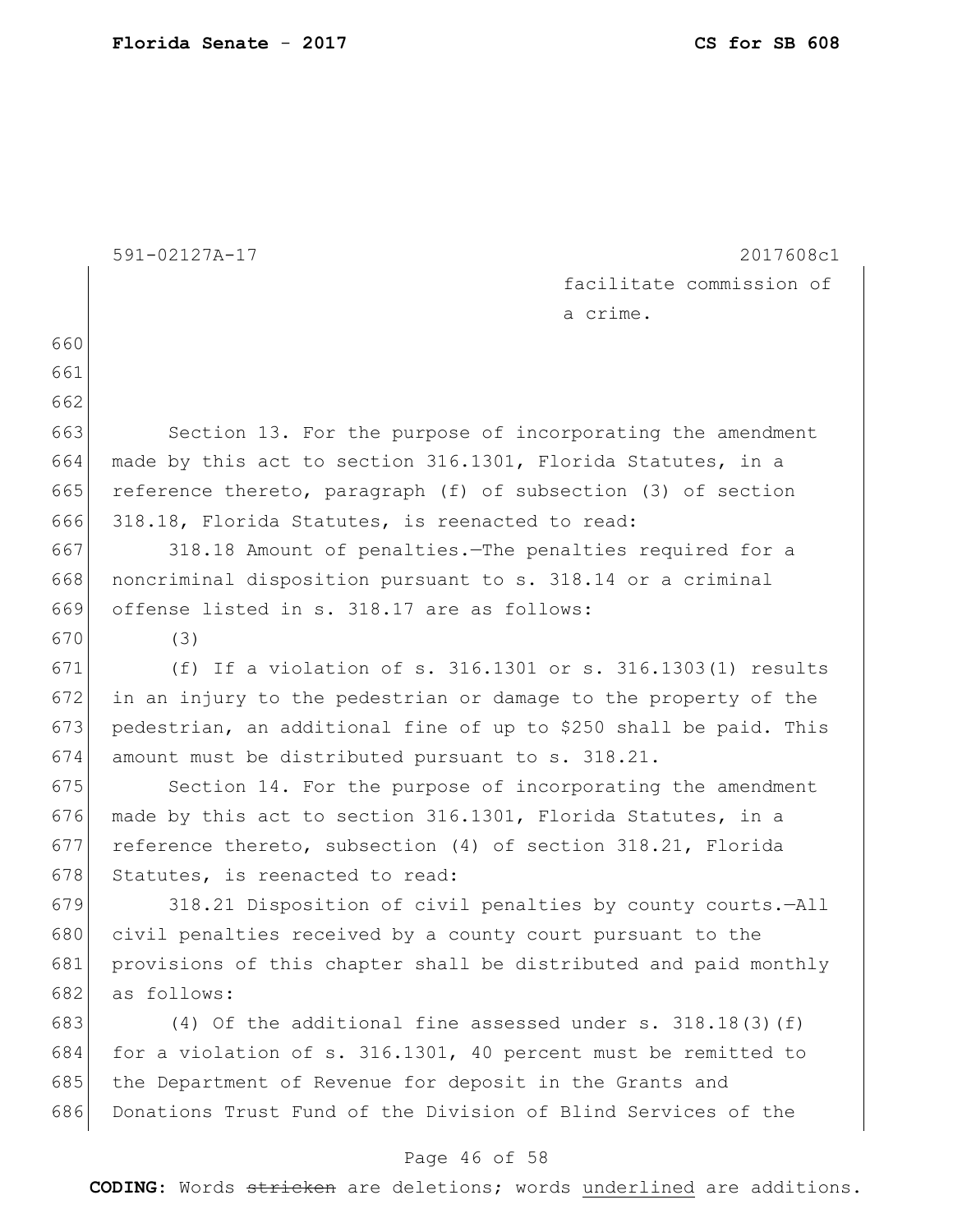591-02127A-17 2017608c1 687 Department of Education, and 60 percent must be distributed 688 pursuant to subsections  $(1)$  and  $(2)$ . 689 Section 15. For the purpose of incorporating the amendment 690 made by this act to section 316.646, Florida Statutes, in a 691 reference thereto, paragraph (a) of subsection (5) of section 692 320.02, Florida Statutes, is reenacted to read: 693 320.02 Registration required; application for registration;  $694$  forms. $-$ 695 (5)(a) Proof that personal injury protection benefits have 696 been purchased if required under s. 627.733, that property 697 damage liability coverage has been purchased as required under 698 s. 324.022, that bodily injury or death coverage has been 699 purchased if required under s. 324.023, and that combined bodily 700 liability insurance and property damage liability insurance have 701 been purchased if required under s. 627.7415 shall be provided 702 in the manner prescribed by law by the applicant at the time of 703 application for registration of any motor vehicle that is 704 subject to such requirements. The issuing agent shall refuse to 705 issue registration if such proof of purchase is not provided. 706 Insurers shall furnish uniform proof-of-purchase cards in a 707 paper or electronic format in a form prescribed by the 708 department and include the name of the insured's insurance 709 company, the coverage identification number, and the make, year, 710 and vehicle identification number of the vehicle insured. The 711 card must contain a statement notifying the applicant of the 712 penalty specified under s. 316.646(4). The card or insurance 713 policy, insurance policy binder, or certificate of insurance or 714 a photocopy of any of these; an affidavit containing the name of 715 the insured's insurance company, the insured's policy number,

#### Page 47 of 58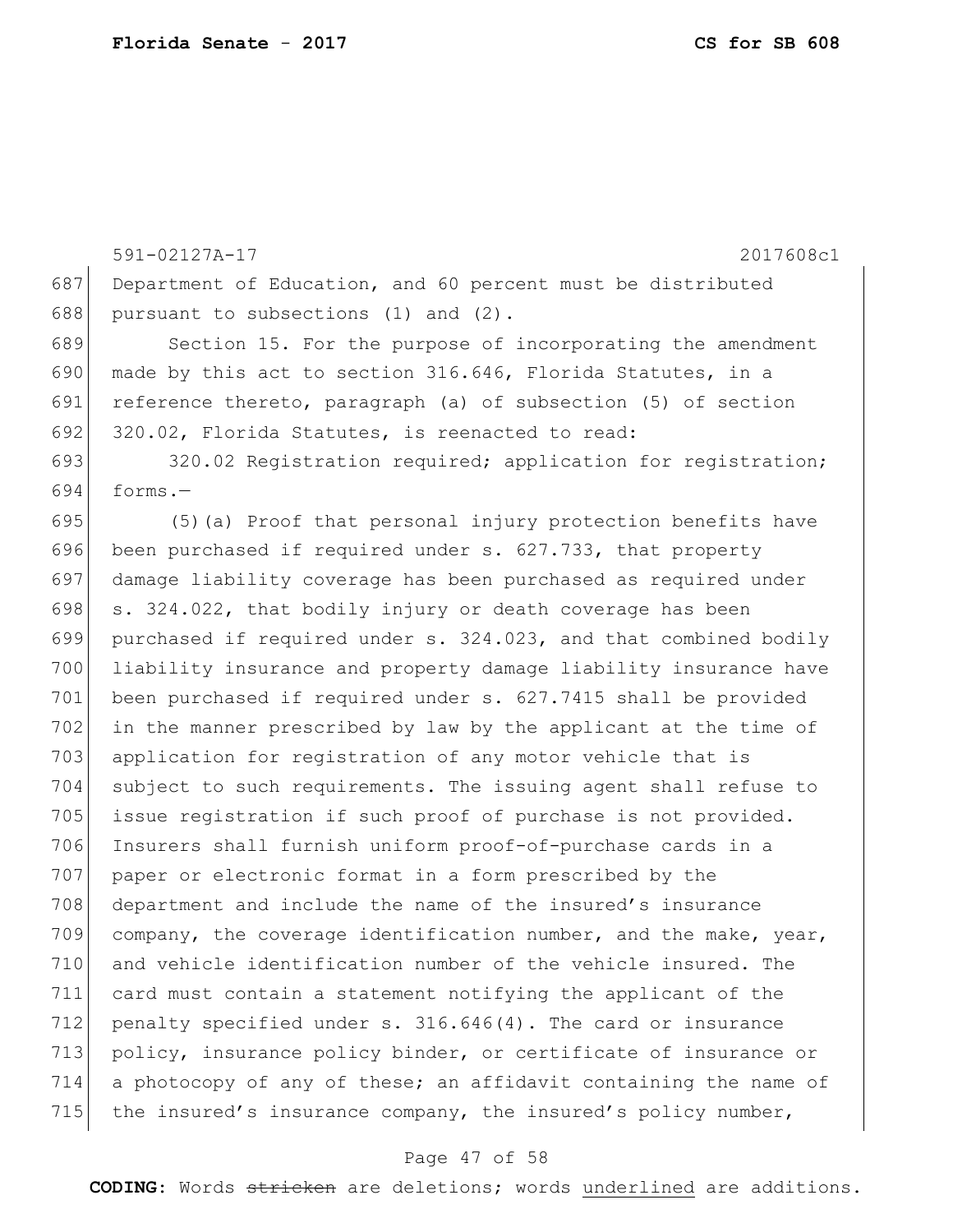|     | 2017608c1<br>591-02127A-17                                     |
|-----|----------------------------------------------------------------|
| 716 | and the make and year of the vehicle insured; or such other    |
| 717 | proof as may be prescribed by the department shall constitute  |
| 718 | sufficient proof of purchase. If an affidavit is provided as   |
| 719 | proof, it must be in substantially the following form:         |
| 720 |                                                                |
| 721 | Under penalty of perjury, I  (Name of insured)  do hereby      |
| 722 | certify that I have  (Personal Injury Protection, Property     |
| 723 | Damage Liability, and, if required, Bodily Injury Liability)   |
| 724 | Insurance currently in effect with  (Name of insurance         |
| 725 | company) under  (policy number) covering  (make, year,         |
| 726 | and vehicle identification number of vehicle)  (Signature      |
| 727 | of Insured)                                                    |
| 728 |                                                                |
| 729 | Such affidavit must include the following warning:             |
| 730 |                                                                |
| 731 | WARNING: GIVING FALSE INFORMATION IN ORDER TO OBTAIN A VEHICLE |
| 732 | REGISTRATION CERTIFICATE IS A CRIMINAL OFFENSE UNDER FLORIDA   |
| 733 | LAW. ANYONE GIVING FALSE INFORMATION ON THIS AFFIDAVIT IS      |
| 734 | SUBJECT TO PROSECUTION.                                        |
| 735 |                                                                |
| 736 | If an application is made through a licensed motor vehicle     |
| 737 | dealer as required under s. 319.23, the original or a          |
| 738 | photostatic copy of such card, insurance policy, insurance     |
| 739 | policy binder, or certificate of insurance or the original     |
| 740 | affidavit from the insured shall be forwarded by the dealer to |
| 741 | the tax collector of the county or the Department of Highway   |
| 742 | Safety and Motor Vehicles for processing. By executing the     |
| 743 | aforesaid affidavit, no licensed motor vehicle dealer will be  |
| 744 | liable in damages for any inadequacy, insufficiency, or        |

### Page 48 of 58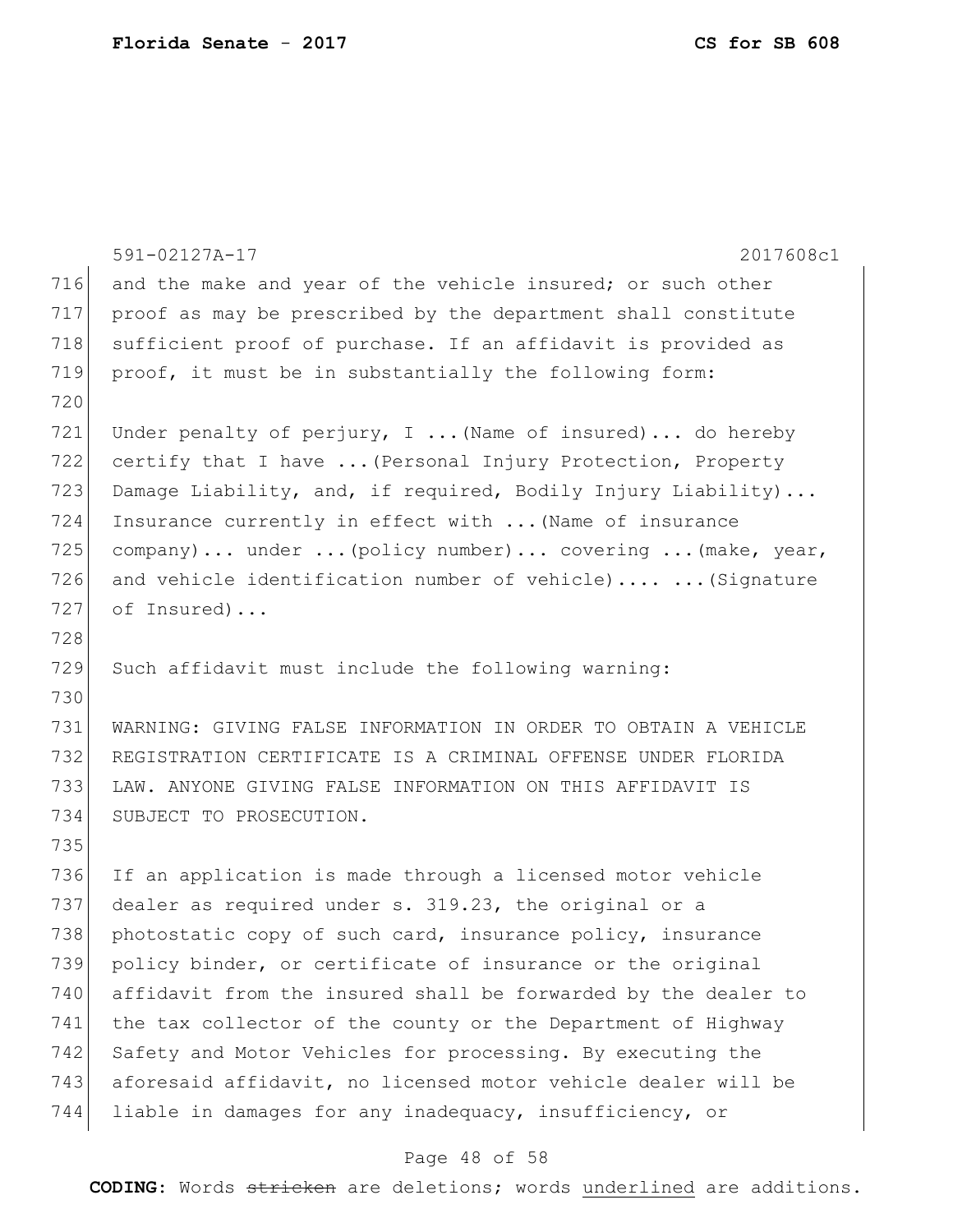591-02127A-17 2017608c1 745 falsification of any statement contained therein. A card must 746 also indicate the existence of any bodily injury liability 747 insurance voluntarily purchased. 748 Section 16. For the purpose of incorporating the amendment 749 made by this act to section 812.014, Florida Statutes, in a 750 reference thereto, subsection (10) of section 95.18, Florida 751 Statutes, is reenacted to read: 752 95.18 Real property actions; adverse possession without 753 color of title.— 754 (10) A person who occupies or attempts to occupy a 755 residential structure solely by claim of adverse possession 756 under this section and offers the property for lease to another 757 commits theft under s. 812.014. 758 Section 17. For the purpose of incorporating the amendment 759 made by this act to section 812.014, Florida Statutes, in a 760 reference thereto, paragraph (c) of subsection (3) of section 761 373.6055, Florida Statutes, is reenacted to read: 762 373.6055 Criminal history checks for certain water 763 management district employees and others.-764 (3) 765 (c) In addition to other requirements for employment or 766 access established by any water management district pursuant to 767 its water management district's security plan for buildings, 768 facilities, and structures, each water management district's 769 security plan shall provide that: 770 1. Any person who has within the past 7 years been 771 convicted, regardless of whether adjudication was withheld, for 772 a forcible felony as defined in s. 776.08; an act of terrorism 773 as defined in s. 775.30; planting of a hoax bomb as provided in

#### Page 49 of 58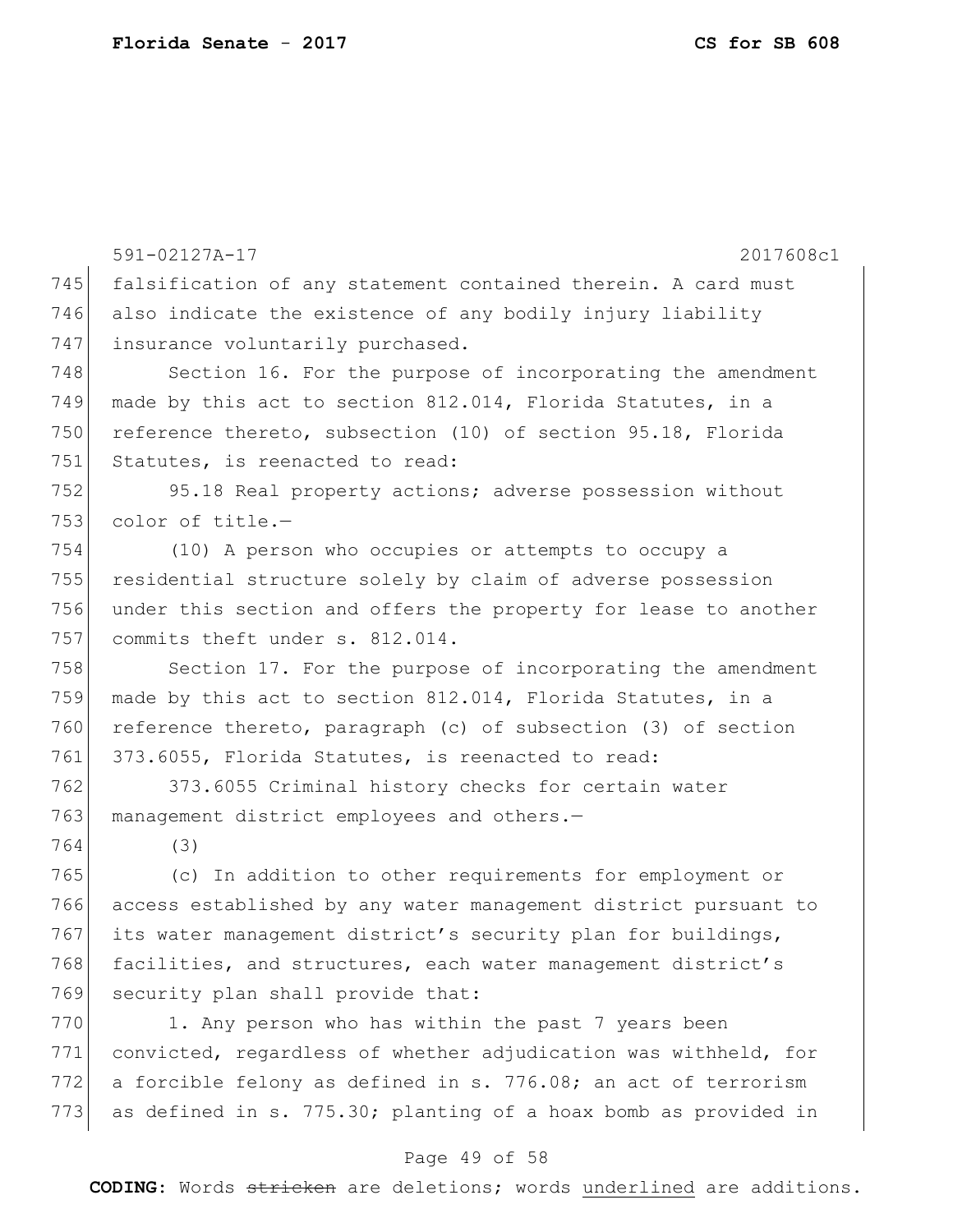591-02127A-17 2017608c1 774  $\vert$  s. 790.165; any violation involving the manufacture, possession, 775 sale, delivery, display, use, or attempted or threatened use of 776 a weapon of mass destruction or hoax weapon of mass destruction 777 as provided in s. 790.166; dealing in stolen property; any 778 violation of s. 893.135; any violation involving the sale, 779 manufacturing, delivery, or possession with intent to sell, 780 manufacture, or deliver a controlled substance; burglary; 781 robbery; any felony violation of s. 812.014; any violation of s. 782 790.07; any crime an element of which includes use or possession 783 of a firearm; any conviction for any similar offenses under the 784 laws of another jurisdiction; or conviction for conspiracy to 785 commit any of the listed offenses may not be qualified for 786 initial employment within or authorized regular access to 787 buildings, facilities, or structures defined in the water 788 management district's security plan as restricted access areas. 789 2. Any person who has at any time been convicted of any of 790 the offenses listed in subparagraph 1. may not be qualified for 791 initial employment within or authorized regular access to 792 buildings, facilities, or structures defined in the water 793 | management district's security plan as restricted access areas 794 unless, after release from incarceration and any supervision 795 imposed as a sentence, the person remained free from a 796 subsequent conviction, regardless of whether adjudication was 797 withheld, for any of the listed offenses for a period of at 798 least 7 years prior to the employment or access date under

799 consideration.

800 Section 18. For the purpose of incorporating the amendment 801 made by this act to section 812.014, Florida Statutes, in a 802 reference thereto, subsection (3) of section 400.9935, Florida

#### Page 50 of 58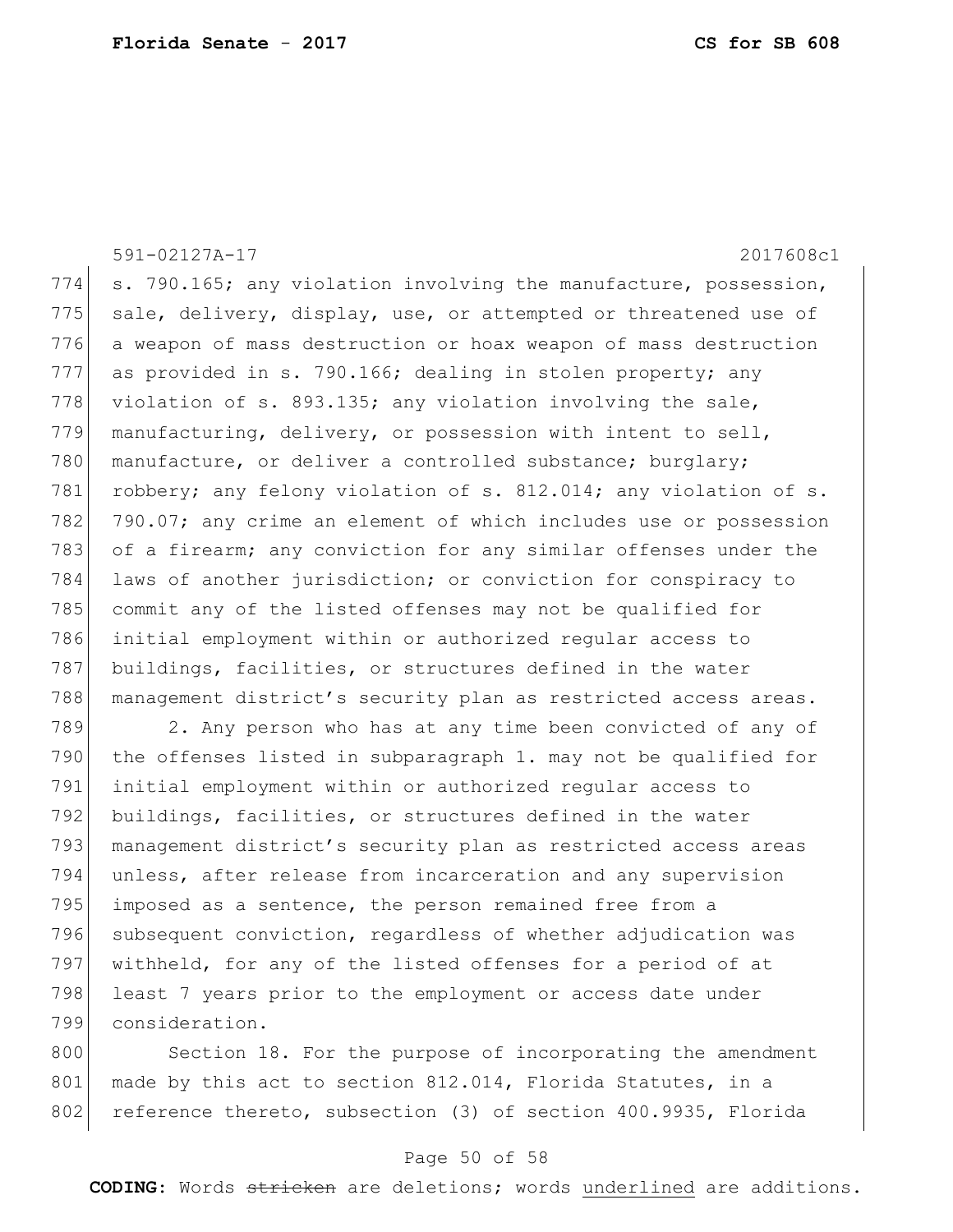|     | 591-02127A-17<br>2017608c1                                       |
|-----|------------------------------------------------------------------|
| 803 | Statutes, is reenacted to read:                                  |
| 804 | 400.9935 Clinic responsibilities.-                               |
| 805 | (3) A charge or reimbursement claim made by or on behalf of      |
| 806 | a clinic that is required to be licensed under this part but     |
| 807 | that is not so licensed, or that is otherwise operating in       |
| 808 | violation of this part, regardless of whether a service is       |
| 809 | rendered or whether the charge or reimbursement claim is paid,   |
| 810 | is an unlawful charge and is noncompensable and unenforceable. A |
| 811 | person who knowingly makes or causes to be made an unlawful      |
| 812 | charge commits theft within the meaning of and punishable as     |
| 813 | provided in s. 812.014.                                          |
| 814 | Section 19. For the purpose of incorporating the amendment       |
| 815 | made by this act to section 812.014, Florida Statutes, in a      |
| 816 | reference thereto, paragraph (g) of subsection (17) of section   |
| 817 | 409.910, Florida Statutes, is reenacted to read:                 |
| 818 | 409.910 Responsibility for payments on behalf of Medicaid-       |
| 819 | eligible persons when other parties are liable.-                 |
| 820 | (17)                                                             |
| 821 | (q) The agency may investigate and request appropriate           |
| 822 | officers or agencies of the state to investigate suspected       |
| 823 | criminal violations or fraudulent activity related to third-     |
| 824 | party benefits, including, without limitation, ss. 414.39 and    |
| 825 | 812.014. Such requests may be directed, without limitation, to   |
| 826 | the Medicaid Fraud Control Unit of the Office of the Attorney    |
| 827 | General or to any state attorney. Pursuant to s. 409.913, the    |
| 828 | Attorney General has primary responsibility to investigate and   |
| 829 | control Medicaid fraud.                                          |
| 830 | Section 20. For the purpose of incorporating the amendment       |
| 831 | made by this act to section 812.014, Florida Statutes, in a      |

#### Page 51 of 58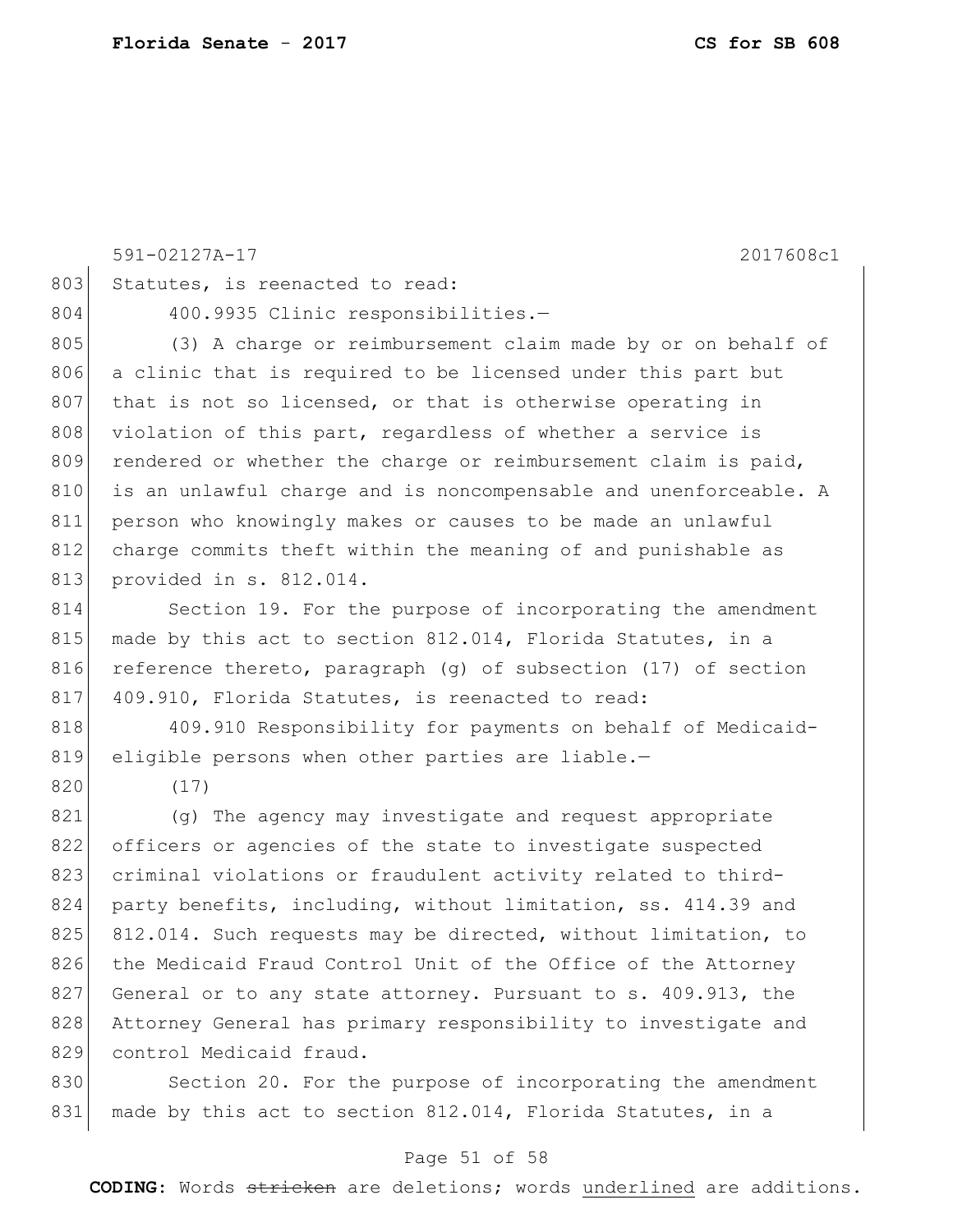591-02127A-17 2017608c1 832 reference thereto, subsection (4) of section 489.126, Florida 833 Statutes, is reenacted to read: 834 489.126 Moneys received by contractors.-835 (4) Any person who violates any provision of this section 836 is quilty of theft and shall be prosecuted and punished under s. 837 812.014. 838 Section 21. For the purpose of incorporating the amendment 839 made by this act to section 812.014, Florida Statutes, in a 840 reference thereto, subsection (2) of section 538.23, Florida 841 Statutes, is reenacted to read: 842 538.23 Violations and penalties.-843 (2) A secondary metals recycler is presumed to know upon 844 receipt of stolen regulated metals property in a purchase 845 transaction that the regulated metals property has been stolen 846 from another if the secondary metals recycler knowingly and 847 intentionally fails to maintain the information required in s. 848 538.19 and shall, upon conviction of a violation of s. 812.015, 849 be punished as provided in s.  $812.014(2)$  or  $(3)$ . 850 Section 22. For the purpose of incorporating the amendment 851 made by this act to section 812.014, Florida Statutes, in a 852 reference thereto, subsection (10) of section 550.6305, Florida 853 Statutes, is reenacted to read: 854 550.6305 Intertrack wagering; quest track payments; 855 accounting rules.-856 (10) All races or games conducted at a permitholder's 857 facility, all broadcasts of such races or games, and all 858 broadcast rights relating thereto are owned by the permitholder 859 at whose facility such races or games are conducted and 860 constitute the permitholder's property as defined in s.

#### Page 52 of 58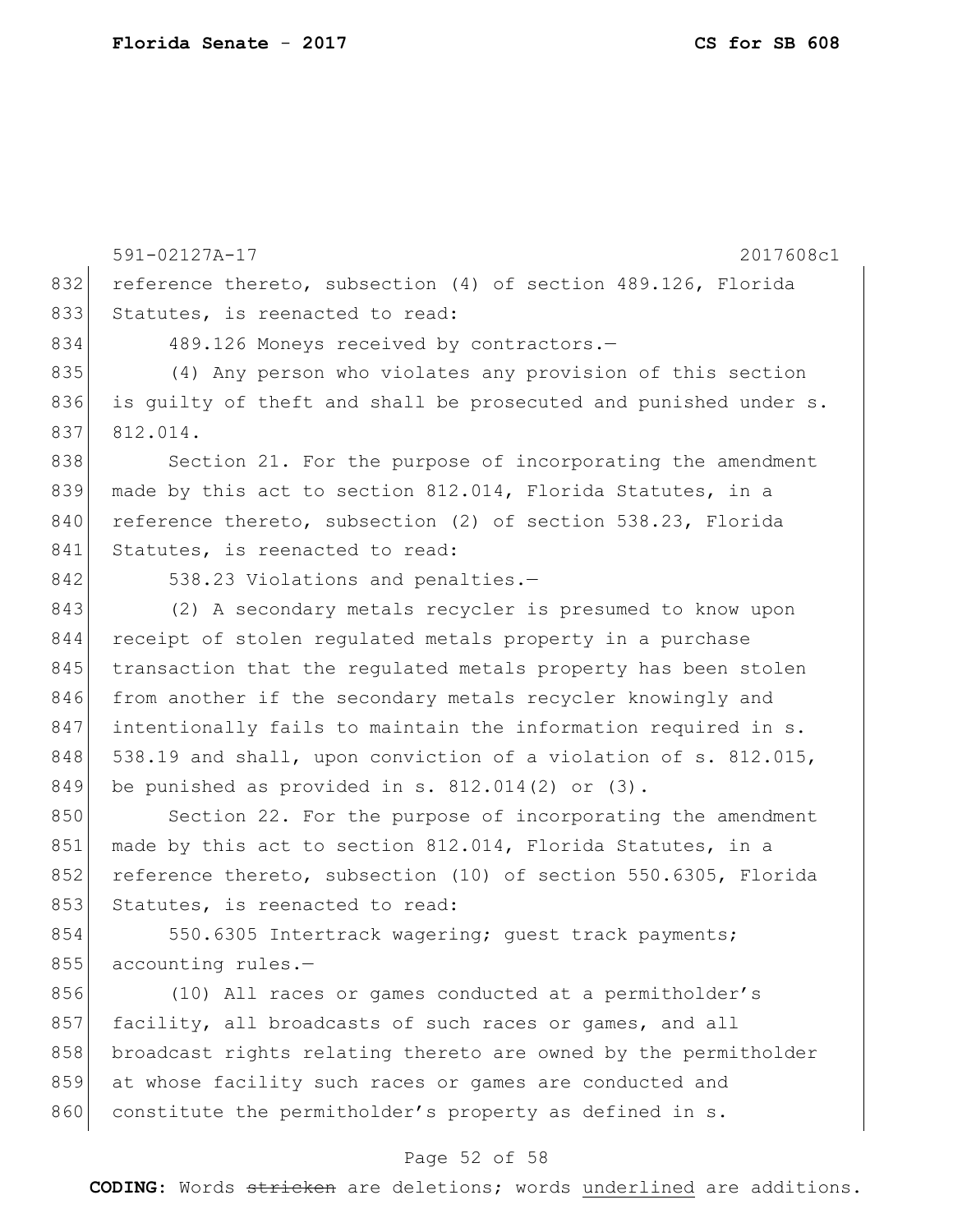|     | 2017608c1<br>591-02127A-17                                             |
|-----|------------------------------------------------------------------------|
| 861 | 812.012(4). Transmission, reception of a transmission,                 |
| 862 | exhibition, use, or other appropriation of such races or games,        |
| 863 | broadcasts of such races or games, or broadcast rights relating        |
| 864 | thereto without the written consent of the permitholder                |
| 865 | constitutes a theft of such property under s. 812.014; and in          |
| 866 | addition to the penal sanctions contained in s. 812.014, the           |
| 867 | permitholder has the right to avail itself of the civil remedies       |
| 868 | specified in ss. $772.104$ , $772.11$ , and 812.035 in addition to any |
| 869 | other remedies available under applicable state or federal law.        |
| 870 | Section 23. For the purpose of incorporating the amendment             |
| 871 | made by this act to section 812.014, Florida Statutes, in a            |
| 872 | reference thereto, subsection (2) of section 634.319, Florida          |
| 873 | Statutes, is reenacted to read:                                        |
| 874 | 634.319 Reporting and accounting for funds.-                           |
| 875 | (2) Any sales representative who, not being entitled                   |
| 876 | thereto, diverts or appropriates such funds or any portion             |
| 877 | thereof to her or his own use is, upon conviction, quilty of           |
| 878 | theft, punishable as provided in s. 812.014.                           |
| 879 | Section 24. For the purpose of incorporating the amendment             |
| 880 | made by this act to section 812.014, Florida Statutes, in a            |
| 881 | reference thereto, subsection (2) of section 634.421, Florida          |
| 882 | Statutes, is reenacted to read:                                        |
| 883 | 634.421 Reporting and accounting for funds.-                           |
| 884 | (2) Any sales representative who, not being entitled                   |
| 885 | thereto, diverts or appropriates funds or any portion thereof to       |
| 886 | her or his own use commits theft as provided in s. 812.014.            |
| 887 | Section 25. For the purpose of incorporating the amendment             |
| 888 | made by this act to section 812.014, Florida Statutes, in a            |
| 889 | reference thereto, subsection (3) of section 636.238, Florida          |
|     |                                                                        |

### Page 53 of 58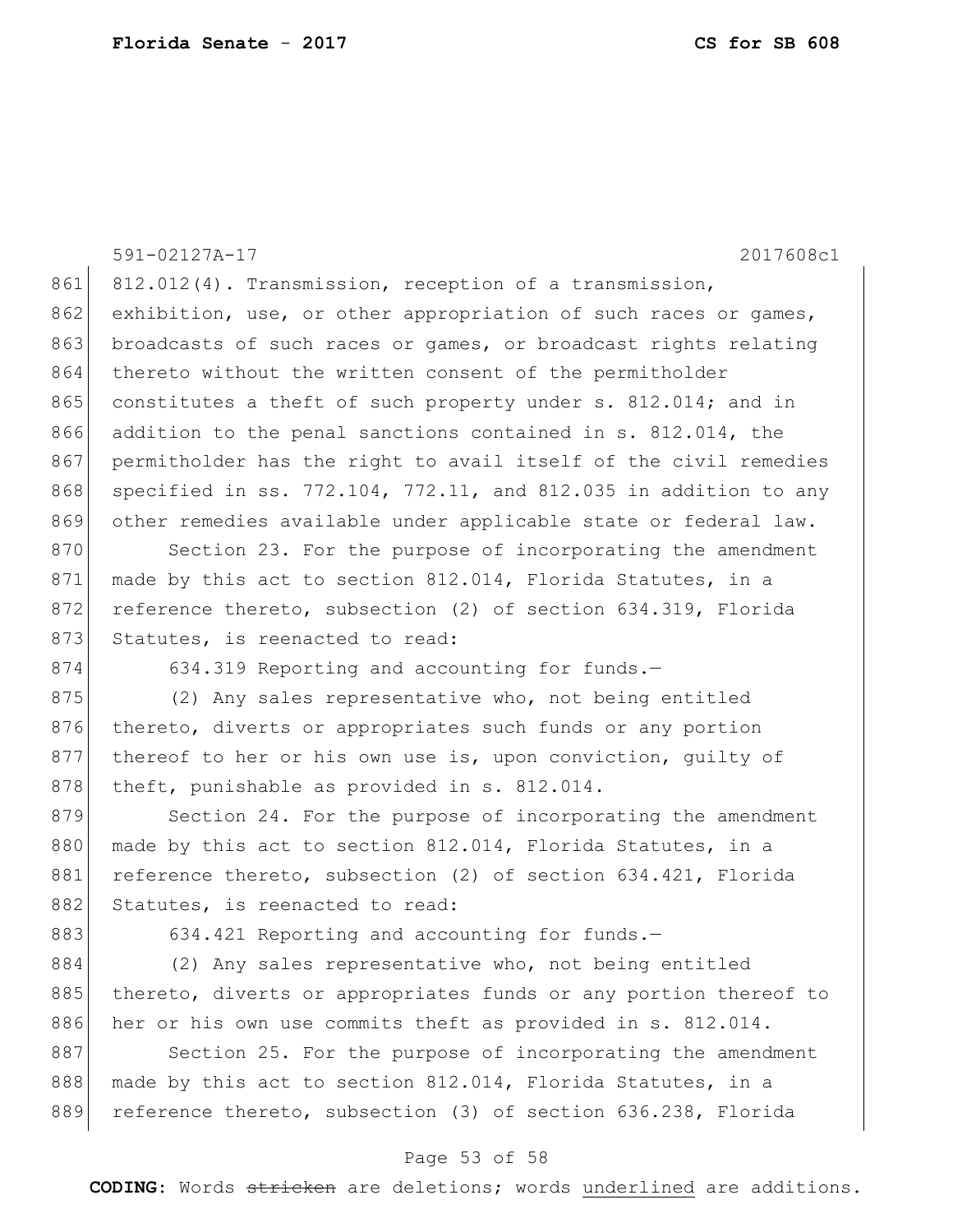|     | 591-02127A-17<br>2017608c1                                       |
|-----|------------------------------------------------------------------|
| 890 | Statutes, is reenacted to read:                                  |
| 891 | 636.238 Penalties for violation of this part.-                   |
| 892 | (3) A person who collects fees for purported membership in       |
| 893 | a discount medical plan but purposefully fails to provide the    |
| 894 | promised benefits commits a theft, punishable as provided in s.  |
| 895 | 812.014.                                                         |
| 896 | Section 26. For the purpose of incorporating the amendment       |
| 897 | made by this act to section 812.014, Florida Statutes, in a      |
| 898 | reference thereto, subsection (2) of section 642.038, Florida    |
| 899 | Statutes, is reenacted to read:                                  |
| 900 | 642.038 Reporting and accounting for funds.-                     |
| 901 | (2) Any sales representative who, not being entitled             |
| 902 | thereto, diverts or appropriates such funds or any portion       |
| 903 | thereof to his or her own use commits theft as provided in s.    |
| 904 | 812.014.                                                         |
| 905 | Section 27. For the purpose of incorporating the amendment       |
| 906 | made by this act to section 812.014, Florida Statutes, in a      |
| 907 | reference thereto, subsection (4) of section 705.102, Florida    |
| 908 | Statutes, is reenacted to read:                                  |
| 909 | 705.102 Reporting lost or abandoned property.-                   |
| 910 | (4) Any person who unlawfully appropriates such lost or          |
| 911 | abandoned property to his or her own use or refuses to deliver   |
| 912 | such property when required commits theft as defined in s.       |
| 913 | 812.014, punishable as provided in s. 775.082, s. 775.083, or s. |
| 914 | 775.084.                                                         |
| 915 | Section 28. For the purpose of incorporating the amendment       |
| 916 | made by this act to section 812.014, Florida Statutes, in a      |
| 917 | reference thereto, subsection (2) of section 812.015, Florida    |
| 918 | Statutes, is reenacted to read:                                  |

### Page 54 of 58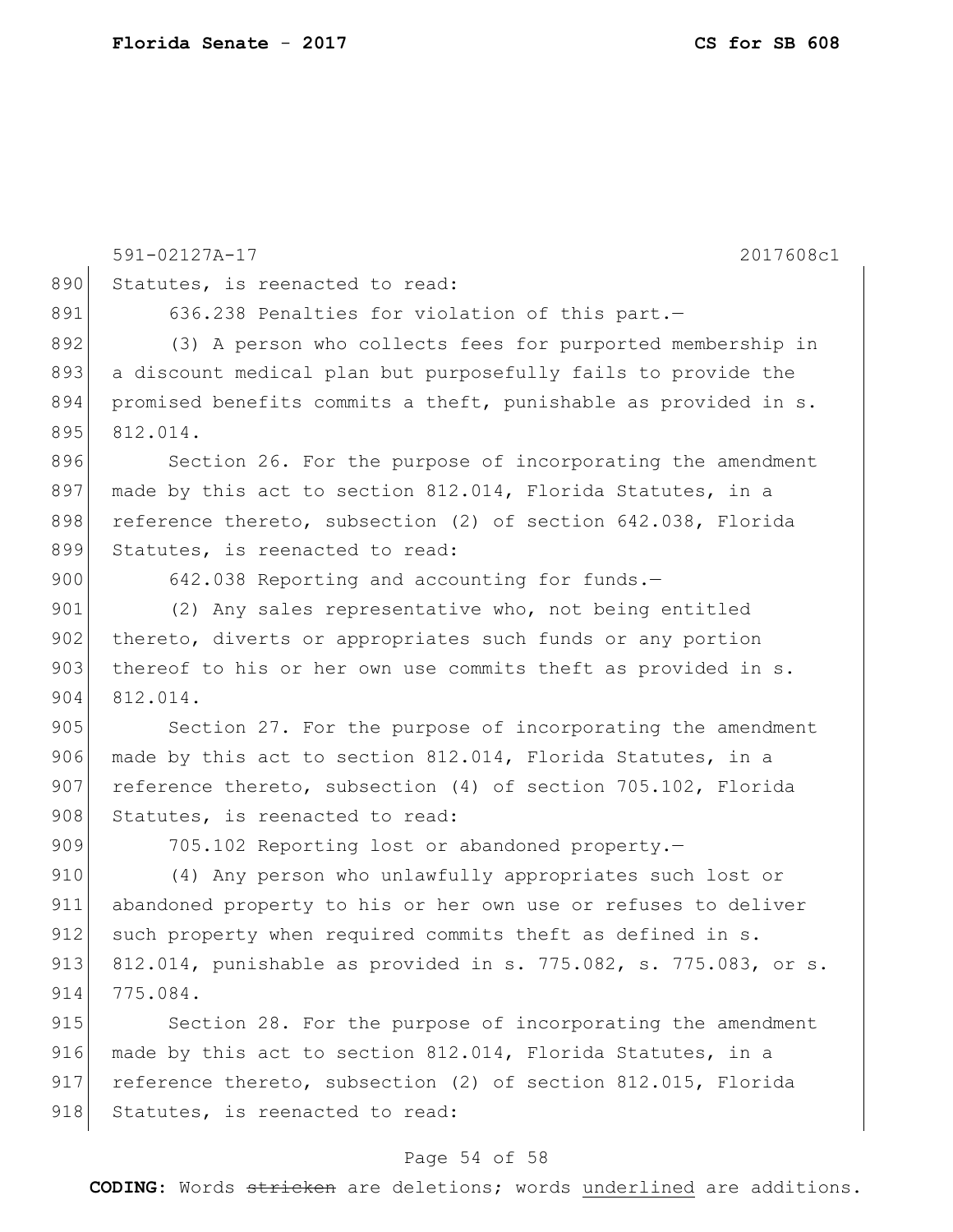```
591-02127A-17 2017608c1
919 812.015 Retail and farm theft; transit fare evasion;
920 mandatory fine; alternative punishment; detention and arrest;
921 exemption from liability for false arrest; resisting arrest;
922 penalties.-
923 (2) Upon a second or subsequent conviction for petit theft
924 from a merchant, farmer, or transit agency, the offender shall
925 be punished as provided in s. 812.014(3), except that the court
926 shall impose a fine of not less than $50 or more than $1,000.
927 However, in lieu of such fine, the court may require the
928 offender to perform public services designated by the court. In
929 no event shall any such offender be required to perform fewer
930 than the number of hours of public service necessary to satisfy
931 the fine assessed by the court, as provided by this subsection,
932 at the minimum wage prevailing in the state at the time of
933 sentencing.
934 Section 29. For the purpose of incorporating the amendment
935 made by this act to section 812.014, Florida Statutes, in
936 references thereto, subsections (1) and (2) of section 812.0155,
937 Florida Statutes, are reenacted to read:
938 812.0155 Suspension of driver license following an
939 adjudication of quilt for theft.-
940 (1) Except as provided in subsections (2) and (3), the
941 court may order the suspension of the driver license of each
942 person adjudicated quilty of any misdemeanor violation of s.
943 812.014 or s. 812.015, regardless of the value of the property
944 stolen. Upon ordering the suspension of the driver license of 
945 the person adjudicated quilty, the court shall forward the
946 driver license of the person adjudicated guilty to the
947 Department of Highway Safety and Motor Vehicles in accordance
```
#### Page 55 of 58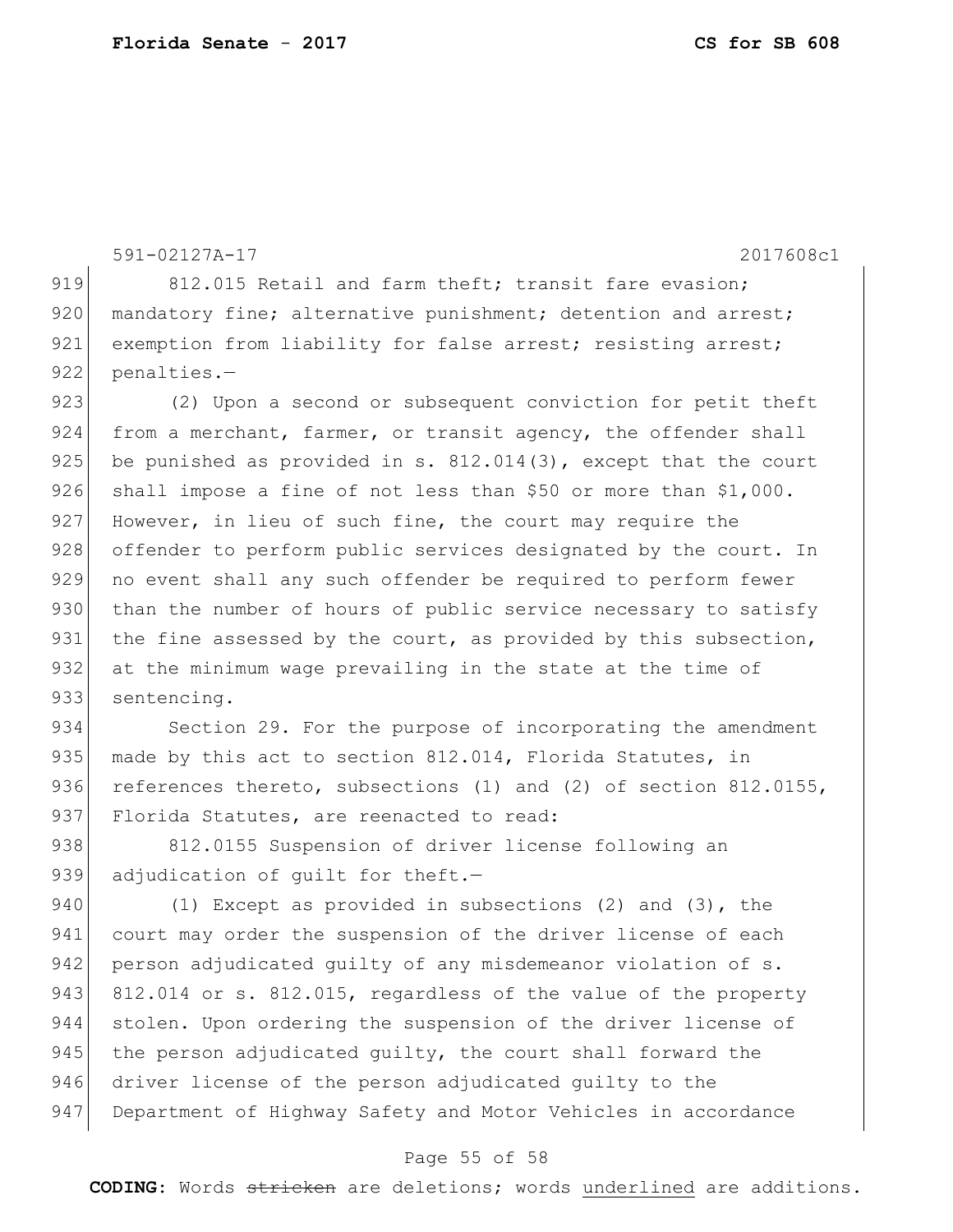591-02127A-17 2017608c1 948 with s. 322.25. 949 (a) The first suspension of a driver license under this 950 subsection shall be for a period of up to 6 months. 951 (b) A second or subsequent suspension of a driver license 952 under this subsection shall be for 1 year. 953 (2) The court may revoke, suspend, or withhold issuance of 954 a driver license of a person less than 18 years of age who 955 violates s. 812.014 or s. 812.015 as an alternative to 956 sentencing the person to: 957 (a) Probation as defined in s. 985.03 or commitment to the 958 Department of Juvenile Justice, if the person is adjudicated 959 delinquent for such violation and has not previously been 960 convicted of or adjudicated delinquent for any criminal offense, 961 regardless of whether adjudication was withheld. 962 (b) Probation as defined in s. 985.03, commitment to the 963 Department of Juvenile Justice, probation as defined in chapter 964 948, community control, or incarceration, if the person is 965 convicted as an adult of such violation and has not previously 966 been convicted of or adjudicated delinquent for any criminal 967 offense, regardless of whether adjudication was withheld. 968 Section 30. For the purpose of incorporating the amendment 969 made by this act to section 812.014, Florida Statutes, in 970 references thereto, subsections  $(4)$ ,  $(7)$ , and  $(8)$  of section 971 812.14, Florida Statutes, are reenacted to read: 972 812.14 Trespass and larceny with relation to utility 973 fixtures; theft of utility services.-974  $(4)$  A person who willfully violates paragraph  $(2)$  (a), 975 paragraph  $(2)$  (b), or paragraph  $(2)$  (c) commits theft, punishable 976 as provided in s. 812.014.

#### Page 56 of 58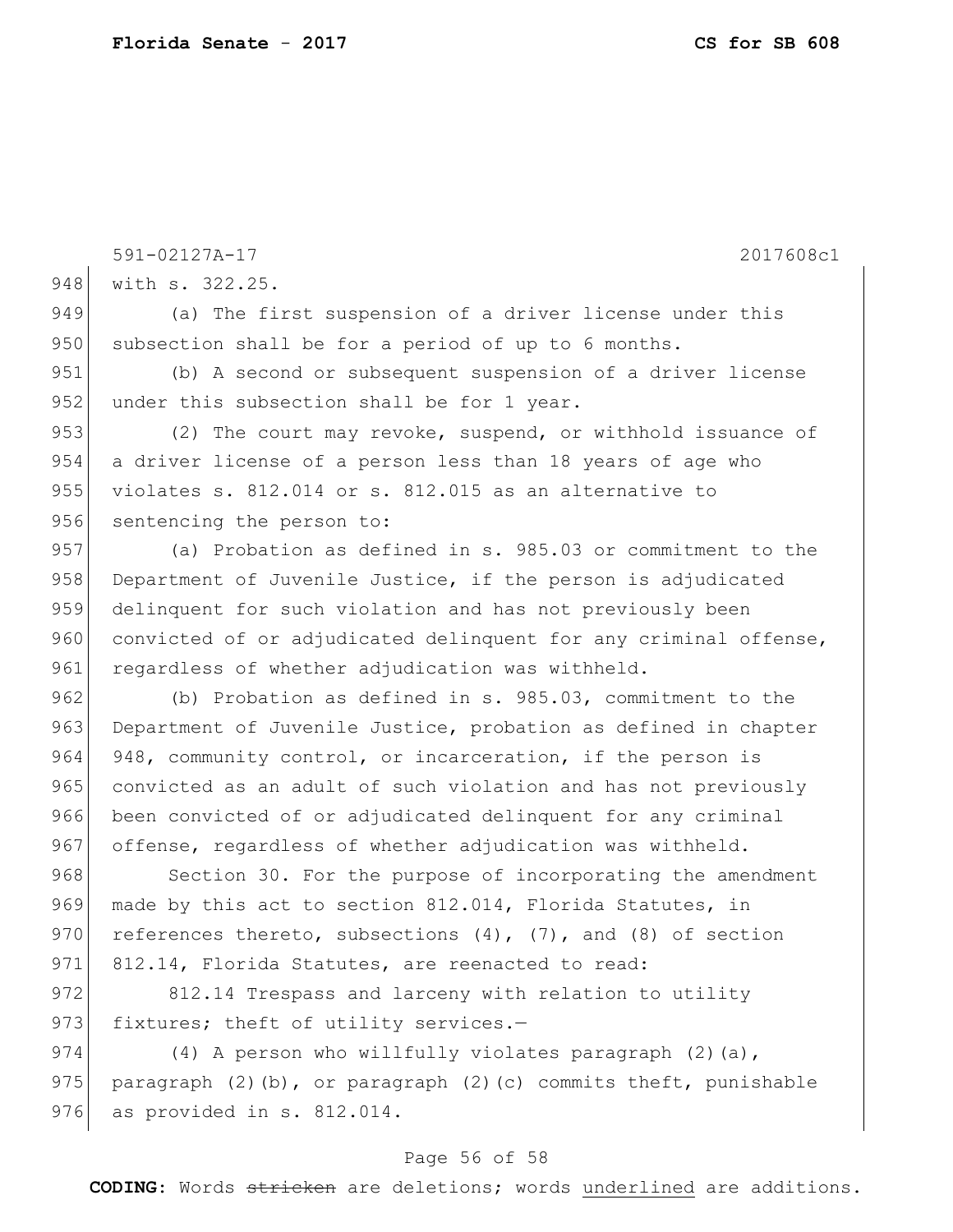|      | 591-02127A-17<br>2017608c1                                       |
|------|------------------------------------------------------------------|
| 977  | (7) A person who willfully violates subsection (5) commits       |
| 978  | a misdemeanor of the first degree, punishable as provided in s.  |
| 979  | 775.082 or s. 775.083. Prosecution for a violation of subsection |
| 980  | (5) does not preclude prosecution for theft pursuant to          |
| 981  | subsection (8) or s. 812.014.                                    |
| 982  | (8) Theft of utility services for the purpose of                 |
| 983  | facilitating the manufacture of a controlled substance is theft, |
| 984  | punishable as provided in s. 812.014.                            |
| 985  | Section 31. For the purpose of incorporating the amendment       |
| 986  | made by this act to section 812.014, Florida Statutes, in a      |
| 987  | reference thereto, subsection (3) of section 893.138, Florida    |
| 988  | Statutes, is reenacted to read:                                  |
| 989  | 893.138 Local administrative action to abate drug-related,       |
| 990  | prostitution-related, or stolen-property-related public          |
| 991  | nuisances and criminal gang activity.-                           |
| 992  | (3) Any pain-management clinic, as described in s. 458.3265      |
| 993  | or s. 459.0137, which has been used on more than two occasions   |
| 994  | within a 6-month period as the site of a violation of:           |
| 995  | (a) Section 784.011, s. 784.021, s. 784.03, or s. 784.045,       |
| 996  | relating to assault and battery;                                 |
| 997  | (b) Section 810.02, relating to burglary;                        |
| 998  | (c) Section 812.014, relating to theft;                          |
| 999  | (d) Section 812.131, relating to robbery by sudden               |
| 1000 | snatching; or                                                    |
| 1001 | (e) Section 893.13, relating to the unlawful distribution        |
| 1002 | of controlled substances,                                        |
| 1003 |                                                                  |
| 1004 | may be declared to be a public nuisance, and such nuisance may   |
| 1005 | be abated pursuant to the procedures provided in this section.   |
|      |                                                                  |

#### Page 57 of 58